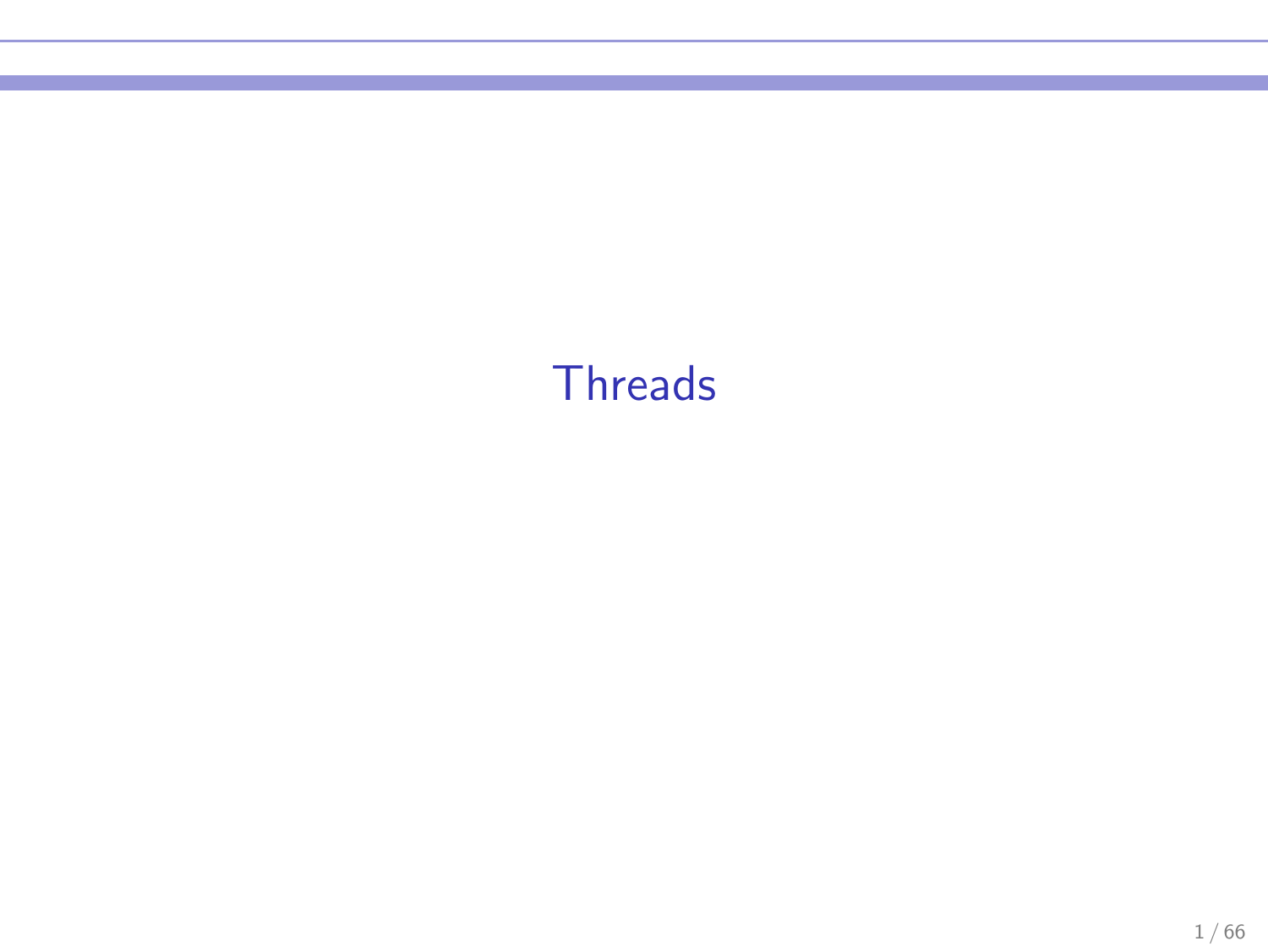## **Threads**

- ▶ Threads are an alternative to multiple processes.
- ▶ Different "flows" (or sequences) of execution operate on the same data (heap).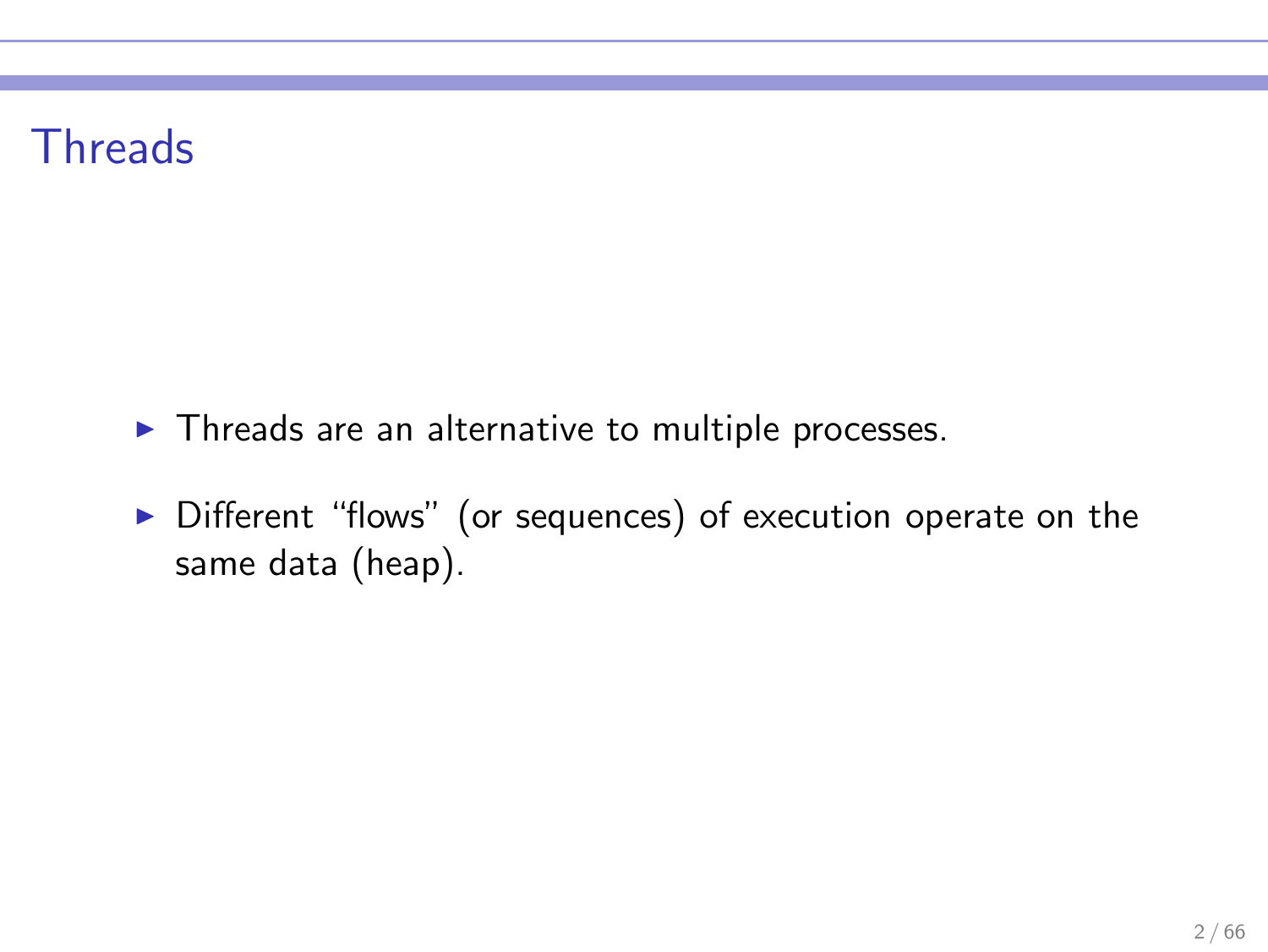# Thread (Solaris) Model

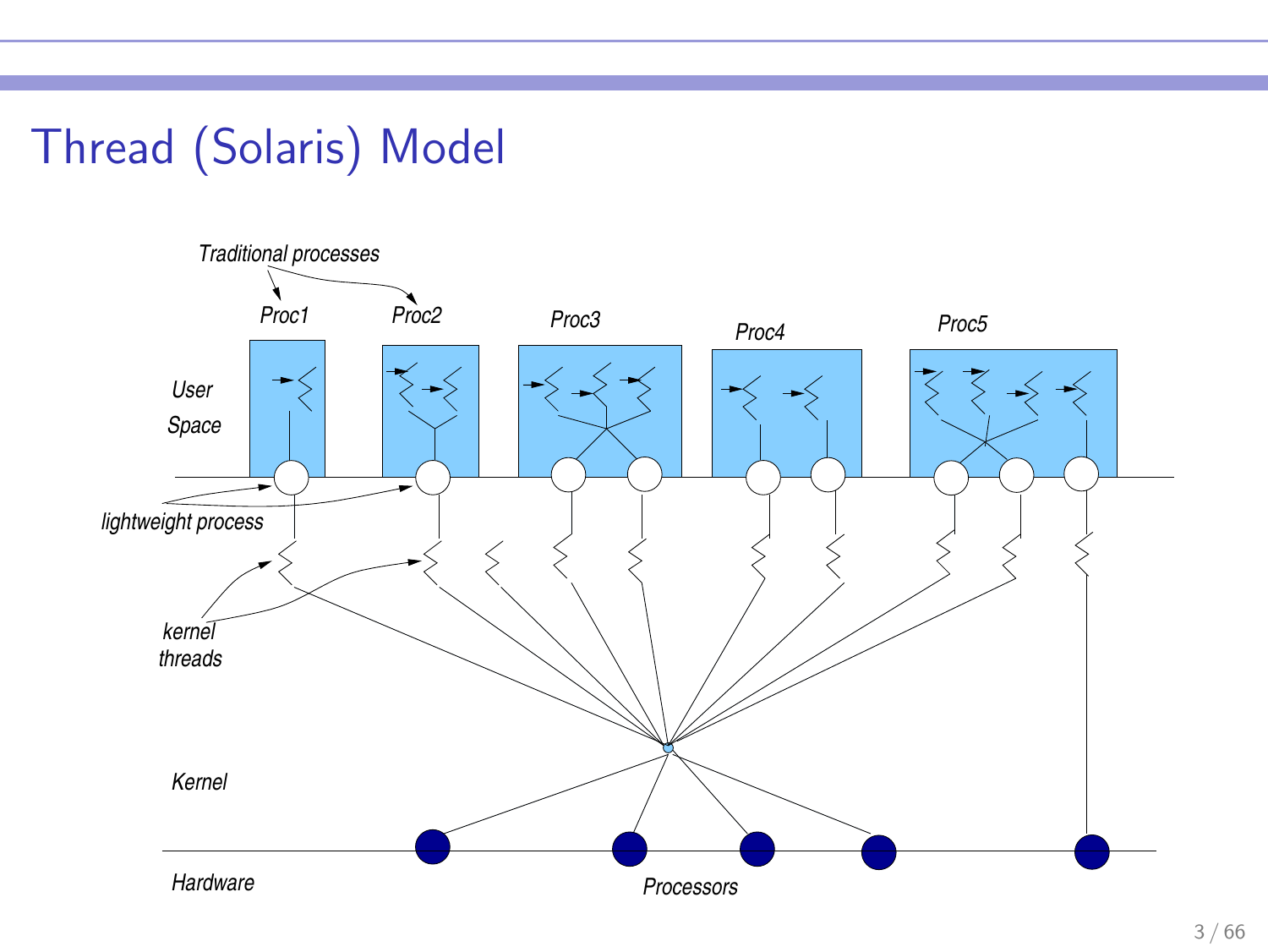# Thread Highlights

- ▶ One or more threads may be executed in the context of a process.
- $\triangleright$  The entity that is being scheduled is the thread not the process itself.
- $\triangleright$  In the presence of a single processor, threads are executed by sharing the processor *(time slicing)*.
- $\triangleright$  If there is more than one processor, threads can be assigned to different kernel threads (and, thus, different CPUs) and run in parallel.
- $\blacktriangleright$  Any thread may create a new thread.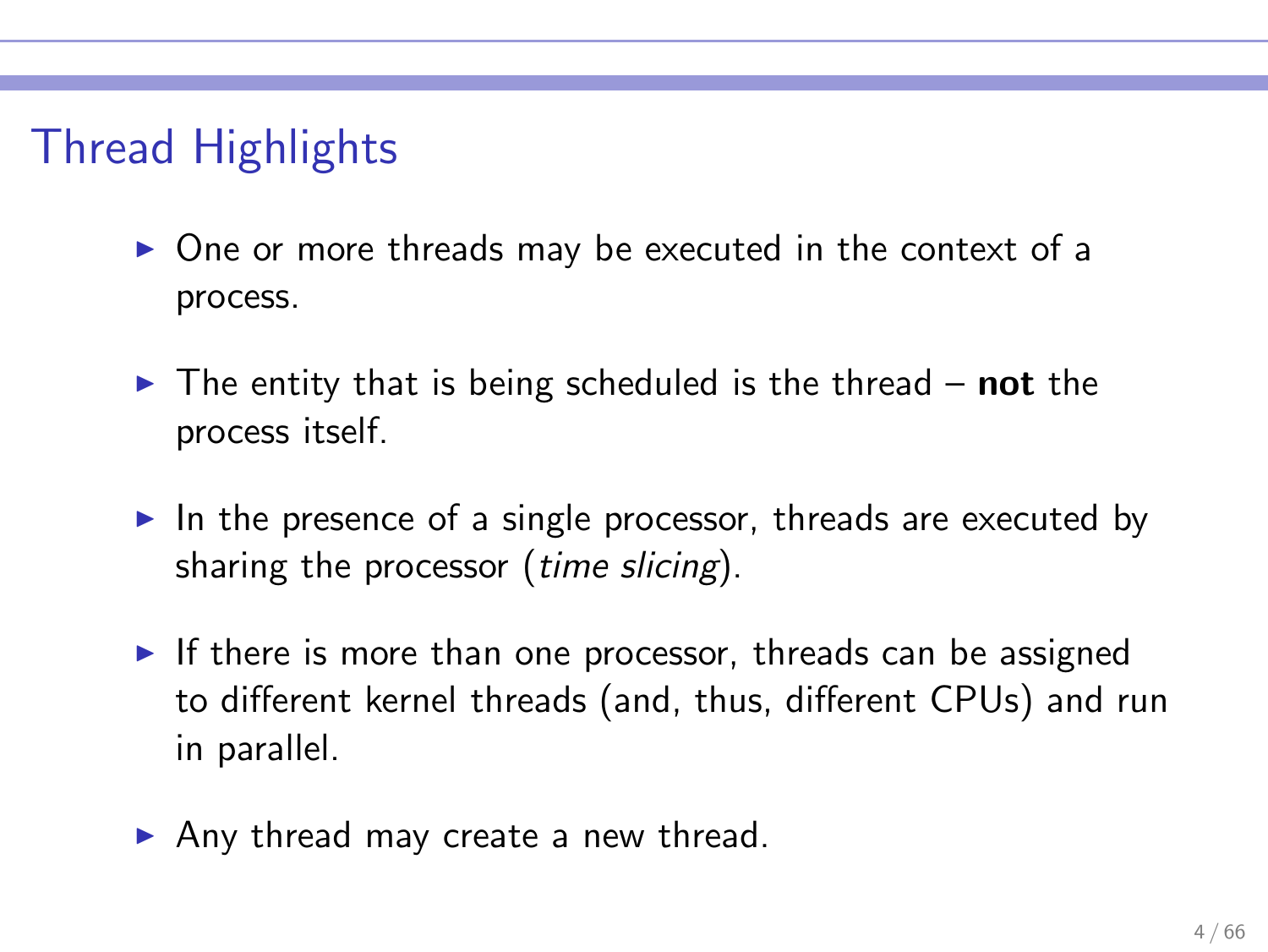# Thread Highlights (continued)

- $\triangleright$  All threads of a single process share the same address space (static/global variables, heap, file descriptors, etc.) BUT have their own program counter (PC), and stack (incl. registers).
- $\triangleright$  An OS can switch *faster* from one thread to another than from one process to another.
- $\triangleright$  The header  $\#$ include  $\lt$  pthread.h is required by all programs that use threads.
- ▶ Programs have to be compiled with the *pthread* library. gcc <filename>.c -lpthread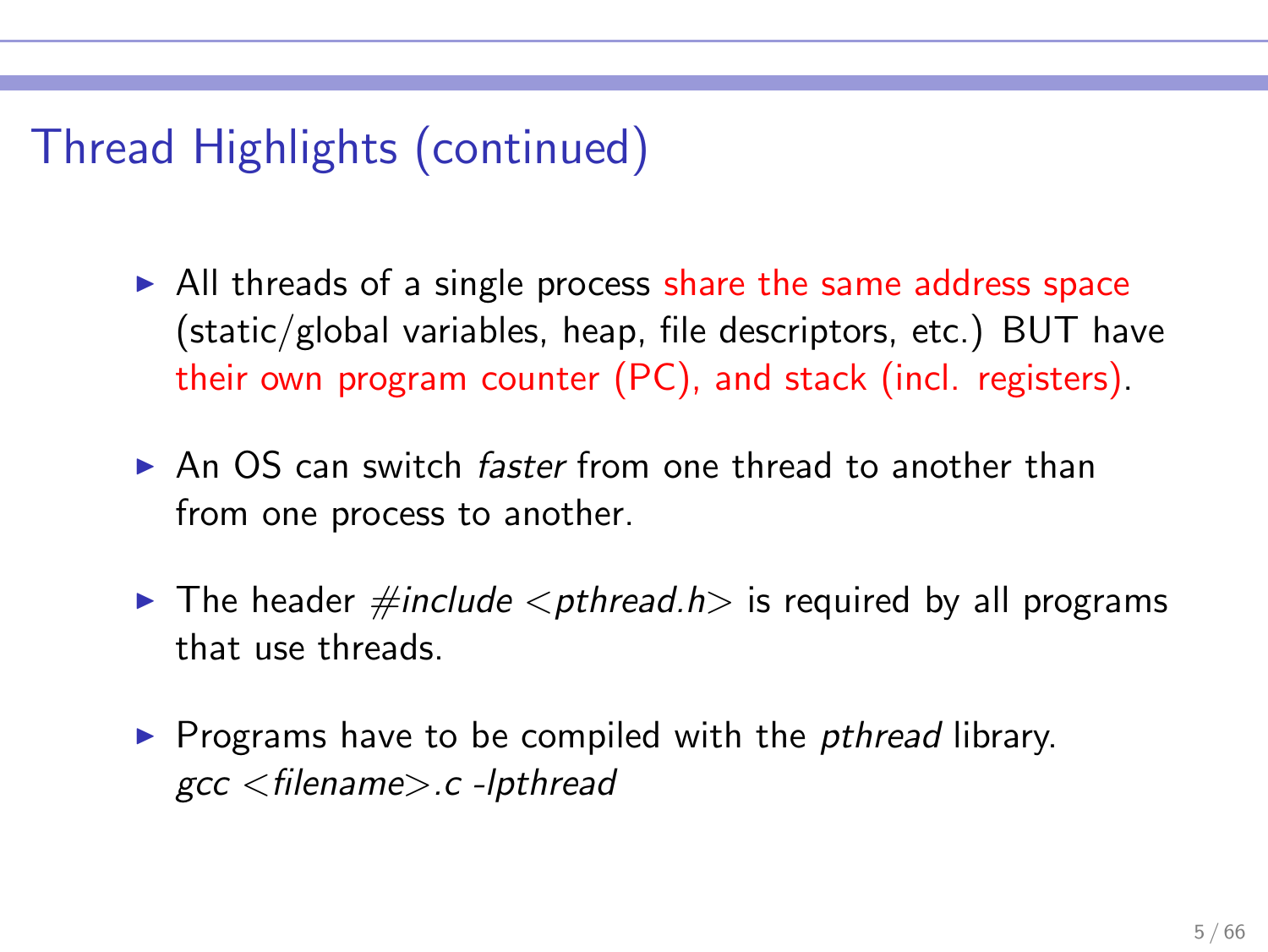# Thread Highlights (continued)

- $\triangleright$  The functions of the *pthread* library do not set the value of the variable errno, so we cannot use the function perror() for the printing of a diagnostic message.
- If there is an error in one of the thread functions, strerror() is used for the printing of the diagnostic code (which is the "function return" for the thread).
- $\blacktriangleright$  Function char \*strerror(int errnum)
	- $\triangleright$  returns a pointer to a string that describes the error code passed in the argument errnum.
	- requires:  $\#include <$ string.h>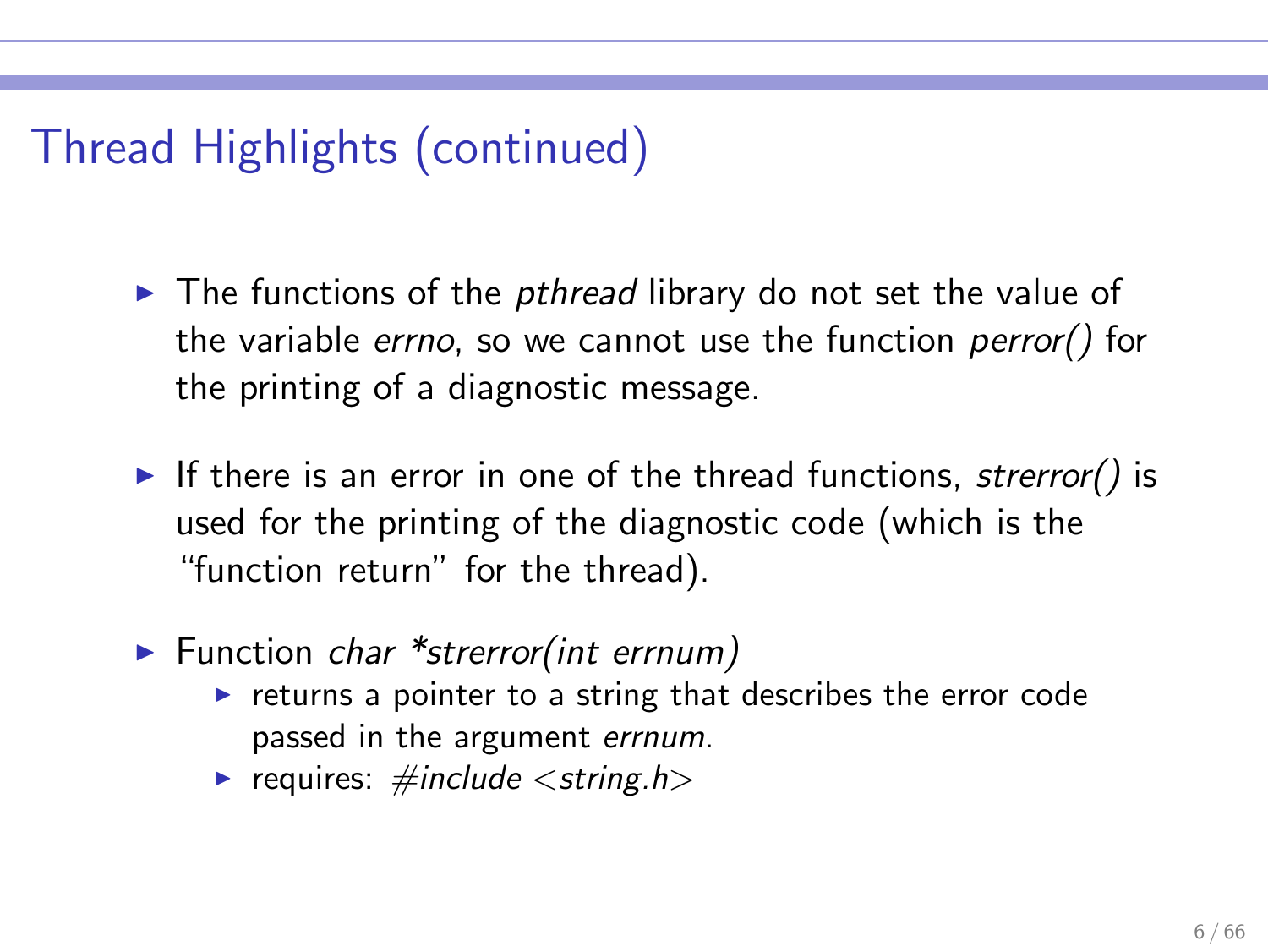# Threads vs. Processes

|                         | Threads                                                                                      | Processes                                                                            |
|-------------------------|----------------------------------------------------------------------------------------------|--------------------------------------------------------------------------------------|
| Address Space           | Common. Any change made<br>to heap or static/globals<br>by one thread is visible<br>to all   | Different for each process<br>Afer a <i>fork</i> we have<br>different address spaces |
| <b>File Descriptors</b> | Common. Any two threads<br>can use the same descriptor<br>One close on this is<br>sufficient | Two processes use copies<br>of the file descriptors                                  |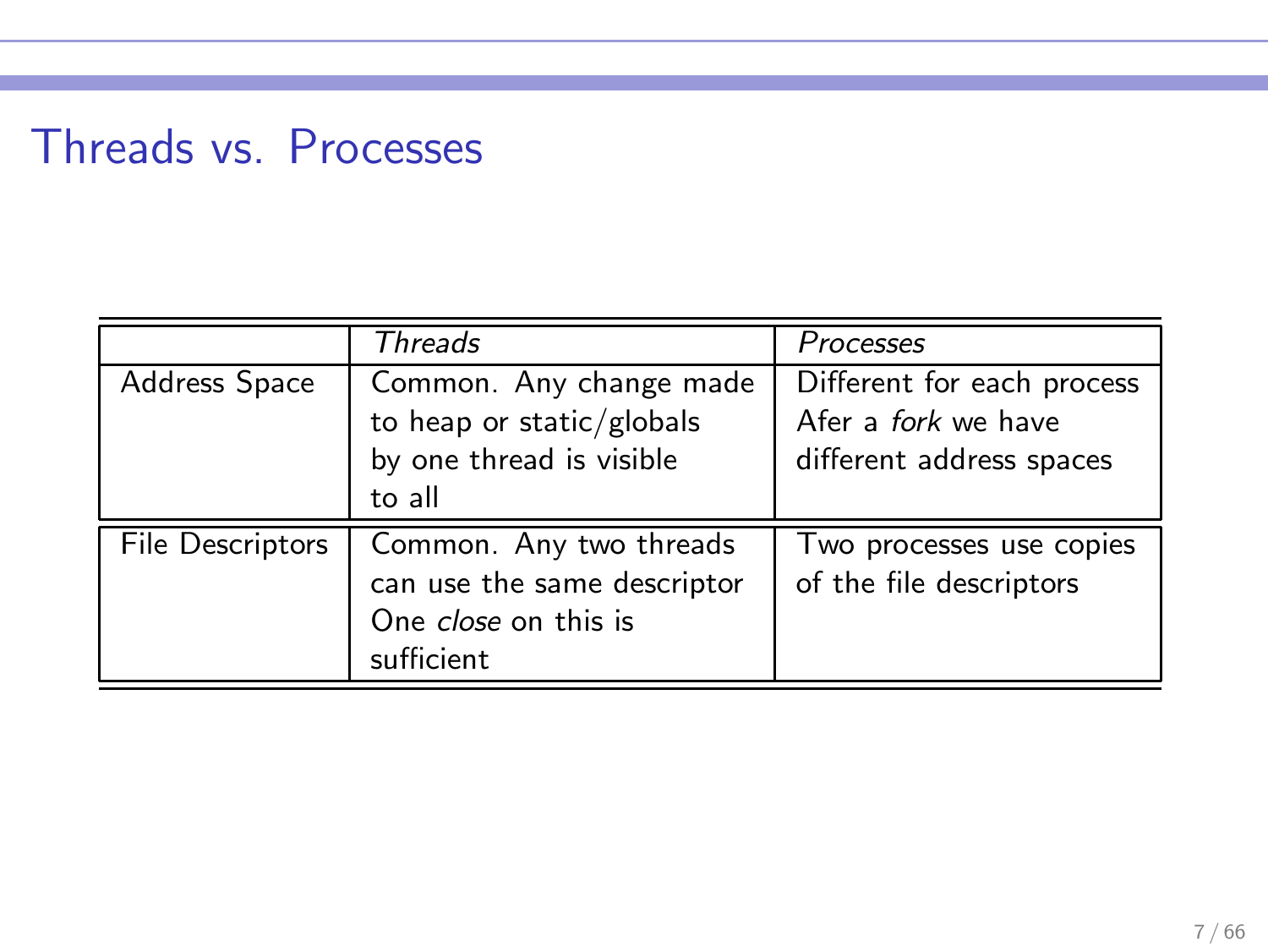## What happens to threads when...

|      | What happens                                                          |
|------|-----------------------------------------------------------------------|
| fork | Only the thread that invoked fork is duplicated.                      |
| exit | All threads die together (pthread_exit for the                        |
|      | termination of a single thread).                                      |
| exec | All threads disappear (the shared/common address space                |
|      | is replaced)                                                          |
|      | signals   This is somewhat more complex - Section 13.5 of the e-book. |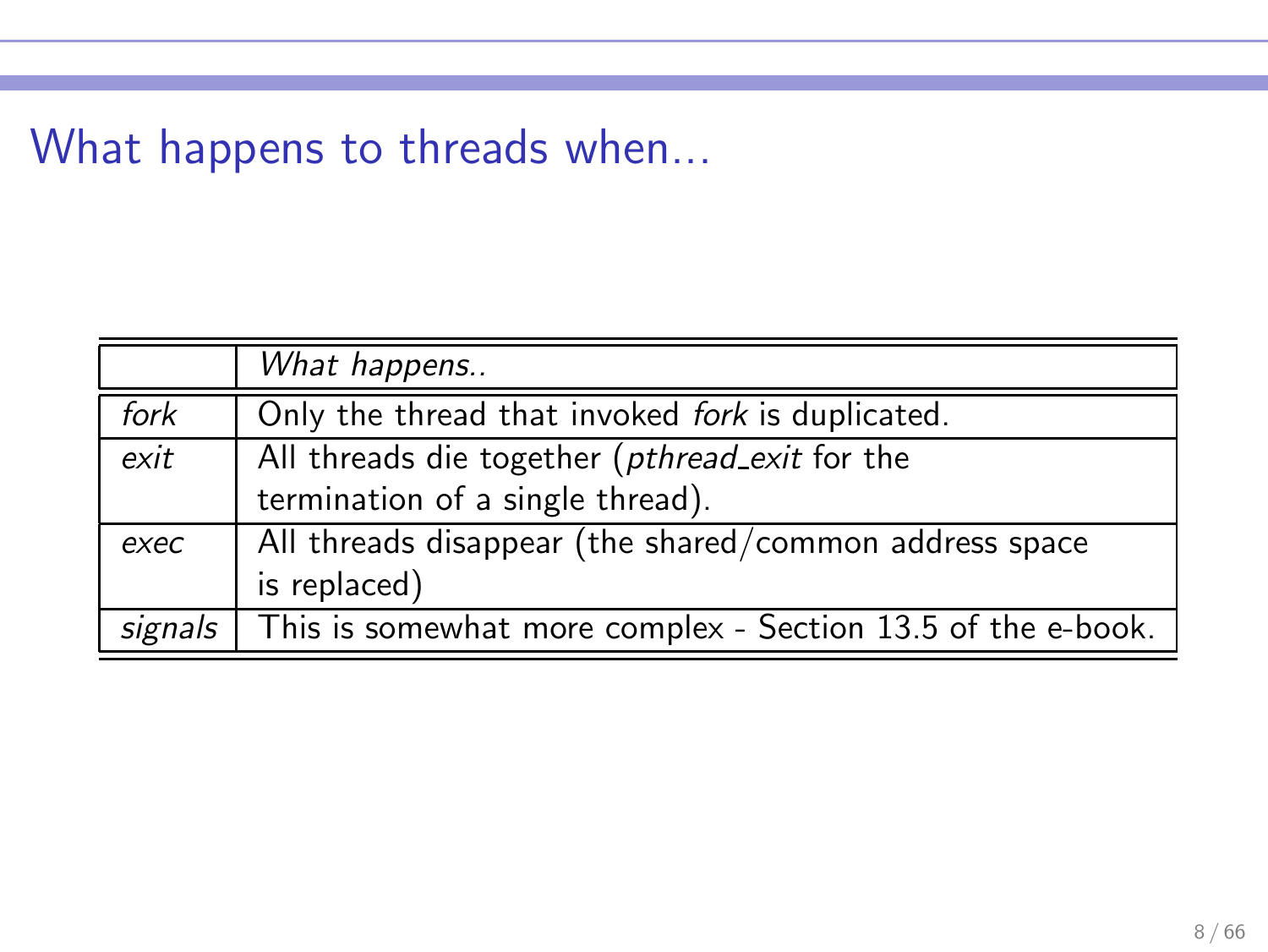### Creation of Threads

 $\blacktriangleright$  The function that helps generate a thread is: int pthread create(pthread  $t$  \*thread, const pthread attrt \*attr, void  $*(\text{*start\_routine})(\text{void *})$ , void  $*\text{arg})$ ;

- $\triangleright$  creates a new thread with attributes specified by attr within a process.
- $\triangleright$  if attr is NULL, default attributes are used.
- $\triangleright$  Upon successful completion, pthread create() shall store the ID of the created thread in the location referenced by thread.
- ▶ Through the attr we can change features of the thread but oftentimes we let the default value work, giving a NULL.
- $\blacktriangleright$  If successful, the function returns zero; otherwise, an error number shall be returned to indicate the error.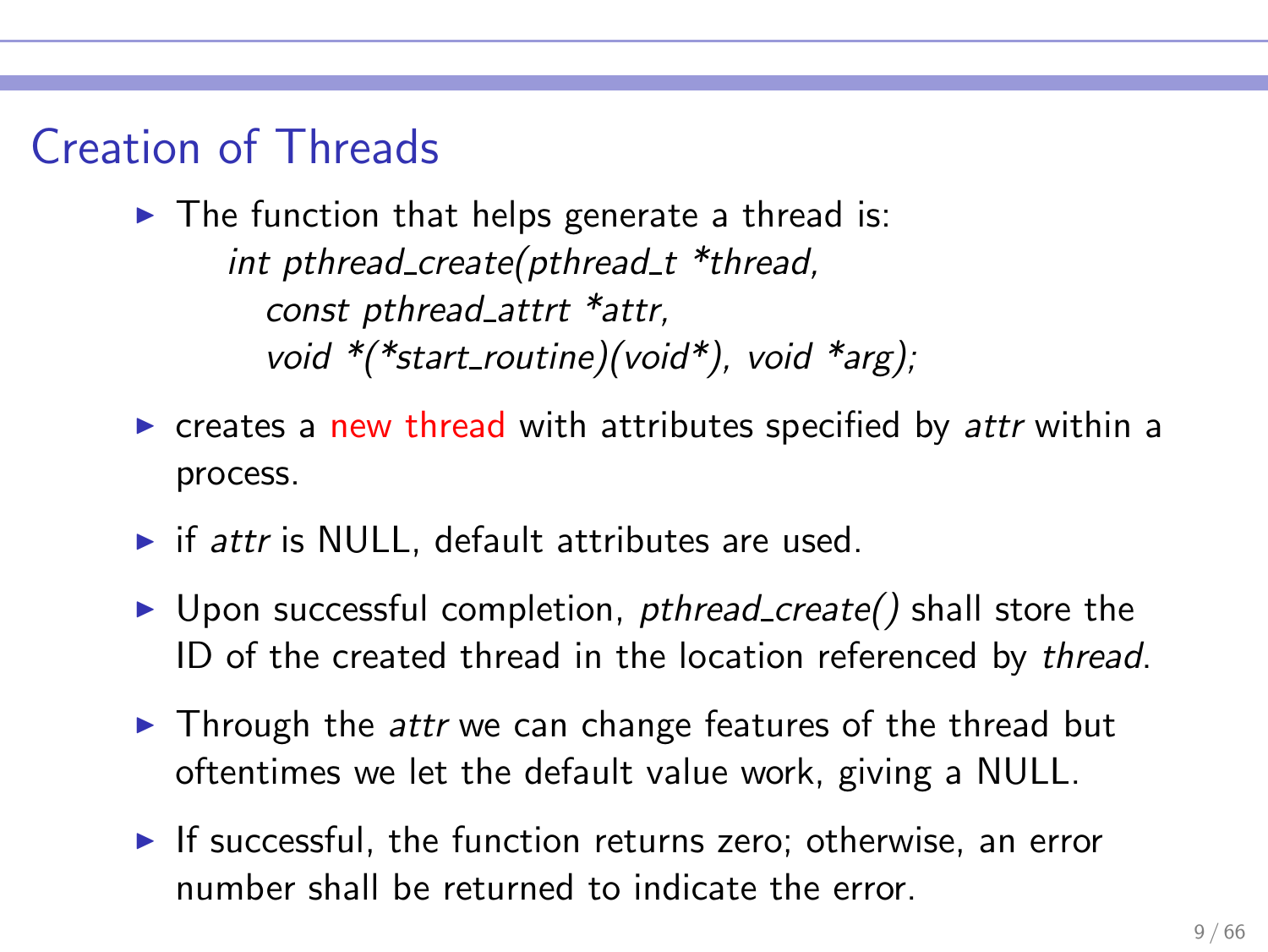## Terminating a Thread

- ▶ void pthread\_exit(void  $*$ value\_ptr)
- $\triangleright$  terminates the calling thread and makes the value value ptr available to any successful join with the terminating thread.
- $\triangleright$  After a thread has terminated, the result of access to local (auto) variables of the thread is undefined. So, references to local variables of the exiting thread should not be used for the value ptr parameter value.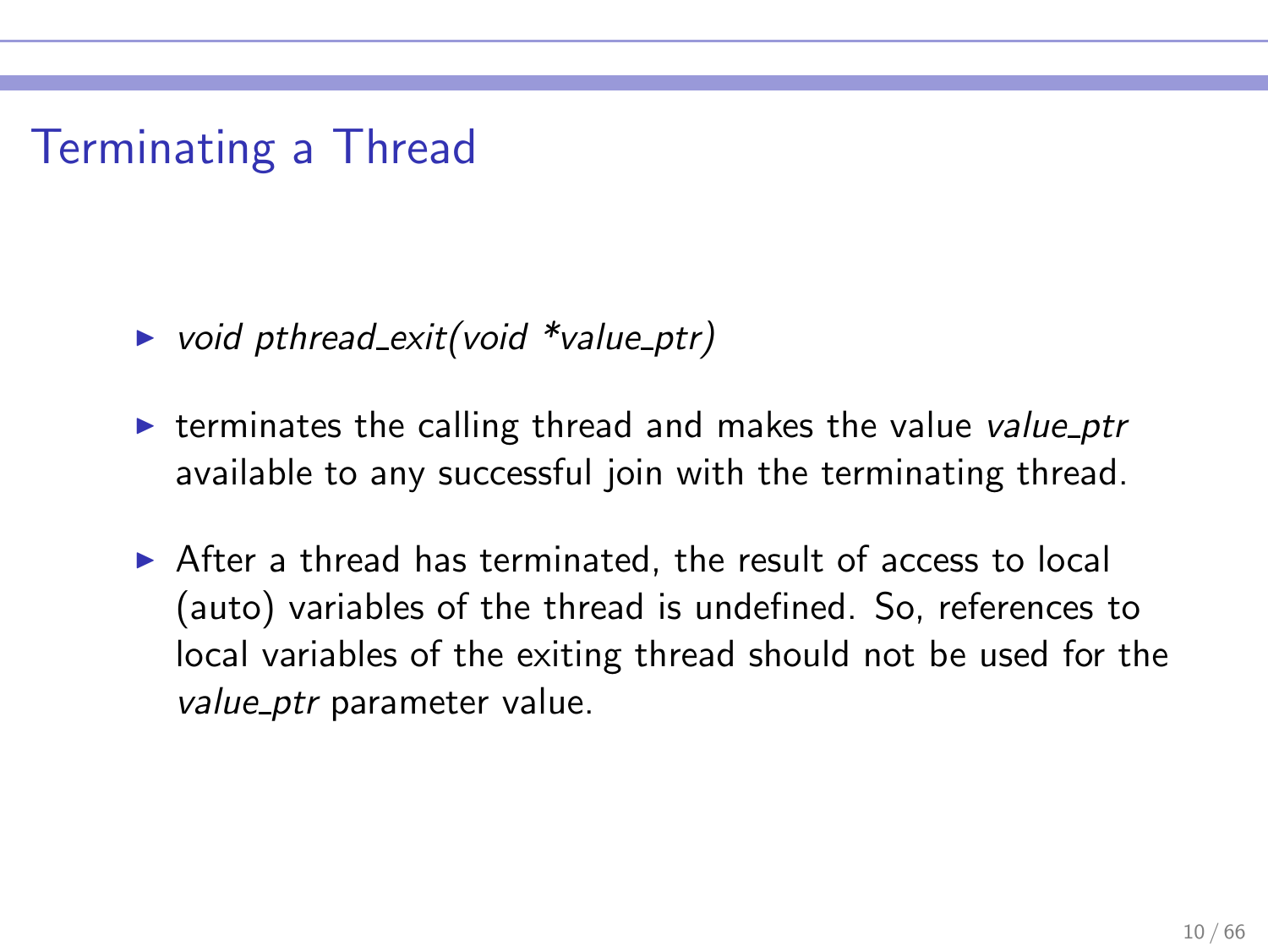### pthread join - waiting for thread termination

- ▶ int pthread\_join(pthread\_t thread, void \*\*value\_ptr)
- $\triangleright$  suspends execution of the calling thread until the target thread terminates (unless the target thread has already terminated).
- ▶ On return from a successful pthread\_join() call with a non-NULL value ptr argument, the value passed to pthread  $exit()$  by the terminating thread shall be made available in the location referenced by value ptr.
- $\triangleright$  When a *pthread join()* returns successfully, the target thread has been terminated.
- $\triangleright$  On successful completion, the function returns 0.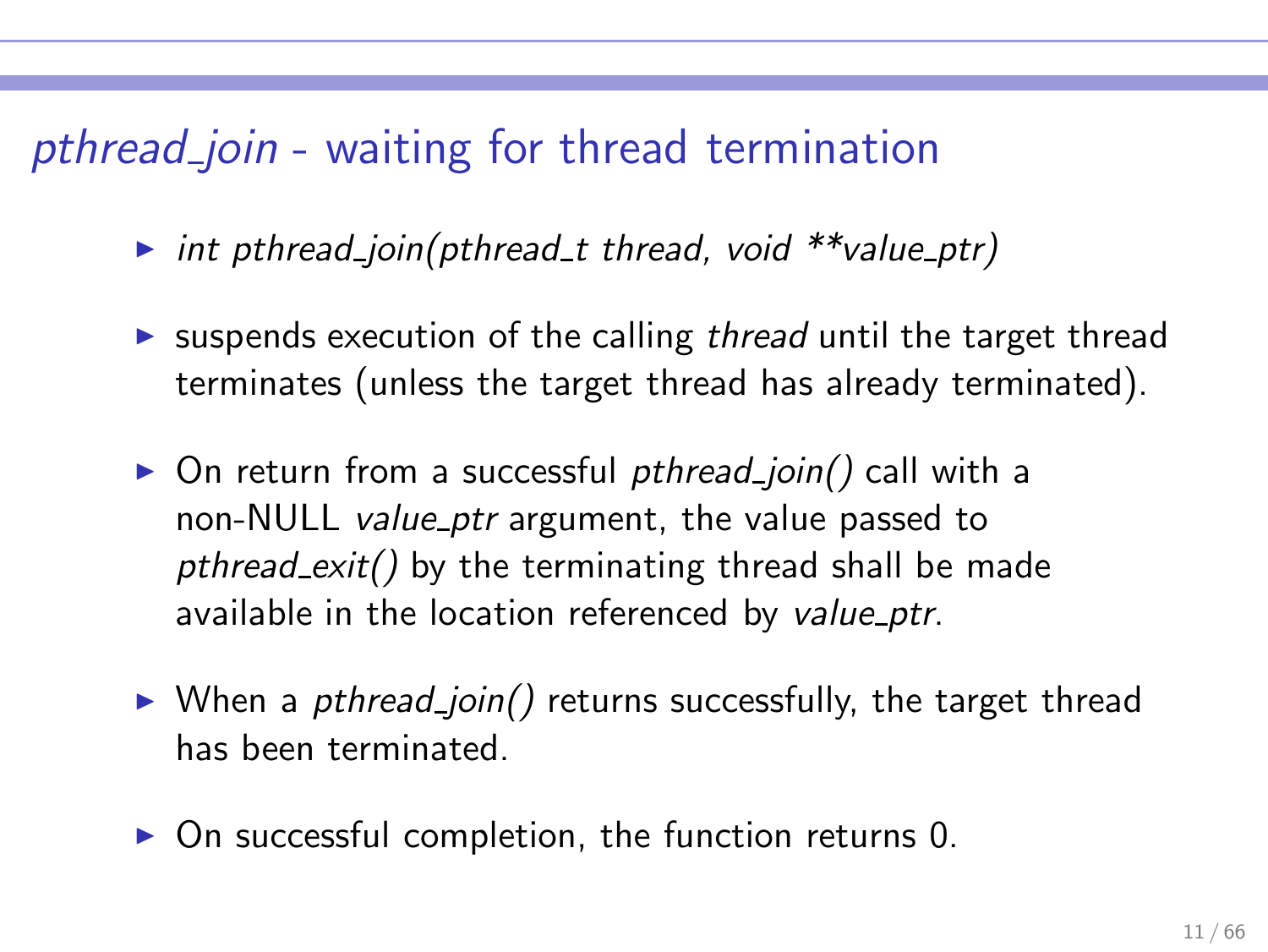# Identifying - Detaching Threads

- $\implies$  Get the calling thread-ID:
	- $\rightarrow$  pthread t pthread self(void)
	- $\triangleright$  returns the thread-ID of the calling thread.
- $\implies$  Detaching a thread:
	- int pthread detach(pthread t thread)
	- $\triangleright$  indicates that the thread cannot be joined. Storage for the thread can be reclaimed only when the thread terminates.
	- If thread has not terminated, pthread\_detach() shall not cause it to terminate.
	- If the call succeeds, pthread detach() shall return 0; otherwise, an error number shall be returned.
	- ► Issuing a *pthread join* on a detached thread fails.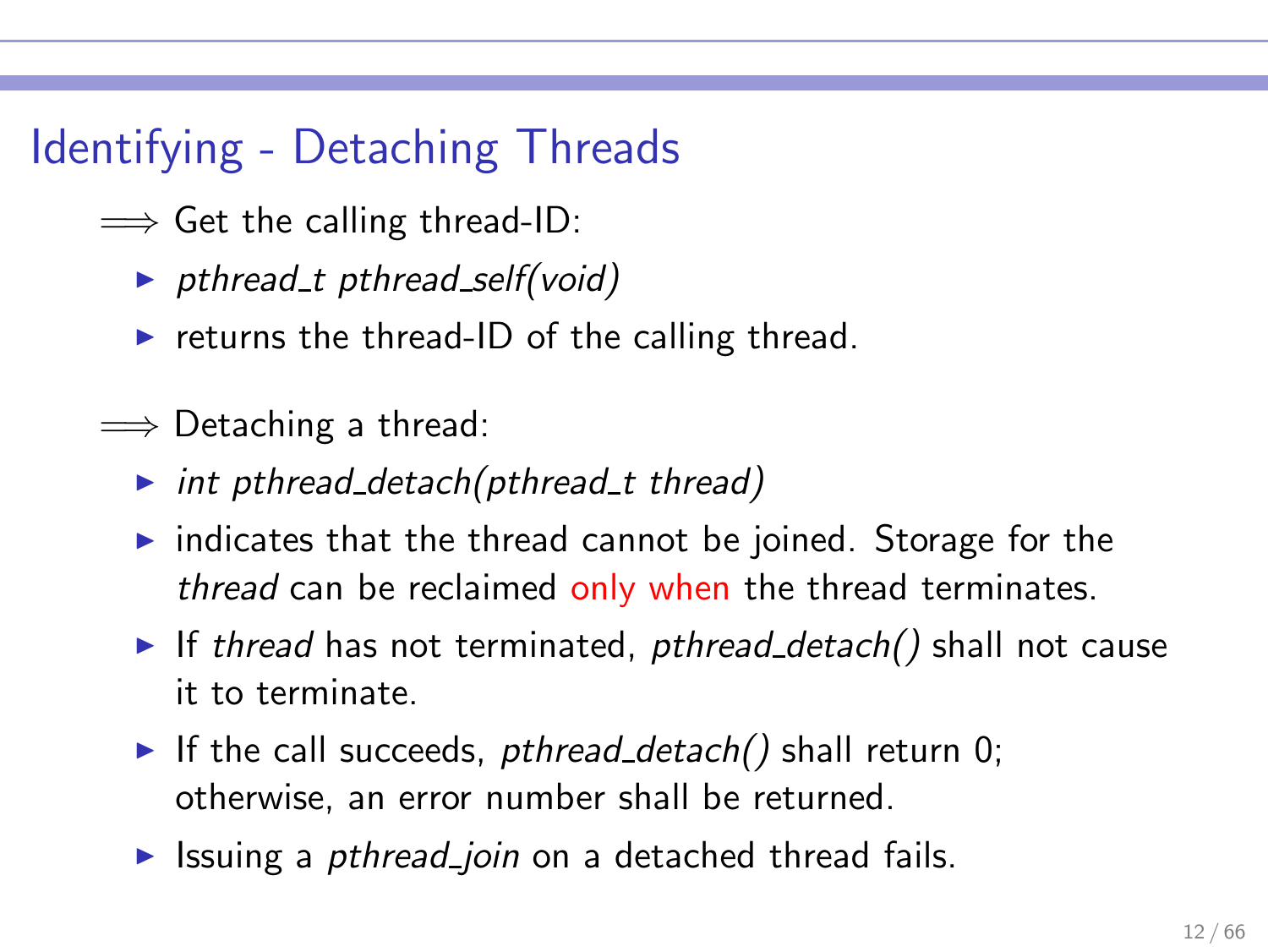#### Creating and using threads

```
#include <stdio h>
# include < string .h > /* For strerror */
# include < stdlib .h > /* For exit */
#include <pthread.h> /* For threads */
# define perror 2(s, e) fprintf (stderr, "%s: % s\n", s, strerror (e))
void * thread_f ( void * argp ) { /* Thread function */
   printf ("I am the newly created thread \lambda^dd \n", pthread_self ());
   pthread_exit (( void *) 47) ; // Not recommended way of " exit " ing
                                } // avoid using automatic variables
                                // use malloc - ed structs to return status
main () {
  pthread t thr:
  int err , status ;
  if ( err = pthread_create (& thr , NULL , thread_f , NULL ) ) { /* New thread */
      perror2 (" pthread create", err) ;
      exit (1) ;
  }
  printf ("I am original thread %ld and I created thread %ld\n",
           pthread self (), thr):
  if ( err = pthread_join ( thr , (void **) & status ) ) { /* Wait for thread */
      perror2 (" pthread_join " , err ) ; /* termination */
      exit (1) ;
  }
  printf ("Thread %ld exited with code %d\n", thr, status);
  printf ("Thread %ld just before exiting (Original)\n", pthread_self ());
  pthread exit ( NULL ) :
}
```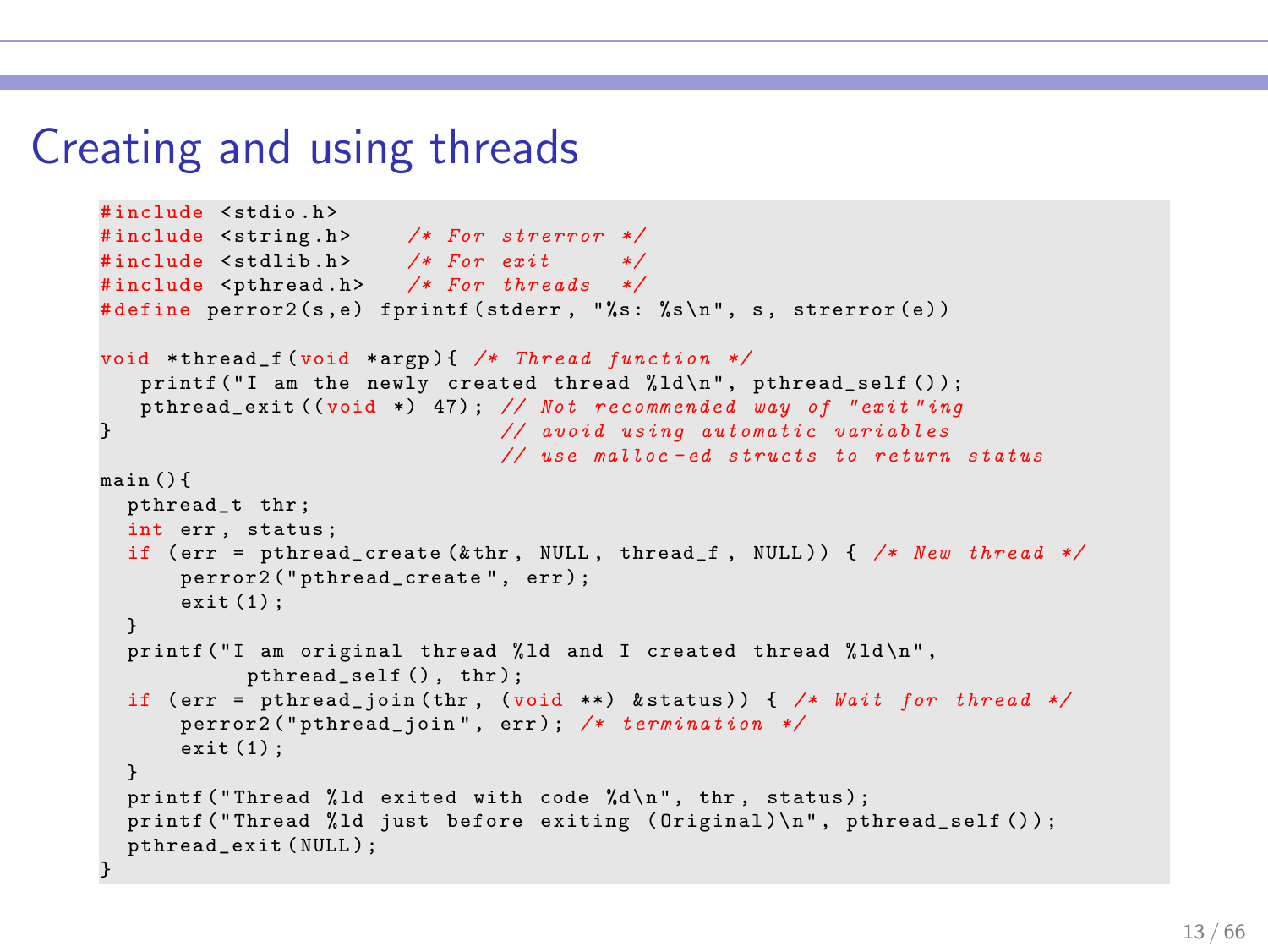### Outcome

```
ad@ad - desktop :~/ Set007 / src$ ./ create_a_thread
I am original thread -1216067904 and I created thread
    -1216070800
I am the newly created thread -1216070800
Thread -1216070800 exited with code 47
Thread -1216067904 just before exiting (Original)
ad@ad - desktop :~/ Set007 / src$
```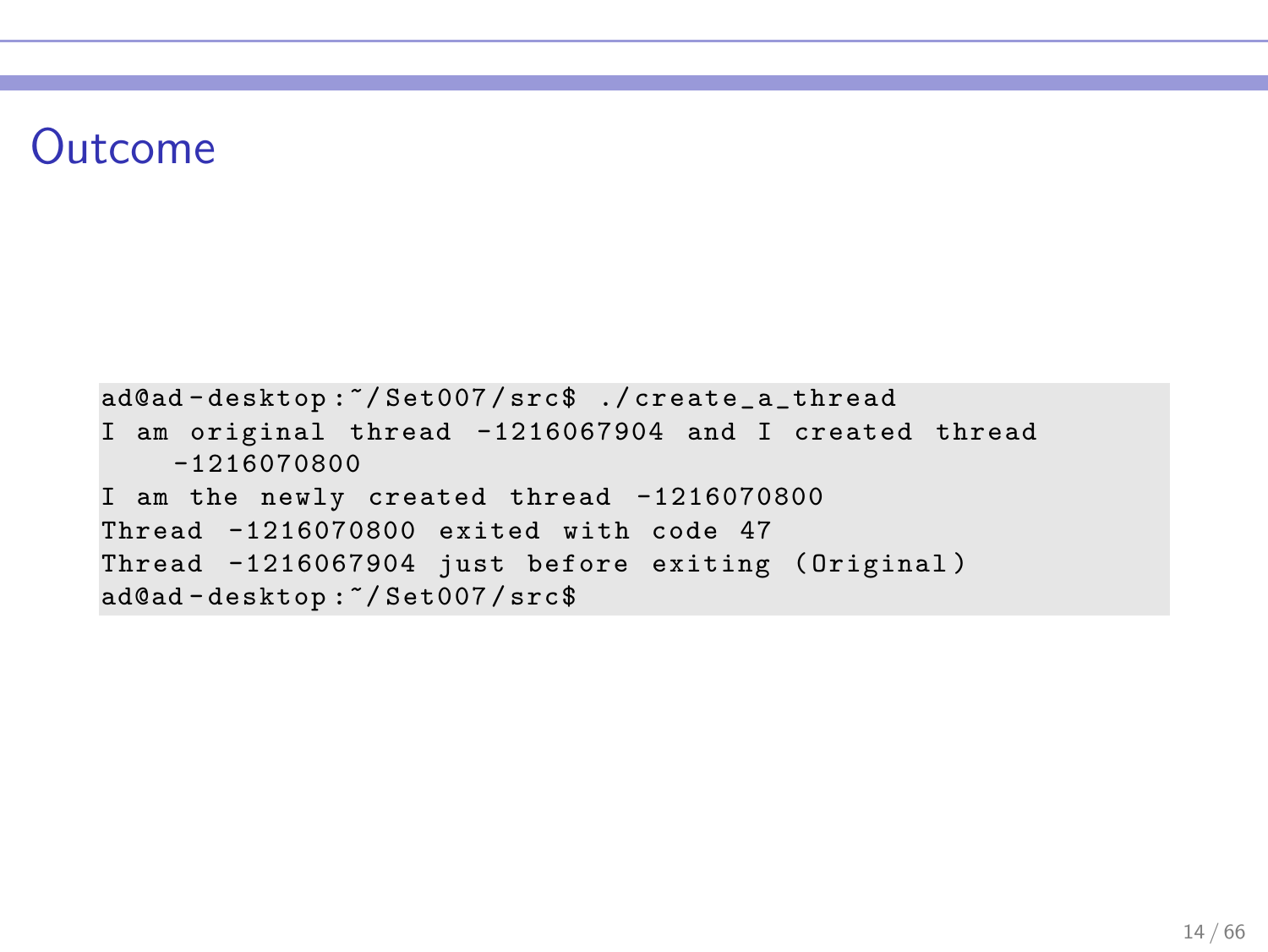### Using *pthread\_detach*

```
# include < stdio .h >
#include <string.h>
#include <stdlib.h>
#include <pthread.h>
# define perror 2(s,e) fprintf (stderr, "% s: % s\n", s, strerror (e))
void * thread_f ( void * argp ) { /* Thread function */
   int err ;
   if ( err = pthread_detach ( pthread_self () )) {/* Detach thread */
       perror2 ("pthread_detach", err);
       ext(1);
   }
   printf ("I am thread %ld and I was called with argument %d\n",
              pthread_self (), *(int *) argp);
   pthread_exit ( NULL ) ;
}
```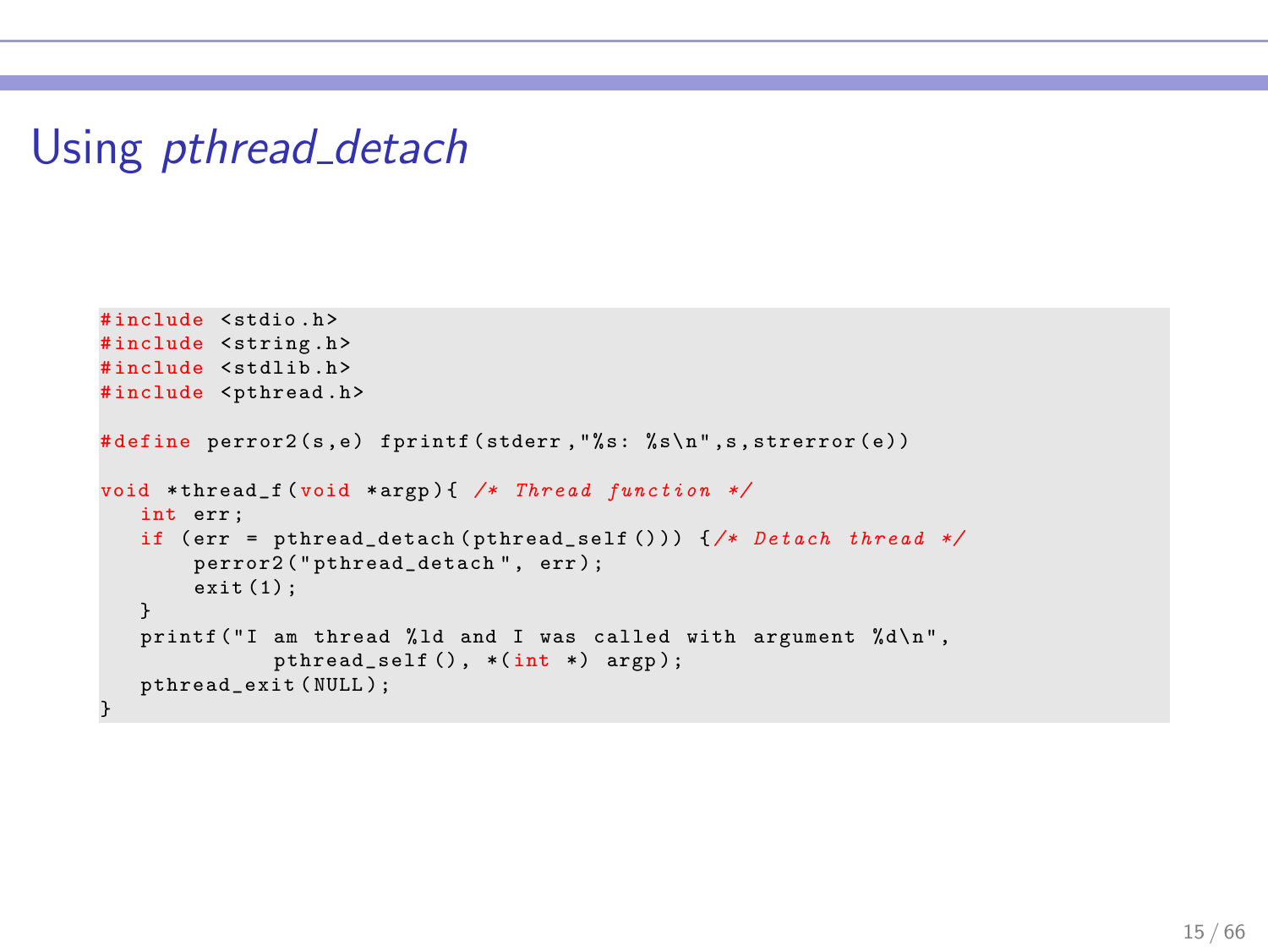#### Using *pthread\_detach*

```
main () {
   pthread_t thr ;
   int err, arg = 29;
   if ( err = pthread_create (& thr , NULL , thread_f ,( void *) & arg ) ) {/* New thread */
       perror2("pthread_create", err);
       ext(1):
    }
    printf ("I am original thread %d and I created thread %d\n",
              pthread_self (), thr);
    pthread_exit ( NULL ) ;
}
```
 $\rightarrow$  Outcome:

ad@ad - desktop :~/ Set007 / src\$ ./ detached\_thread I am original thread -1217009984 and I created thread -1217012880 I am thread -1217012880 and I was called with argument 29 ad@ad - desktop :~/ Set007 / src\$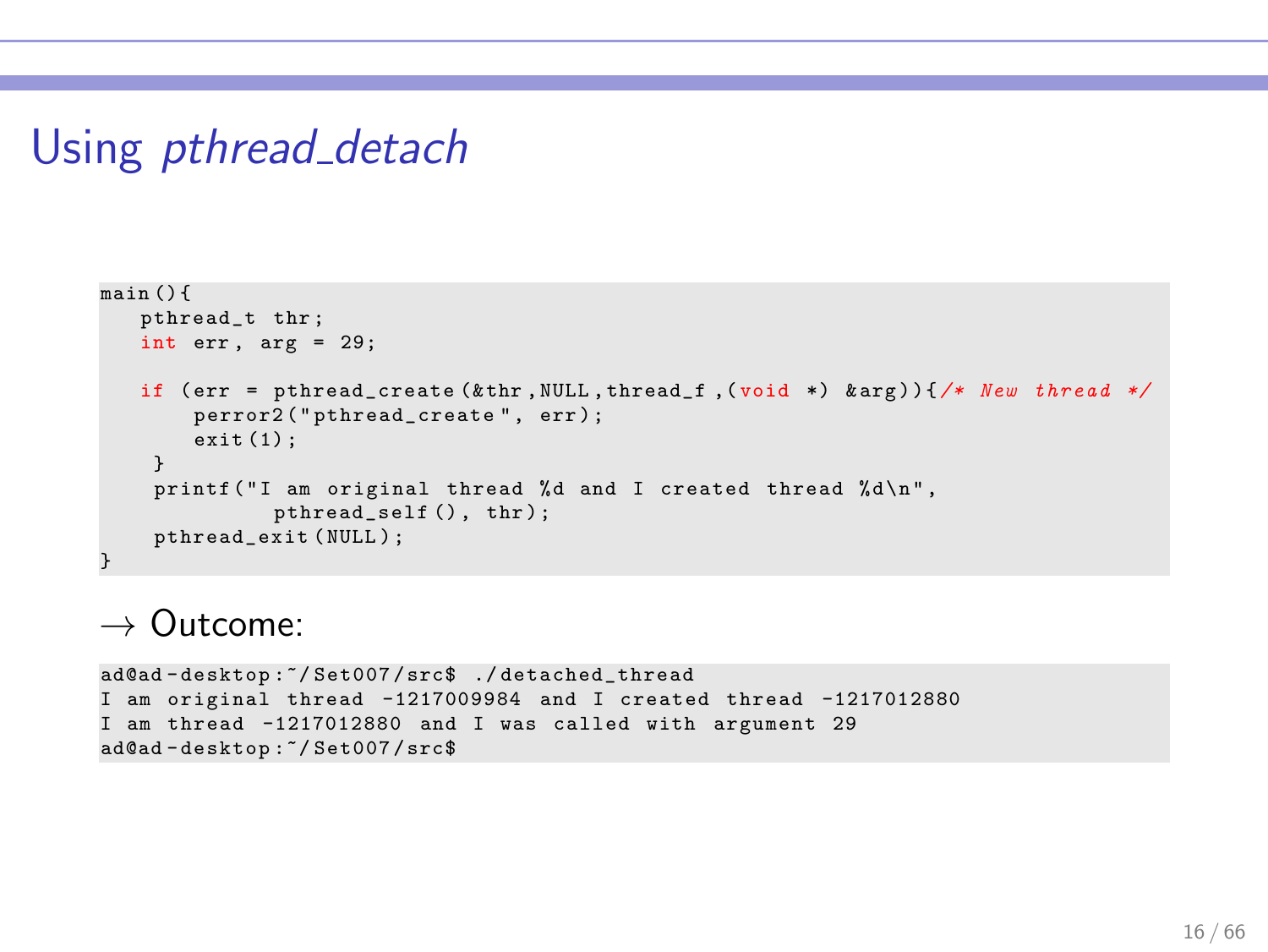#### Create n threads that wait for random secs and then terminate

```
# include < stdio .h >
#include <string.h>
# include < stdlib .h >
#include <pthread.h>
# define MAX_SLEEP 10 /* Maximum sleeping time in seconds */
#define perror2(s, e) fprintf(stderr, "%s: %s\n", s, strerror(e))
void * sleeping (void * arg) {
   int sl = (int) arg; /* Horror of horrors! */
   printf ("thread % ld sleeping % d seconds \ldots \n", pthread self (), sl) ;
   sleep (sl); /* Sleep a number of seconds */
   printf ("thread \lambdald waking up\n", pthread_self ());
   pthread exit ( NULL ) ;
}
main (int argc , char * argv []) {
   int n, i, sl, err ;
   pthread_t * tids ;
   if ( argc > 1) n = atoi ( argv [1]) ; /* Make integer */
   else exit (0) ;
   if ( n > 50) { /* Avoid too many threads */
      printf ("Number of threads should be up to 50\n");
      exit (0) ;
      }
   if ((tids = malloc(n * sizeof(bthead t))) == NULL) {
      perror ( " malloc " ) ;
      ext(1);
      }
```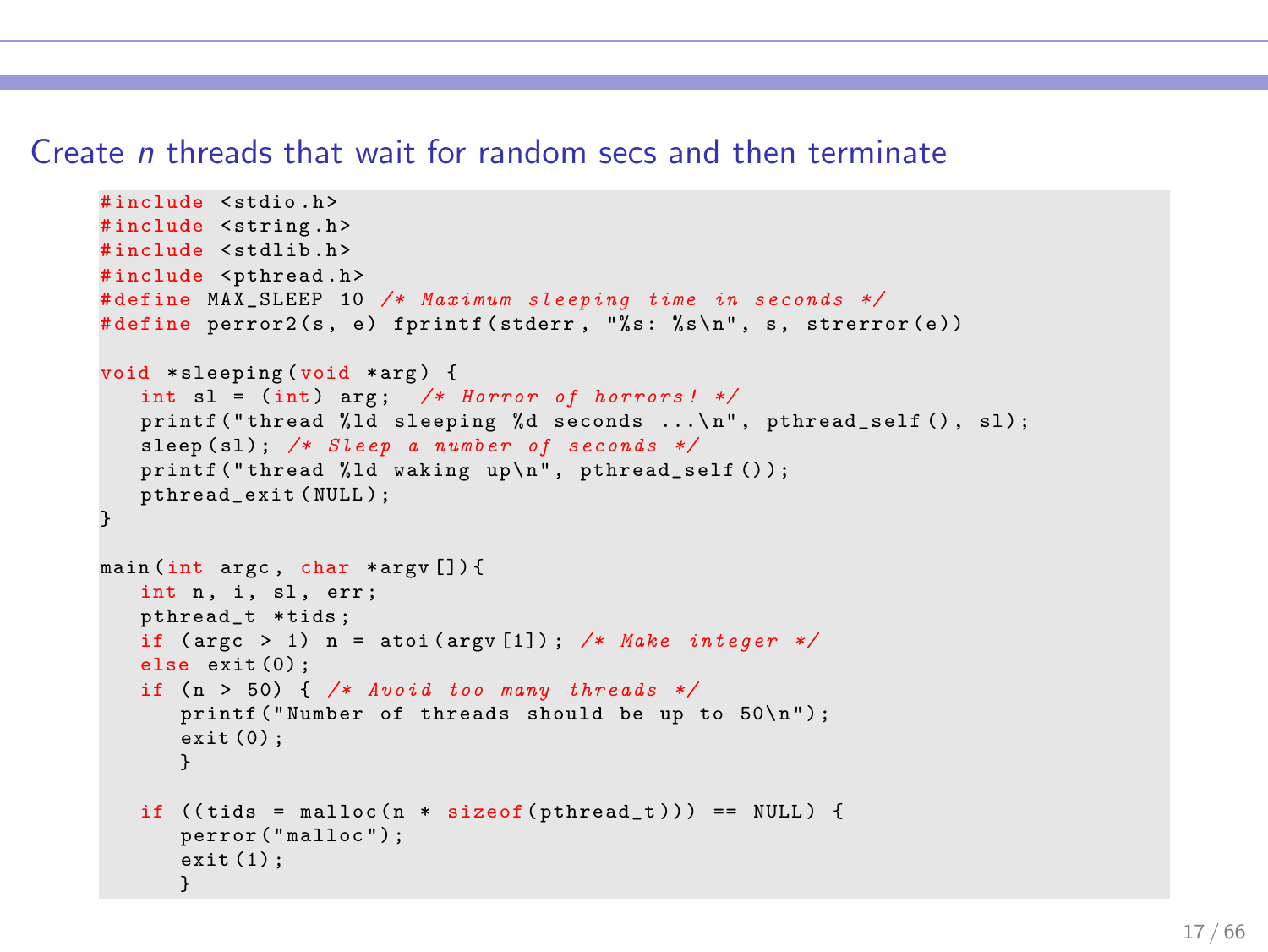#### n threads waiting for random secs

}

```
srandom ((unsigned int) time (NULL)); /* Initialize generator */
for (i=0 : i \le n : i++) {
sl = random () % MAX_SLEEP + 1; /* Sleeping time 1.. MAX_SLEEP */
if ( err = pthread_create ( tids +i , NULL , sleeping , (void *) sl )) {
   /* Create a thread */
   perror2 ("pthread_create", err);
   ext(1):
   }
}
for (i=0 : i \le n : i++)if (err = pthread\_join (*(tids + i), NULL)) {
   /* Wait for thread termination */
   perror2 ("pthread_join", err);
   ext{ (1)}:
   }
printf ("all %d threads have terminated \ln", n);
```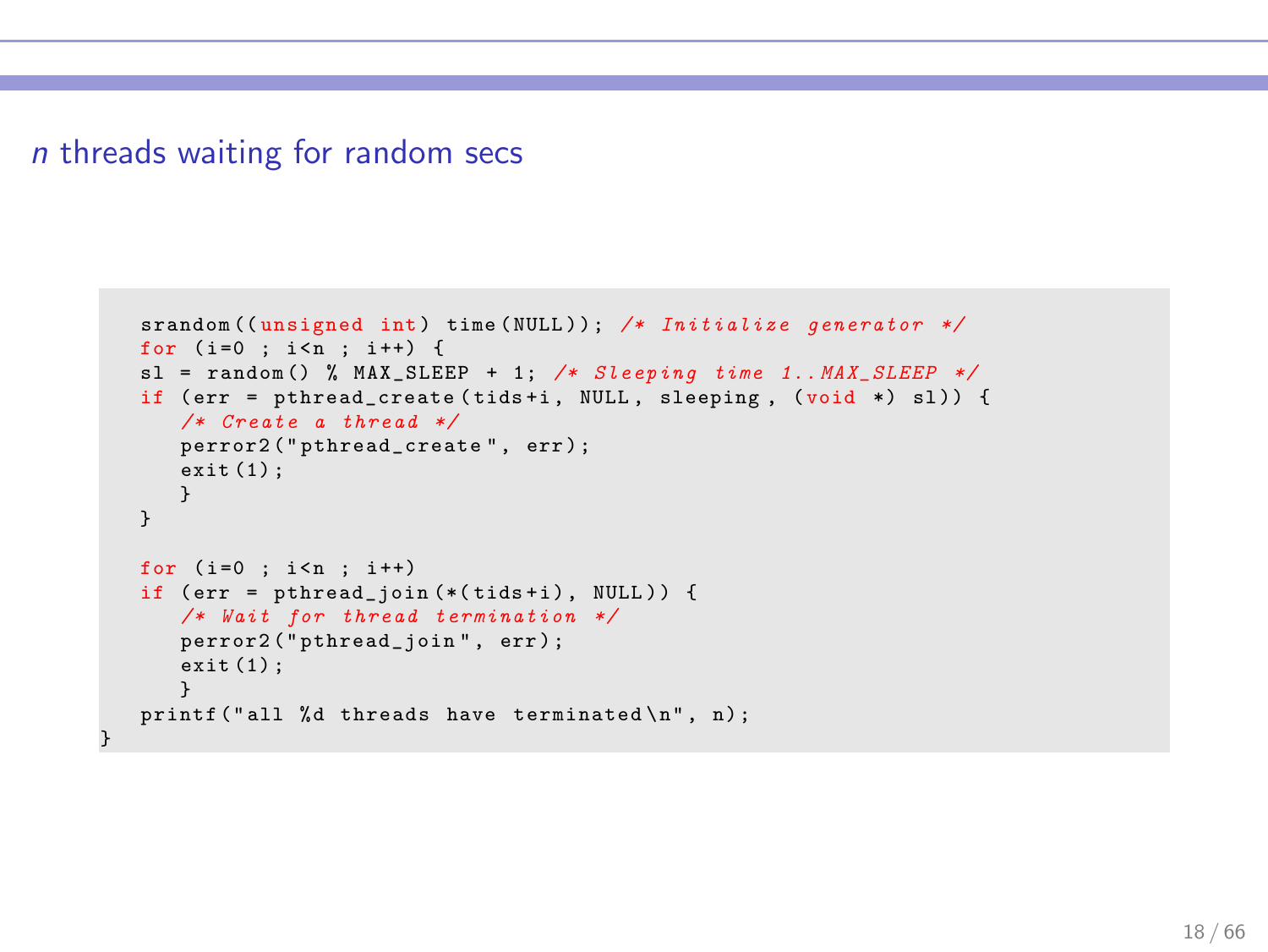#### Outcome

```
ad@ad - desktop :~/ Set007 / src$ ./ random_sleeps 3
thread -1216803984 sleeping 6 seconds ...
thread -1225196688 sleeping 8 seconds ...
thread -1233589392 sleeping 7 seconds ...
thread -1216803984 waking up
thread -1233589392 waking up
thread -1225196688 waking up
all 3 threads have terminated
ad@ad - desktop :~/ Set007 / src$ ./ random_sleeps 5
thread -1216611472 sleeping 1 seconds ...
thread -1225004176 sleeping 9 seconds ...
thread -1233396880 sleeping 3 seconds ...
thread -1241789584 sleeping 3 seconds ...
thread -1250182288 sleeping 8 seconds ...
thread -1216611472 waking up
thread -1233396880 waking up
thread -1241789584 waking up
thread -1250182288 waking up
thread -1225004176 waking up
all 5 threads have terminated
ad@ad - desktop :~/ Set007 / src$
```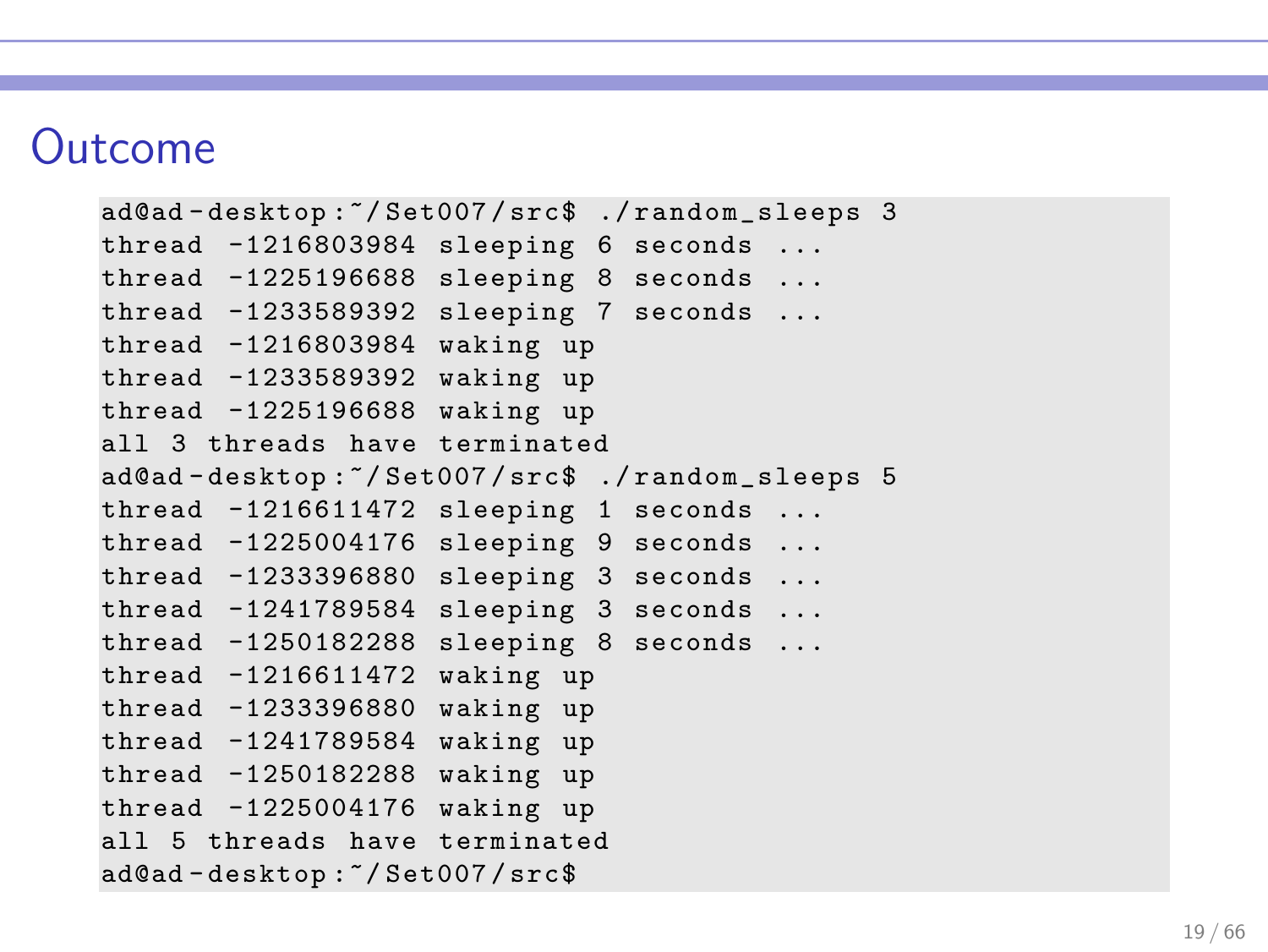#### Going from single- to multi-threaded programs

```
#include <stdio.h>
# define NUM 5
void print_mesg (char *) ;
int main () {
    print_mesg ("hello");
    print_{mesg} ("world \n\cdot n");
}
void print_mesg(char *m){
int i:
for (i=0; i < NUM; i++)print(f ( " % s". m ):
    fflush (stdout);
    sleep (1) ;
     }
}
```

```
ad@ad - desktop :~/ Set007 / src$ ./ print_single
hellohellohellohellohelloworld
world
world
world
world
ad@ad - desktop :~/ Set007 / src$
```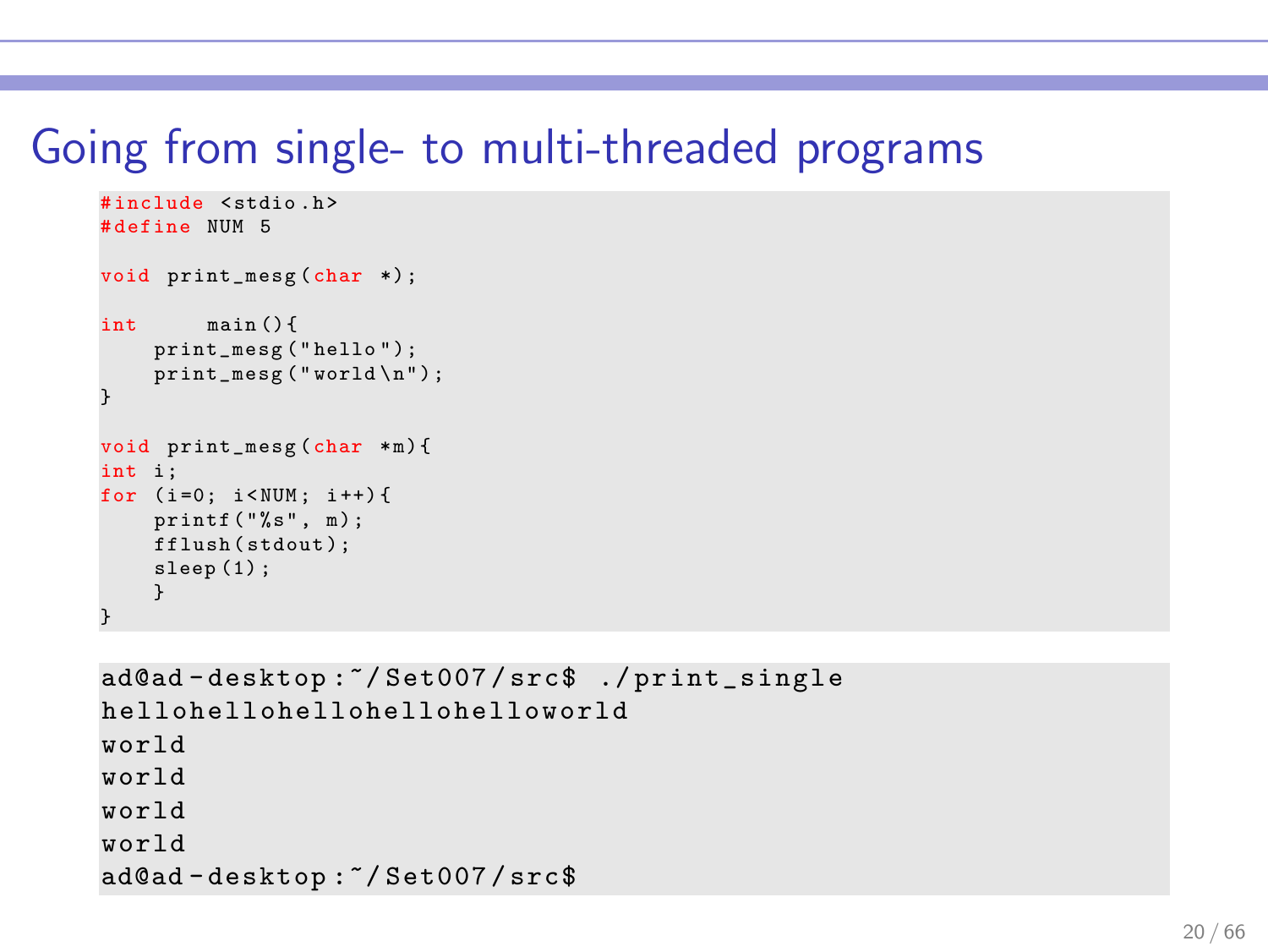### First Effort in Multi-threading

```
# include < stdio .h >
#include <pthread.h>
# define NUM 5
main ()<br>{ pt
    { pthread_t t1 , t2 ;
    void *print_mesg(void *);
     pthread_create (&t1, NULL, print_mesg, (void *) "hello ");
     pthread_create (\& t2, \quad \text{NULL}, \quad \text{print\_mesg}, \quad (\text{void } *) "world \n\{n\}";
     pthread_join (t1, NULL);
     pthread_join (t2, NULL);
}
void *print_mesg (void *m)
    char * cp = (char *)m;int i;
    for (i=0:i< NUM; i++) {
         print(f("%s", cp);fflush (stdout);
          sleep (2) ;
          }
    return NULL ;
}
```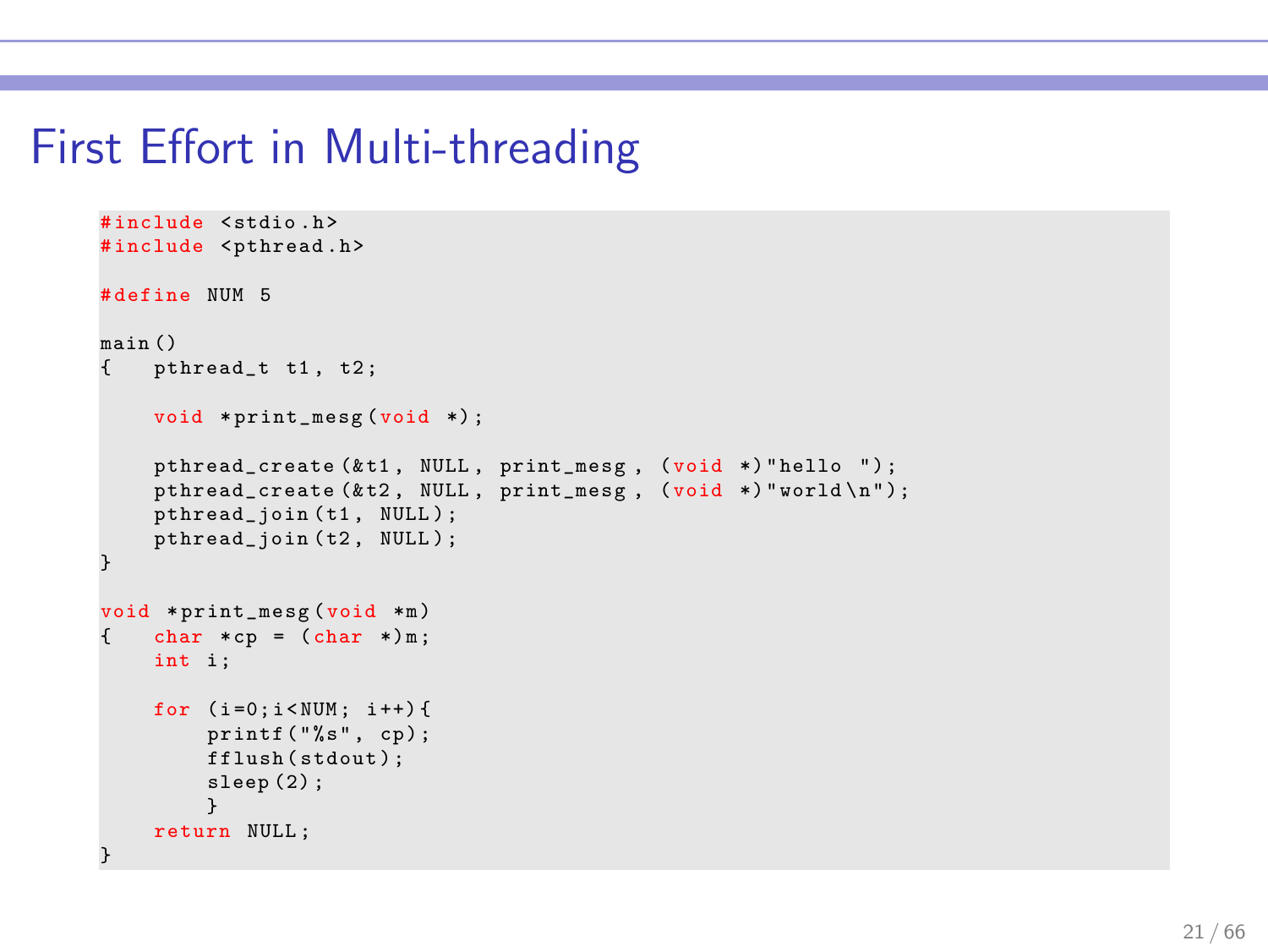## Outcome

```
ad@ad - desktop :~/ Set007 / src$
ad@ad - desktop :~/ Set007 / src$
ad@ad - desktop :~/ Set007 / src$ ./ multi_hello
hello world
hello world
hello world
hello world
hello world
ad@ad - desktop :~/ Set007 / src$
```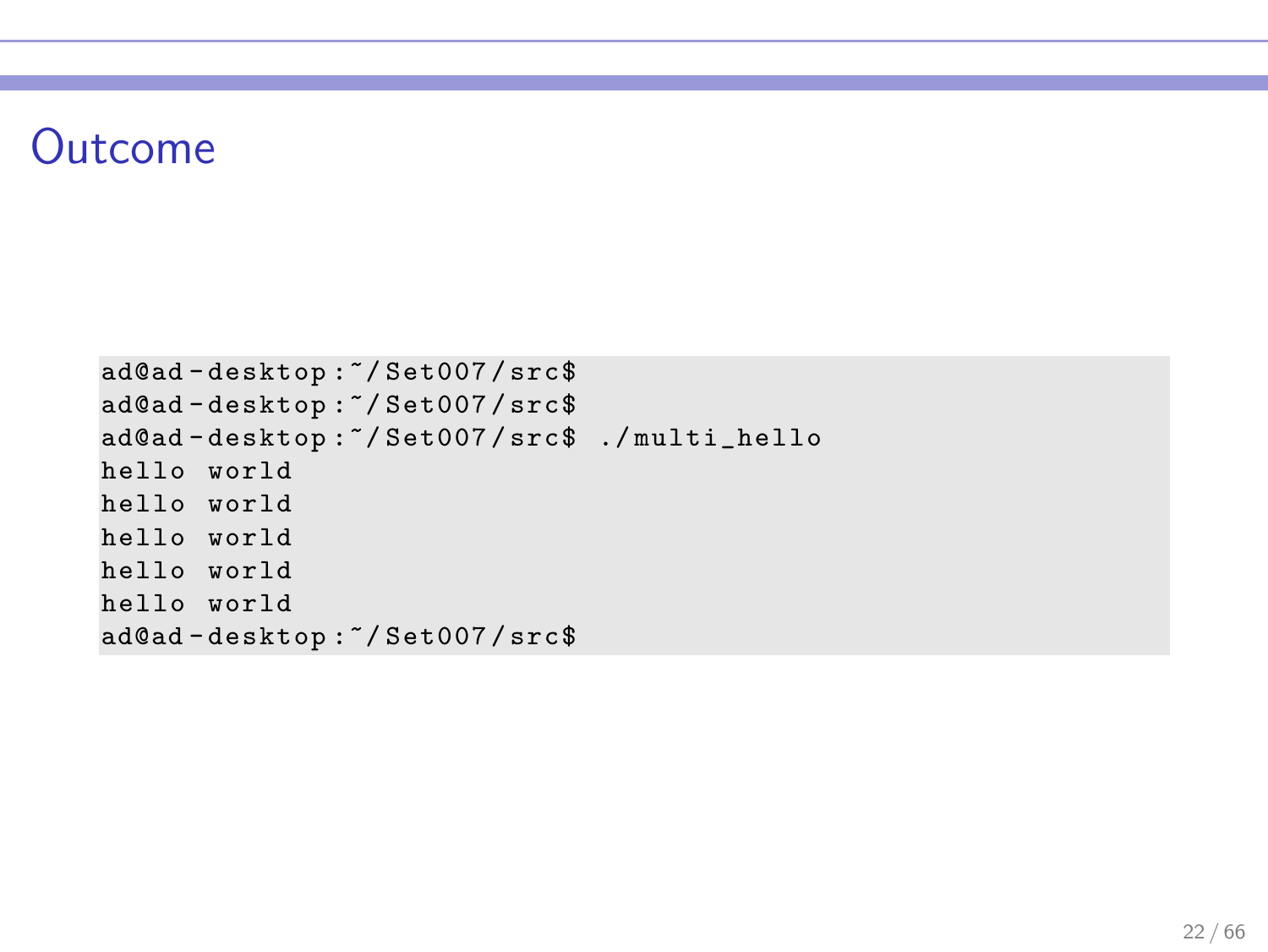#### What is "unexpected" here?

```
# include < stdio .h >
#include <pthread.h>
# define NUM 5
int counter =0;
main () {
    pthread_t t1 ;
    void *print_count (void *);
    int i:
    pthread_create (& t1 , NULL , print_count , NULL ) ;
    for (i = 0; i < NUM; i++) {
         counter ++;
         sleep (1);
    }
    pthread_join ( t1 , NULL ) ;
}
void *print_count (void *m)
{
    /* counter is a shared variable */
    int i:
    for (i=0:i<NUM:i++) {
         printf ("count = \lambda d \nightharpoonup", counter) :
         sleep (1) ;
         /* changing this 1 -->> 0 has an effect */
    }
    return NULL ;
}
```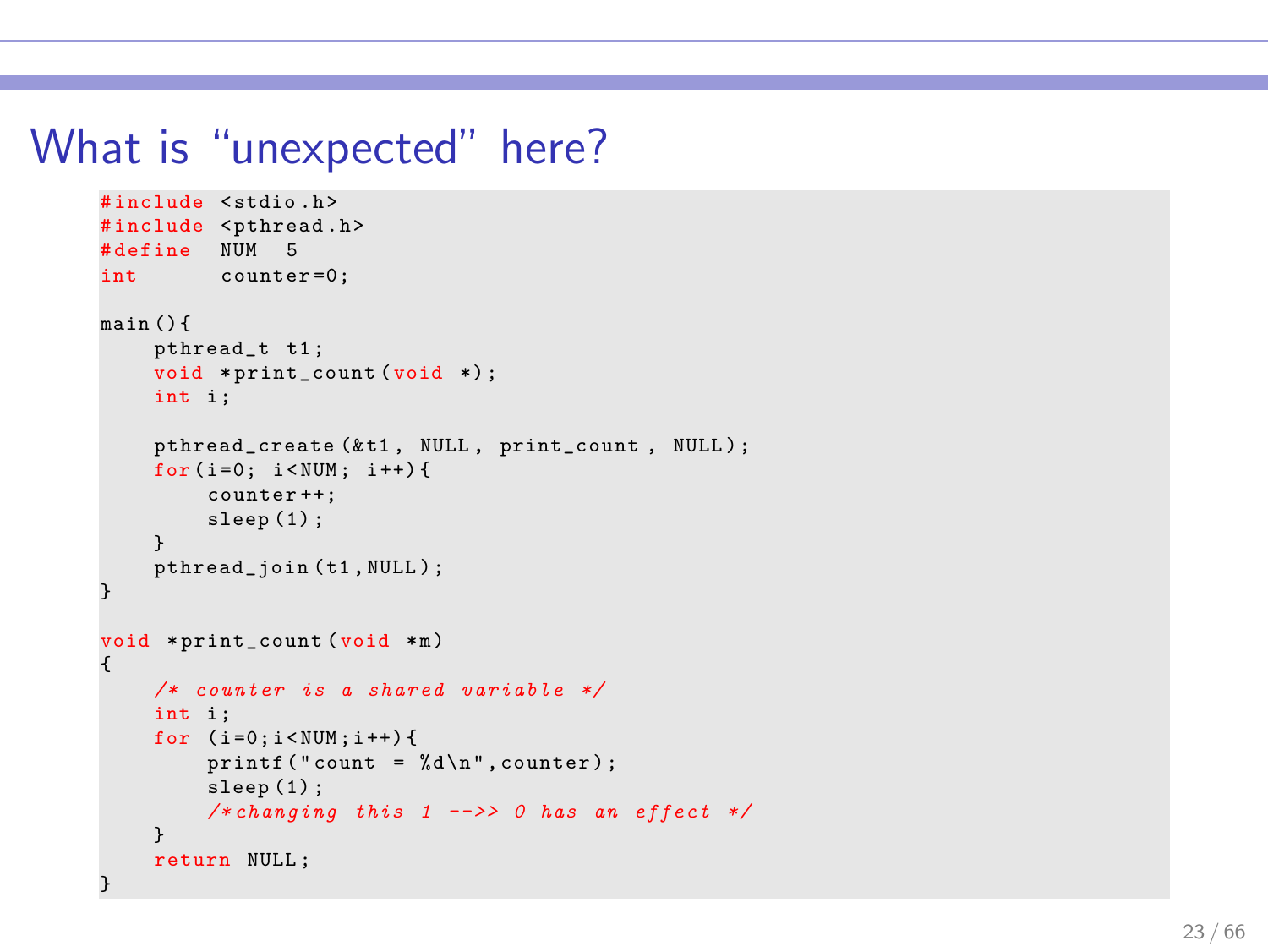#### The "unexpected" outcome:

```
ad@ad - desktop :~/ Set007 / src$ ./ incprint
count = 1count = 2count = 3count = 4count = 5ad@ad - desktop :~/ Set007 / src$
```

```
⊙ Changing sleep(1) \implies sleep(0):
```

```
ad@ad - desktop :~/ Set007 / src$ vi incprint . c
ad@ad - desktop :~/ Set007 / src$ gcc incprint . c -o incprint -lpthread
ad@ad - desktop :~/ Set007 / src$ ./ incprint
count = 1count = 1count = 1count = 1count = 1ad@ad - desktop :~/ Set007 / src$
```
#### ⇒ Race Condition!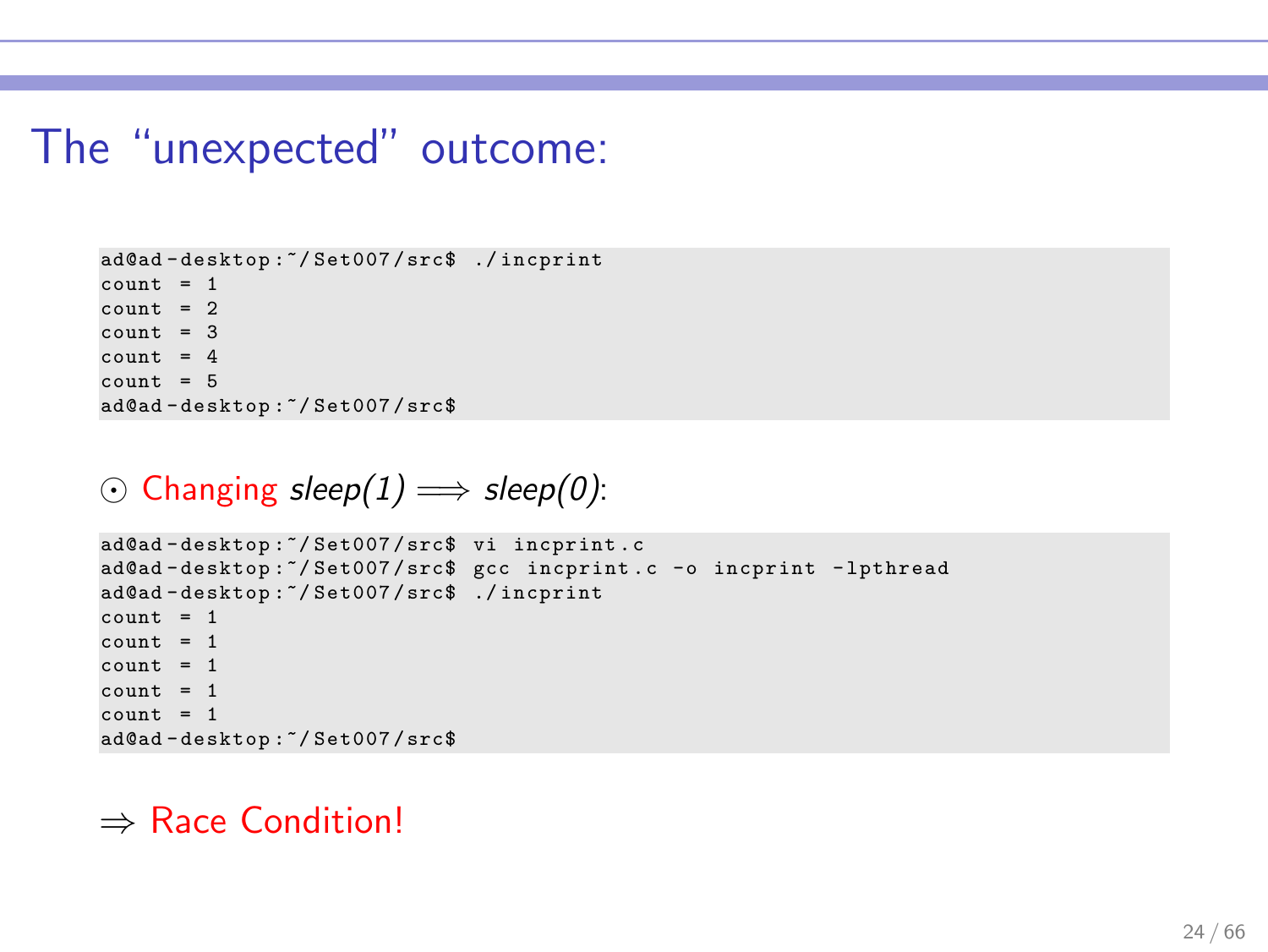### More problems!

```
# include < stdio .h >
# include < stdlib .h >
#include <pthread.h>
#include <ctype.h>
int total words :
int main (int ac. char *av []) {
    pthread_t t1 , t2 ;
    void *count_words (void *);
    if (ac == 3) {
        printf ("usage: %s file1 file2 \n", av [0]);
        exit (1) ;
    }
    total_words =0;
    pthread_create (& t1 , NULL , count_words , ( void *) av [1]) ;
    pthread_create (&t2, NULL, count_words, (void *) av [2]);
    pthread_join (t1, NULL);
    pthread_join (t2, NULL);
    printf ("Main thread with ID: %1d reports %5d total words \n",
                 pthread self (), total words) ;
}
```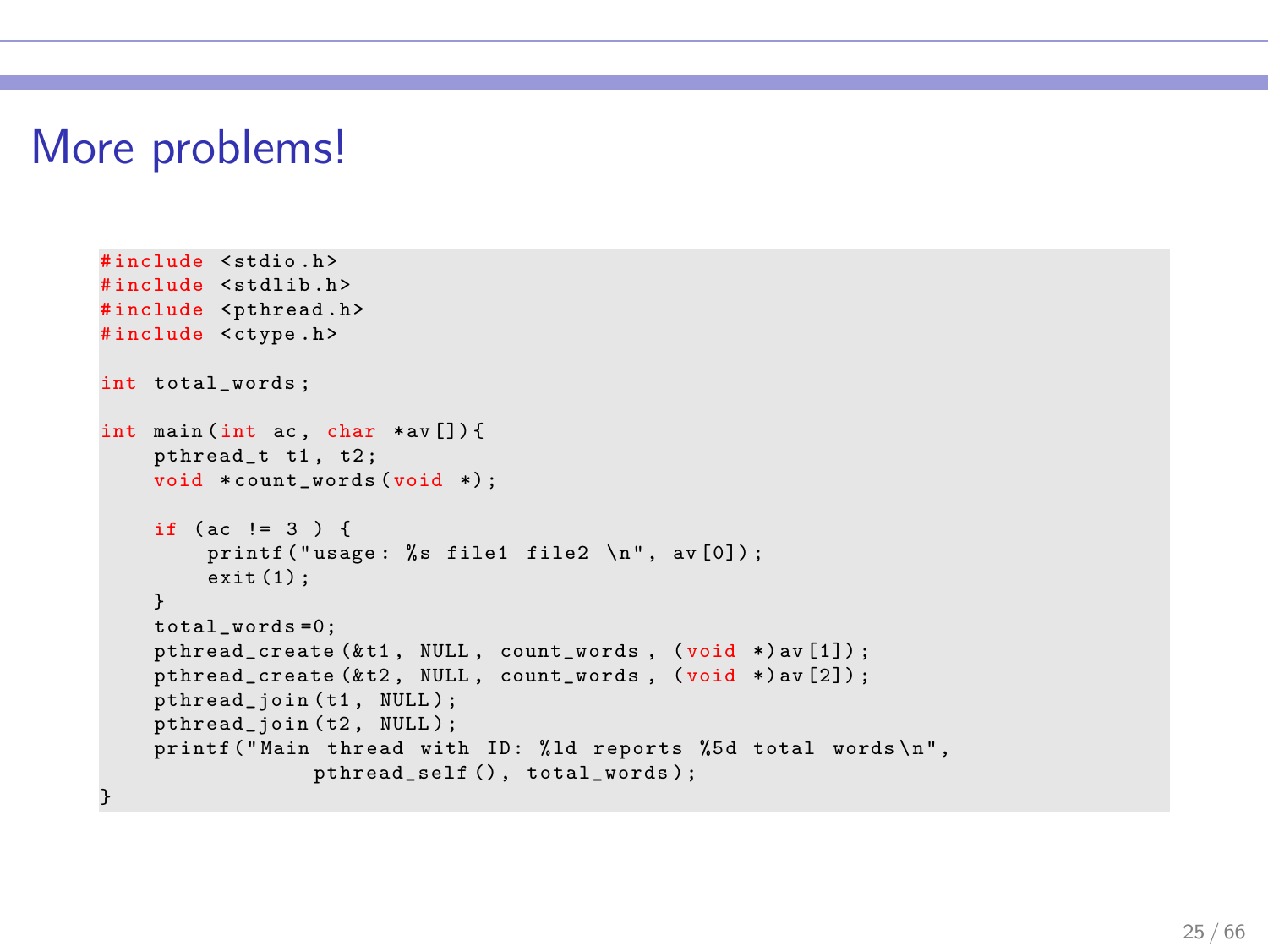## More problems!

```
void *count_words (void *f)
{
    char *filename = (char *) f;FILE *fp; int c, prevc = ' \ 0';
    printf ("In thread with ID: %1d counting words.. \n \hat{P}", pthread_self ());
    if ( (fp = fopen(filename, "r")) != NULL ){
        while ( (c = getc(fp)) != E0F) {
             if ( !isalnum (c) && isalnum (prevc) )
                 total_words ++;
             prevc = c;}
fclose ( fp );
    } else perror ( filename );
    return NULL ;
}
```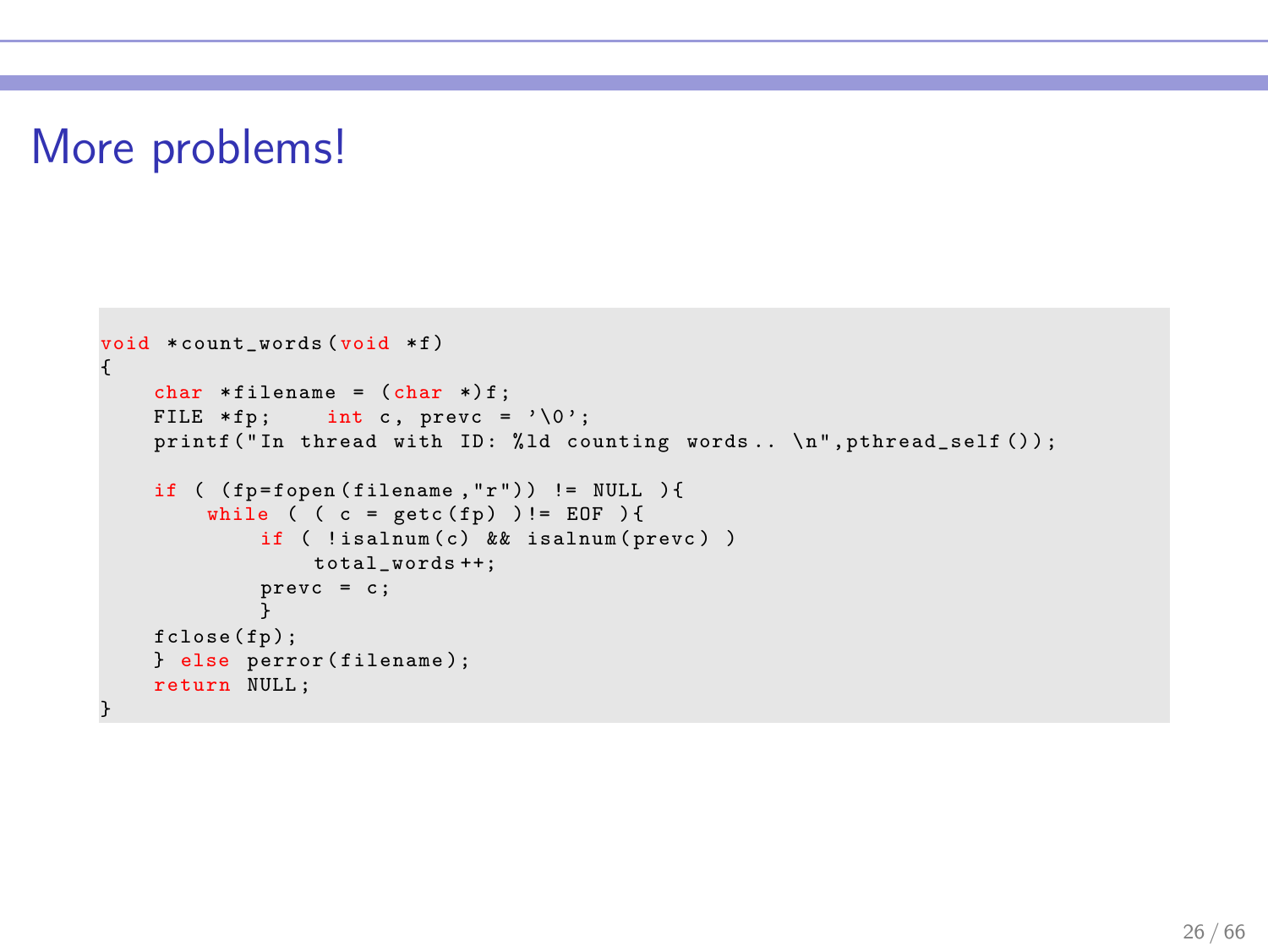#### Outcome:

ad@ad - desktop :~/ Set007 / src\$ ad@ad - desktop :~/ Set007 / src\$ wc -w fileA fileB 48 fileA 61 fileB 109 total ad@ad - desktop :~/ Set007 / src\$ ./ twordcount1 fileA fileB In thread with  $ID: -1216558224$  counting words.. In thread with ID:  $-1224950928$  counting words.. Main thread with ID: -1216555328 reports 107 total words ad@ad - desktop :~/ Set007 / src\$ ./ twordcount1 fileA fileB In thread with ID: -1217348752 counting words.. In thread with ID:  $-1225741456$  counting words.. Main thread with ID: -1217345856 reports 105 total words ad@ad - desktop :~/ Set007 / src\$ ./ twordcount1 fileA fileB In thread with ID:  $-1217287312$  counting words.. In thread with  $ID: -1225680016$  counting words... Main thread with ID: -1217284416 reports 108 total words ad@ad - desktop :~/ Set007 / src\$ ./ twordcount1 fileA fileB In thread with ID: -1215718544 counting words.. In thread with  $ID: -1224111248$  counting words... Main thread with ID: -1215715648 reports 109 total words ad@ad - desktop :~/ Set007 / src\$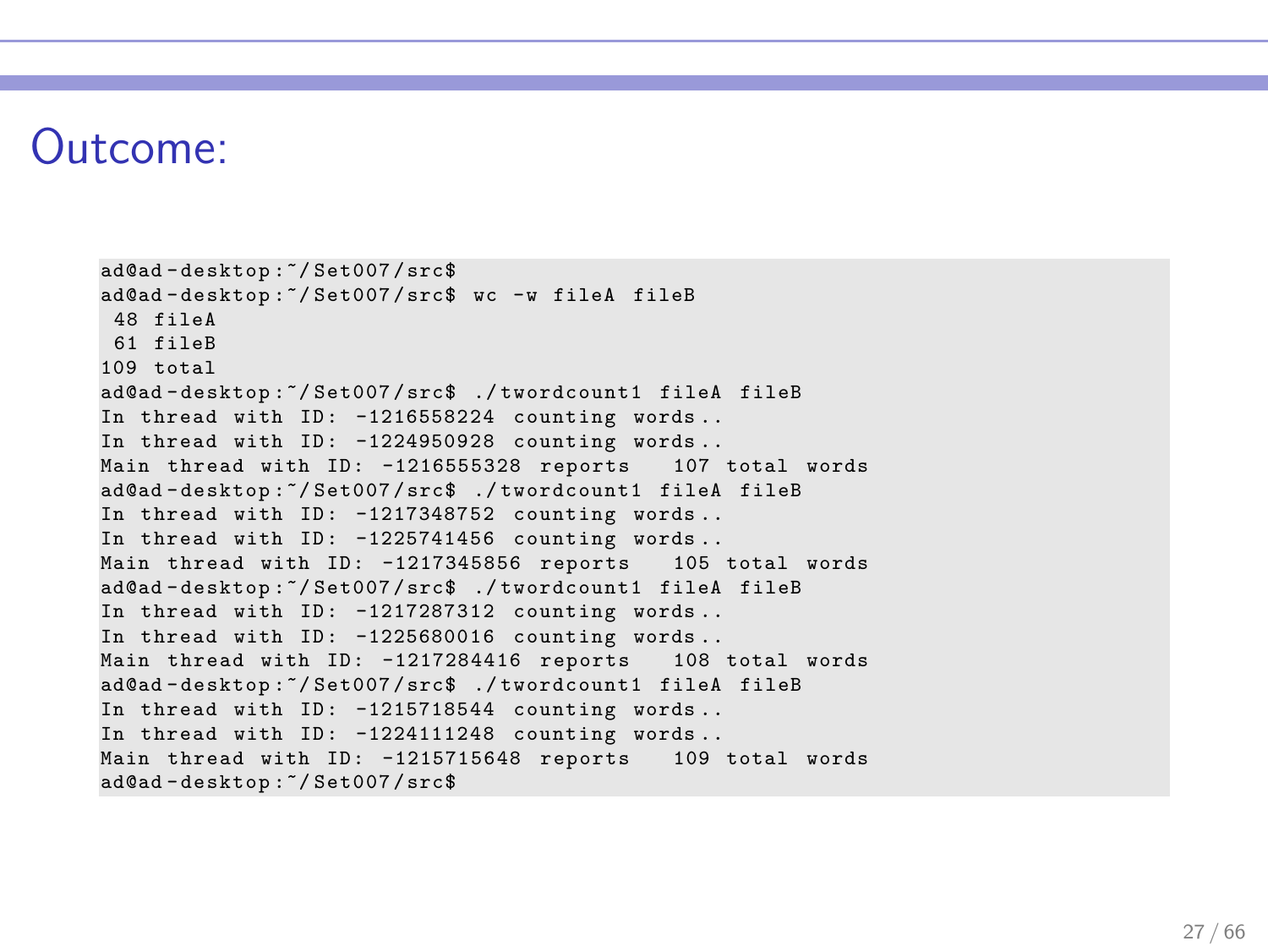## Race Condition



▶ total\_words might NOT have a consistent value after executing the above two (concurrent) assignments.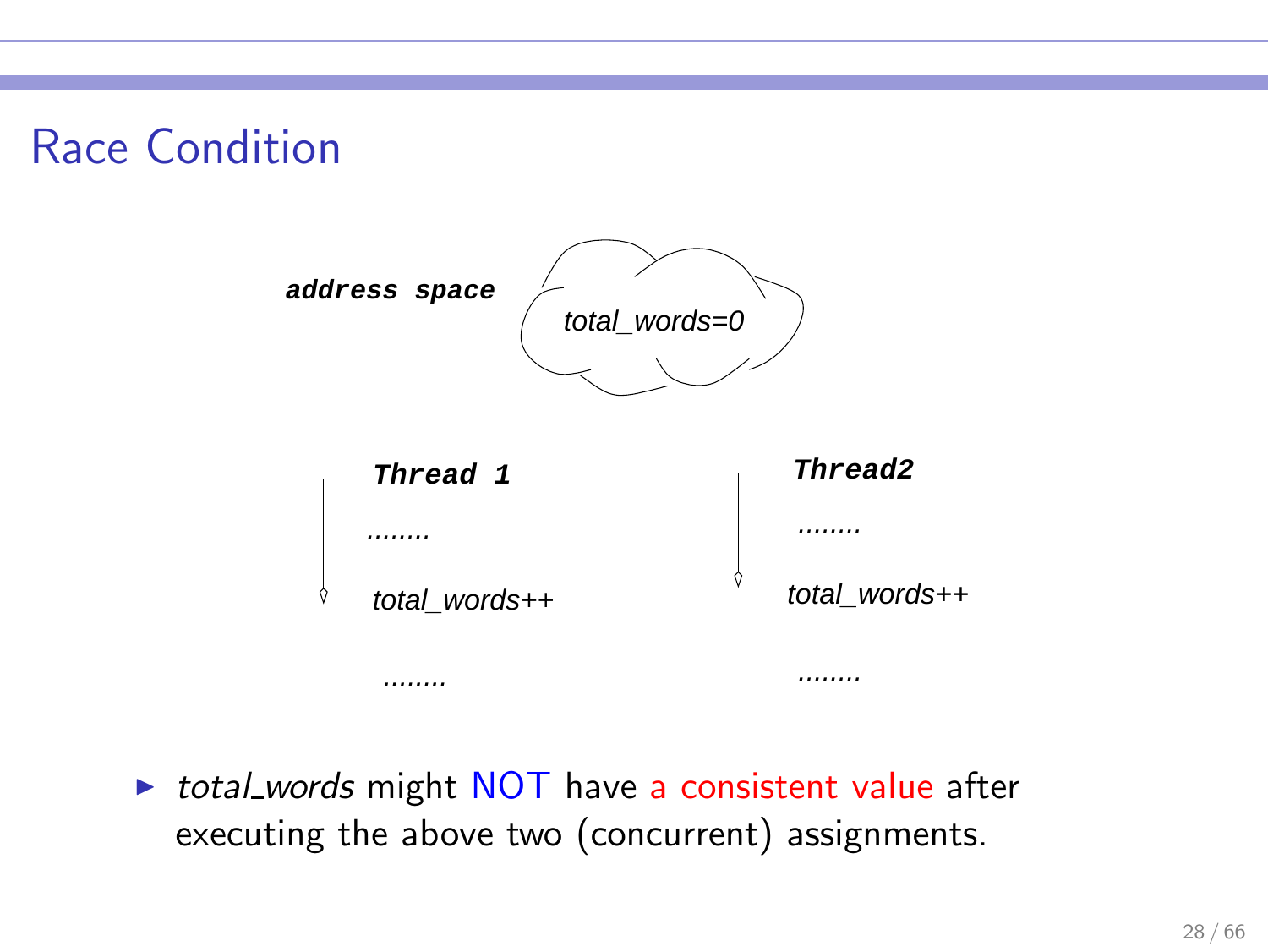# POSIX Mutexes

- ▶ When theads share common structures (resources), one needs to use a control structure termed a mutex.
- ▶ A mutex can find itself in only two states: locked or unlocked.
- $\triangleright$  int pthread mutex init(pthread mutex t \*mutex, const pthread mutexattr  $t$  \*mutexattr) initializes the mutex-object pointed to by *mutex* according to the mutex attributes specified in mutexattr.
- $\triangleright$  A mutex may be initialized only once by setting its value to PTHREAD MUTEX INITIALIZER

```
static pthread_mutex_t mymutex =
    PTHREAD MUTEX INITIALIZER :
```
 $\rightarrow$  pthread mutex init always returns 0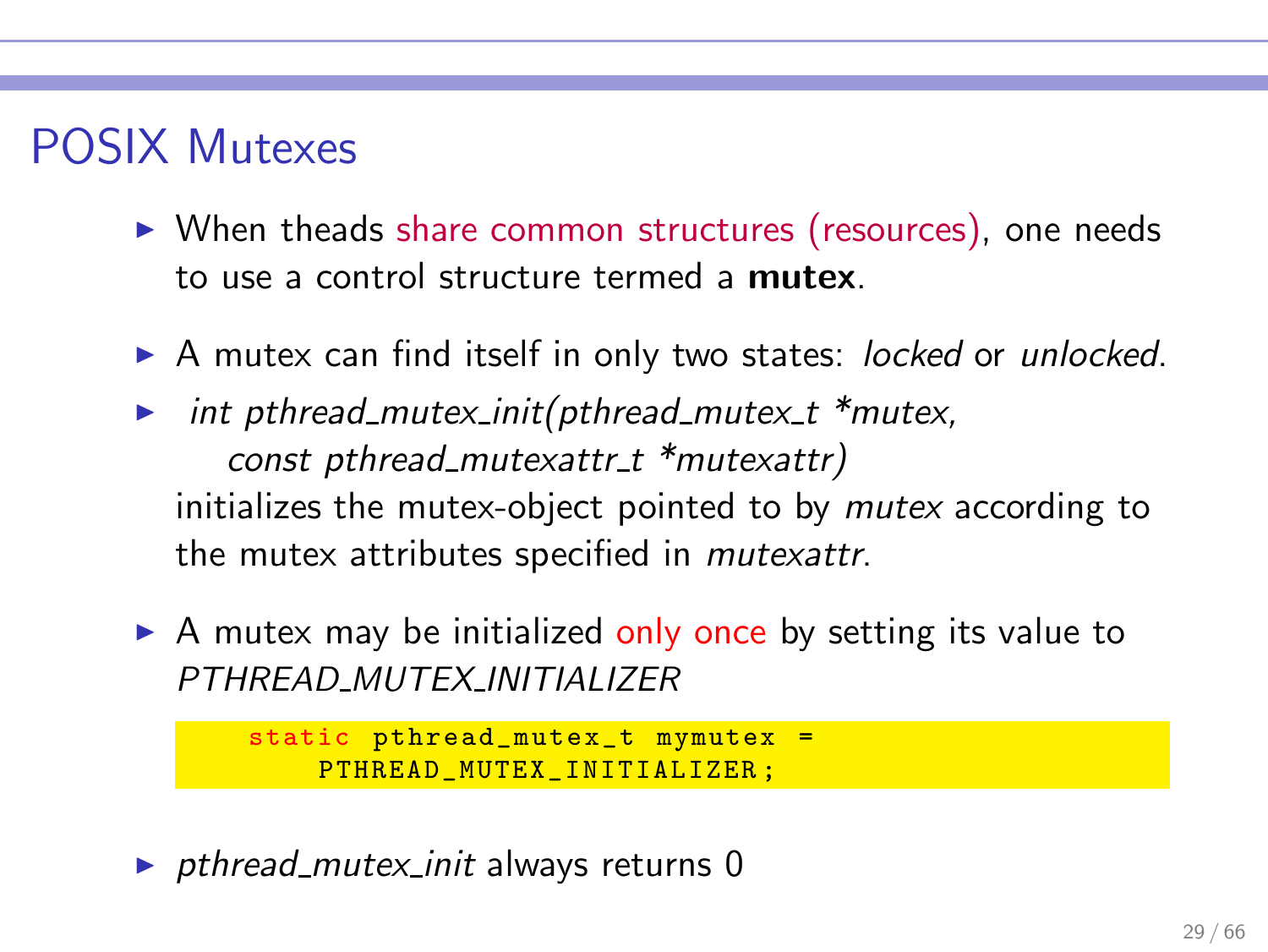## Locking mutexes

- $\blacktriangleright$  Locking a mutex is carried out by: int pthread mutex lock(pthread mutex  $t$  \*mutex)
- $\blacktriangleright$  If the *mutex* is currently unlocked, it becomes locked and owned by the calling thread, and *pthread mutex lock* returns immediately.
- $\blacktriangleright$  If successful, pthread mutex lock returns 0.
- $\triangleright$  If the mutex is already locked by another thread, pthread mutex lock blocks (or "suspends" for the user) the calling thread until the mutex is unlocked.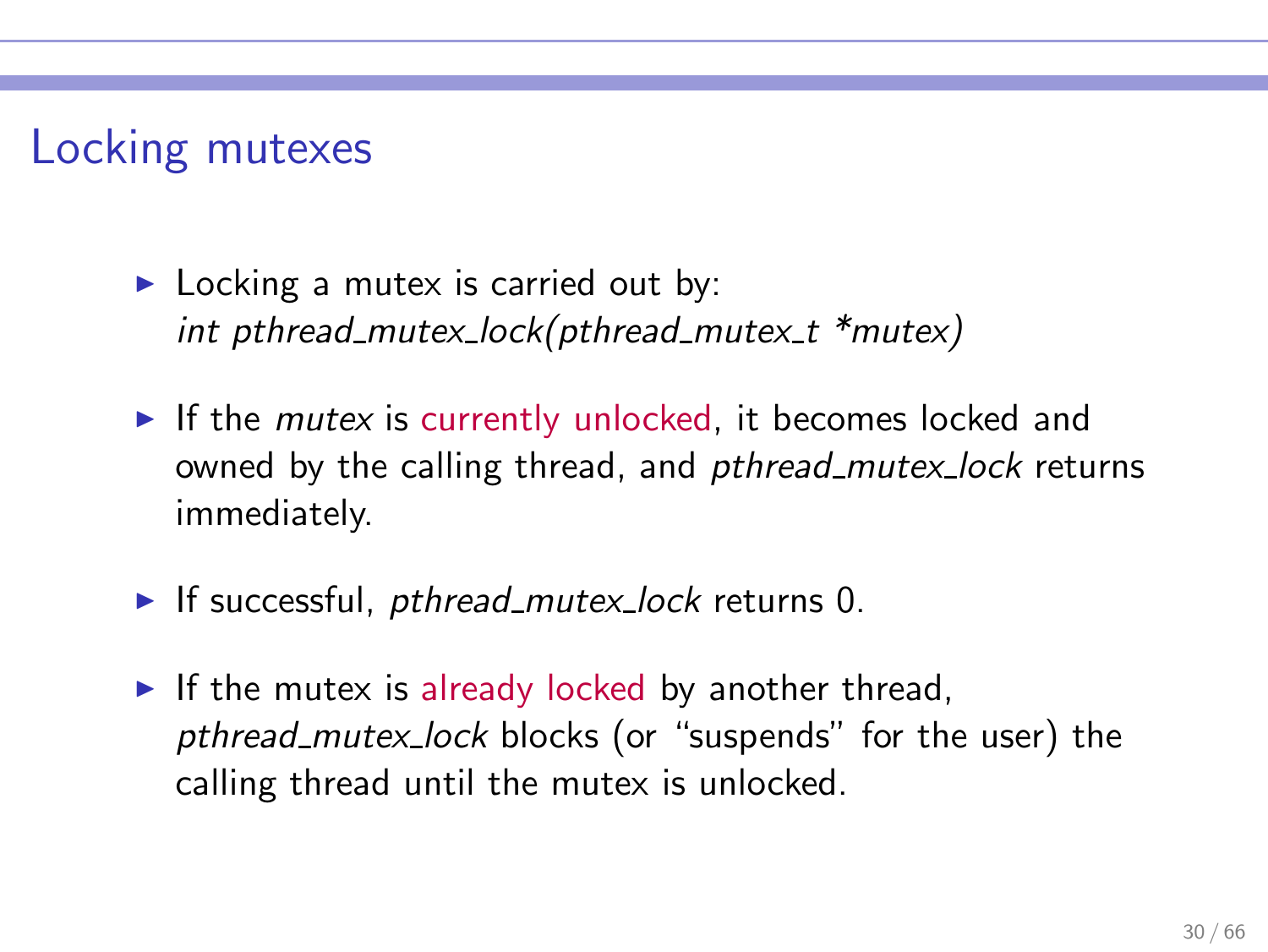# Unlocking and Destroying mutexes

Unlocking a mutex

- $\triangleright$  int pthread mutex unlock(pthread mutex t \*mutex)
- $\triangleright$  If the *mutex* has been locked and owned by the calling thread, the mutex gets unlocked.
- $\triangleright$  Upon successful call, it returns 0.

Destroying a Mutex

- int pthread mutex destroy(pthread mutex  $t$  \*mutex)
- $\triangleright$  Destroys the *mutex*, freeing resources it might hold.
- $\blacktriangleright$  In the Linux implementation, the call does nothing except checking that mutex is unlocked.
- $\triangleright$  Upon successful call, it returns 0.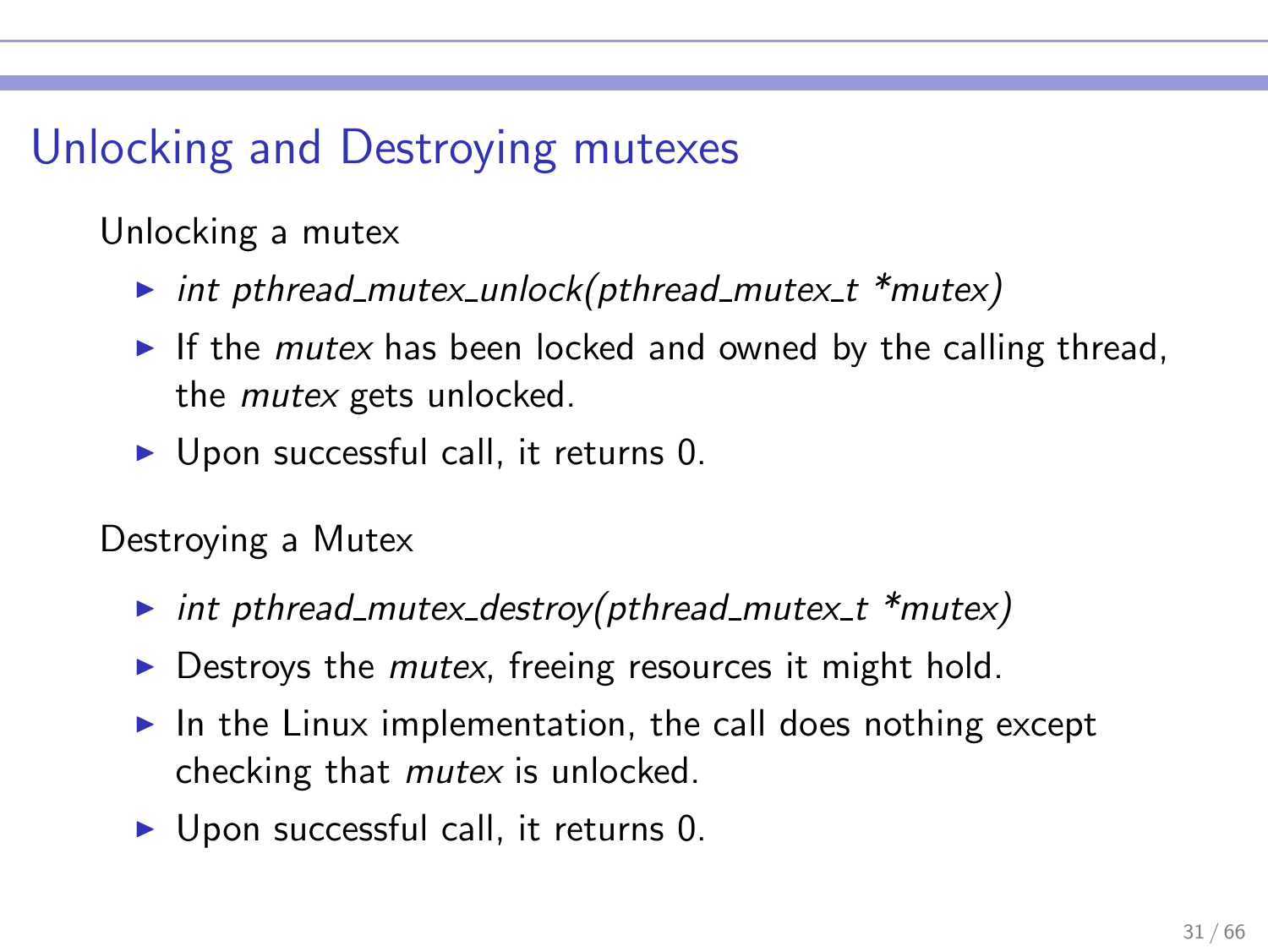## Trying to obtain an lock (discouraged)

Trying to get a lock:

- $\triangleright$  int pthread mutex trylock(pthread mutex t \*mutex)
- $\triangleright$  behaves identically to *pthread mutex lock*, except that it does not block the calling thread if the *mutex* is already locked by another thread.
- ► Instead, *pthread\_mutex\_trylock* returns immediately with the error code EBUSY.
- $\triangleright$  If pthread mutex trylock returns the code EINVAL, the mutex was not initialized properly.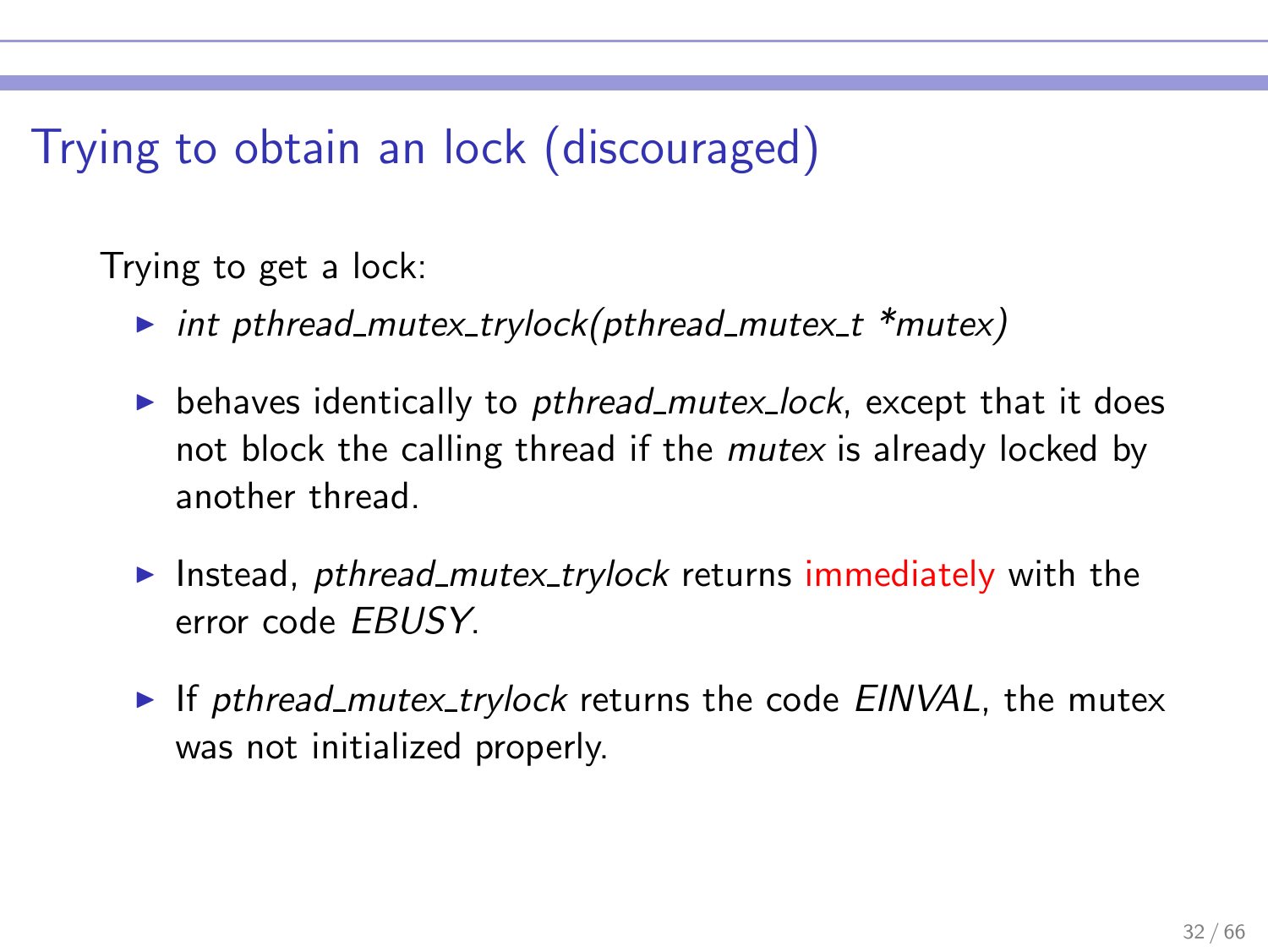#### Addressing the problem

```
# include < stdio .h >
# include < stdlib .h >
#include <pthread.h>
#include <ctype.h>
int total_words;
pthread_mutex_t counter_lock = PTHREAD_MUTEX_INITIALIZER ;
int main (int ac, char *av [])
{ pthread_t t1, t2;void *count_words (void *);
    if ( ac := 3 ) {
        printf ("usage: %s file1 file2 \n \n \nu, av [0]);
        exit(1);}
    total words =0:
    pthread_create (& t1 , NULL , count_words , ( void *) av [1]) ;
    pthread_create (& t2 , NULL , count_words , ( void *) av [2]) ;
    pthread_join(t1, NULL);
    pthread_join (t2, NULL);
    printf ("Main thread wirth ID %ld reporting %5d total
        words \n\cdot",
                 pthread_self () , total_words );
}
```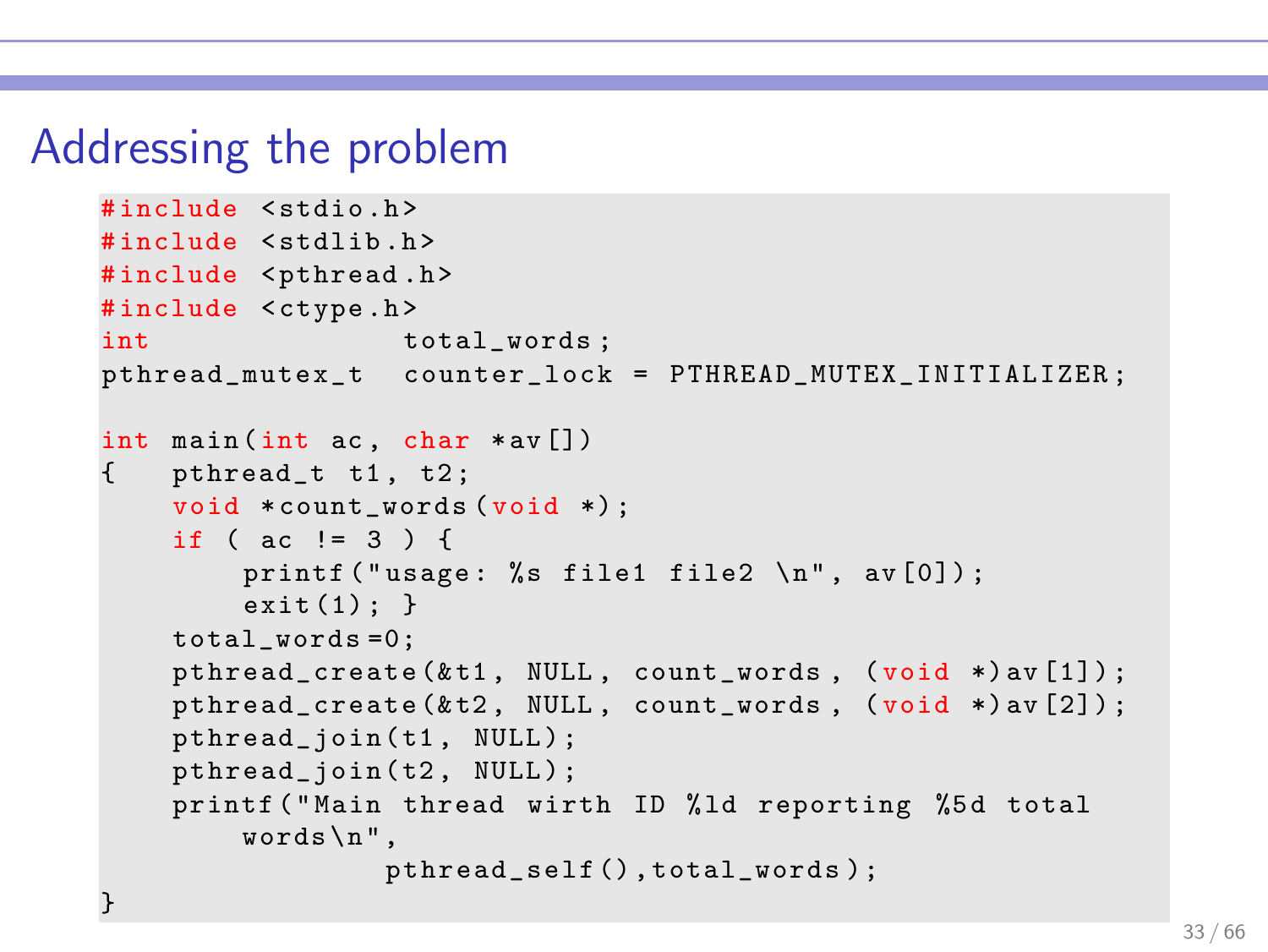#### Addressing the problem

```
void * count_words (void *f)
{
    char * filename = (char *)f;
    FILE *fp; int c, prevc = \sqrt{0'};
    if ( (fp = fopen(filename, "r")) != NULL ){
        while ( (c = getc(fp) ) != E0F ) {
             if ( ! isalnum(c) && isalnum(prevc) ){
                 pthread_mutex_lock (& counter_lock ) ;
                 total_words ++;
                 pthread_mutex_unlock (& counter_lock );
                  }
             prevc = c;
             }
        fclose(fp);} else perror ( filename );
    return NULL ;
}
```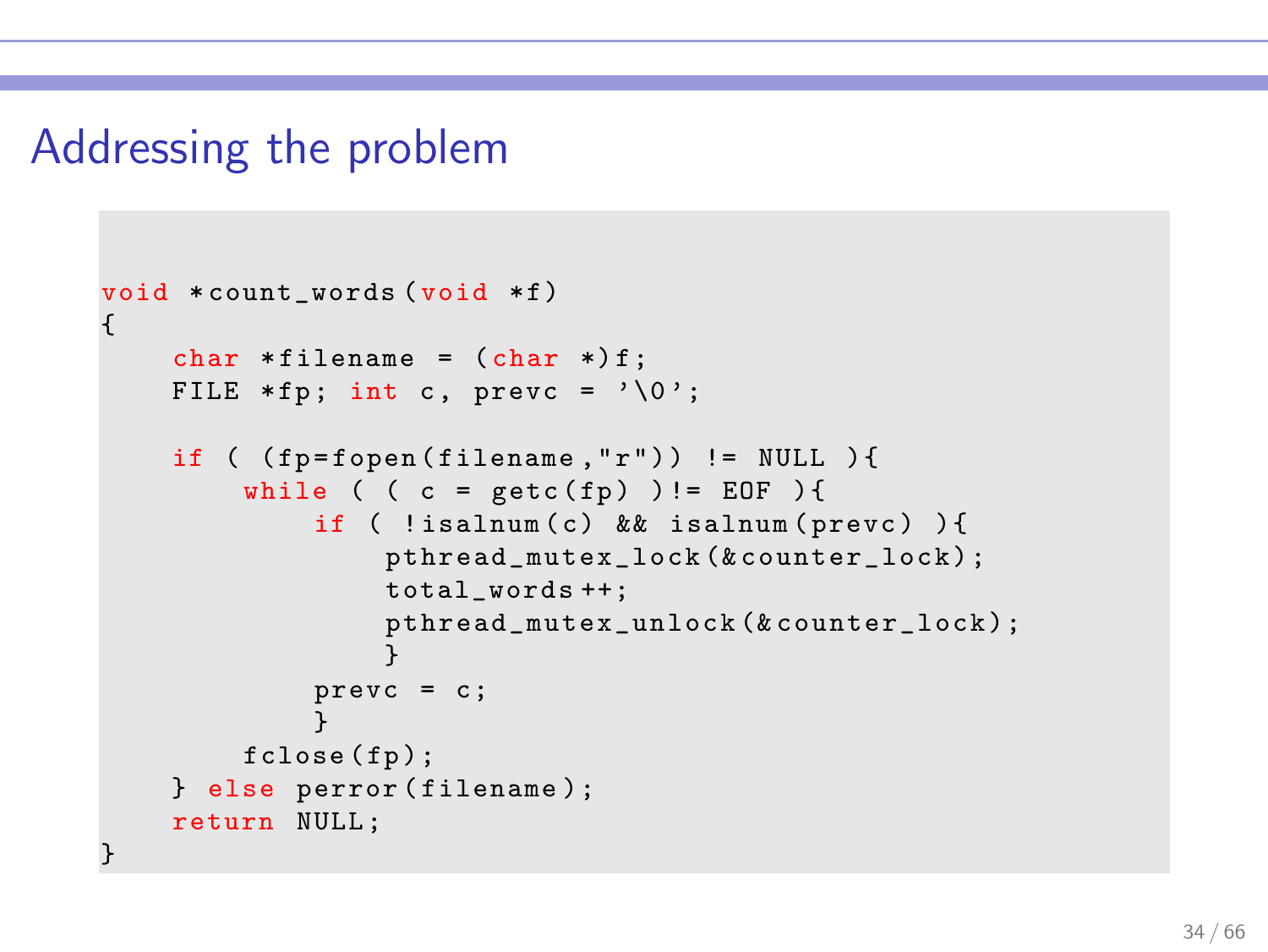# Outcome (correct!)

```
ad@ad - desktop :~/ Set007 / src$ wc fileA fileB
  1 48 279 fileA
  6 61 344 fileB
  7 109 623 total
ad@ad - desktop :~/ Set007 / src$ ./ twordcount2 fileA fileB
Main thread wirth ID -1215629632 reporting 109 total words
ad@ad - desktop :~/ Set007 / src$ ./ twordcount2 fileA fileB
Main thread wirth ID -1216395584 reporting 109 total words
ad@ad - desktop :~/ Set007 / src$ ./ twordcount2 fileA fileB
Main thread wirth ID -1217239360 reporting 109 total words
ad@ad - desktop :~/ Set007 / src$ ./ twordcount2 fileA fileB
Main thread wirth ID -1216395584 reporting 109 total words
ad@ad - desktop :~/ Set007 / src$
```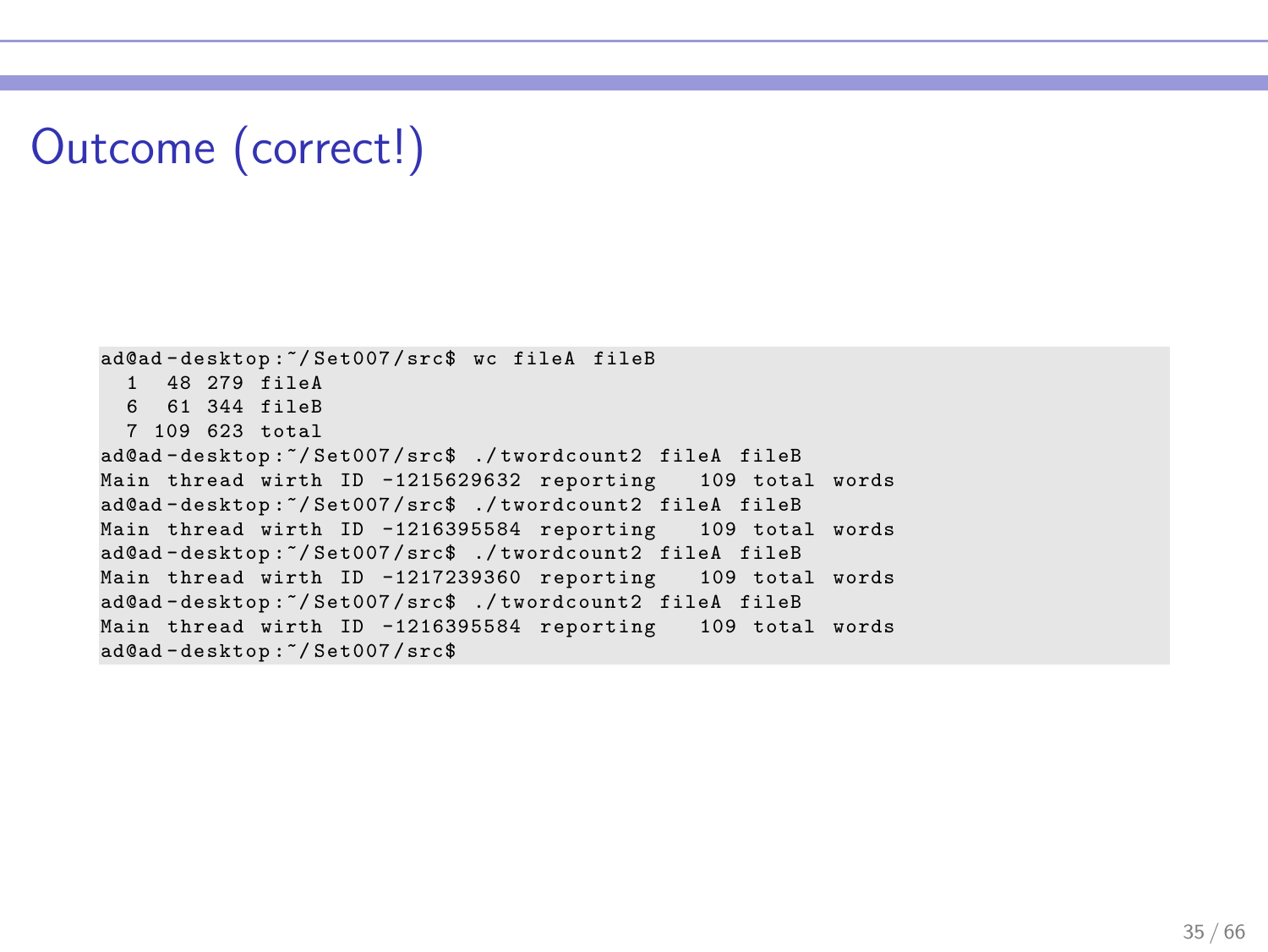#### Another Way to Accomplish the Same Correct Operation: no shared data

```
# include < stdio .h >
#include <stdlib.h>
#include <pthread.h>
#include <ctype.h>
# define EXIT_FAILURE 1
void *count words (void *) ;
struct arg_set {
    char * fname;
    int count ;
    };
int main (int ac, char *av[]) {
         pthread t t1, t2;
    struct arg_set args1, args2;
    if ( ac := 3 ) {
            printf (" usage : % % file1 file2 \n", av [0]) ; exit ( EXIT FAILURE ) ; }
    args1 . frame = av[1]; args1 . count = 0;pthread create (& t1, NULL, count words, ( void *) & args1) ;
    \texttt{args2.findme} = \texttt{av[2]: args2.count} = 0;
    pthread_create (& t2 , NULL , count_words , ( void *) & args2 ) ;
    pthread join (t1, NULL); pthread join (t2, NULL);
    printf ("In file \frac{9}{6}-10s there are \frac{9}{6}d words \n", av [1], args1.count);
    printf ("In file %-10s there are %5d words \n", av[2], ares2, count);
    printf ("Main thread %ld reporting %5d total words\n",
                  pthread_self () , args1 . count + args2 . count ) ;
}
```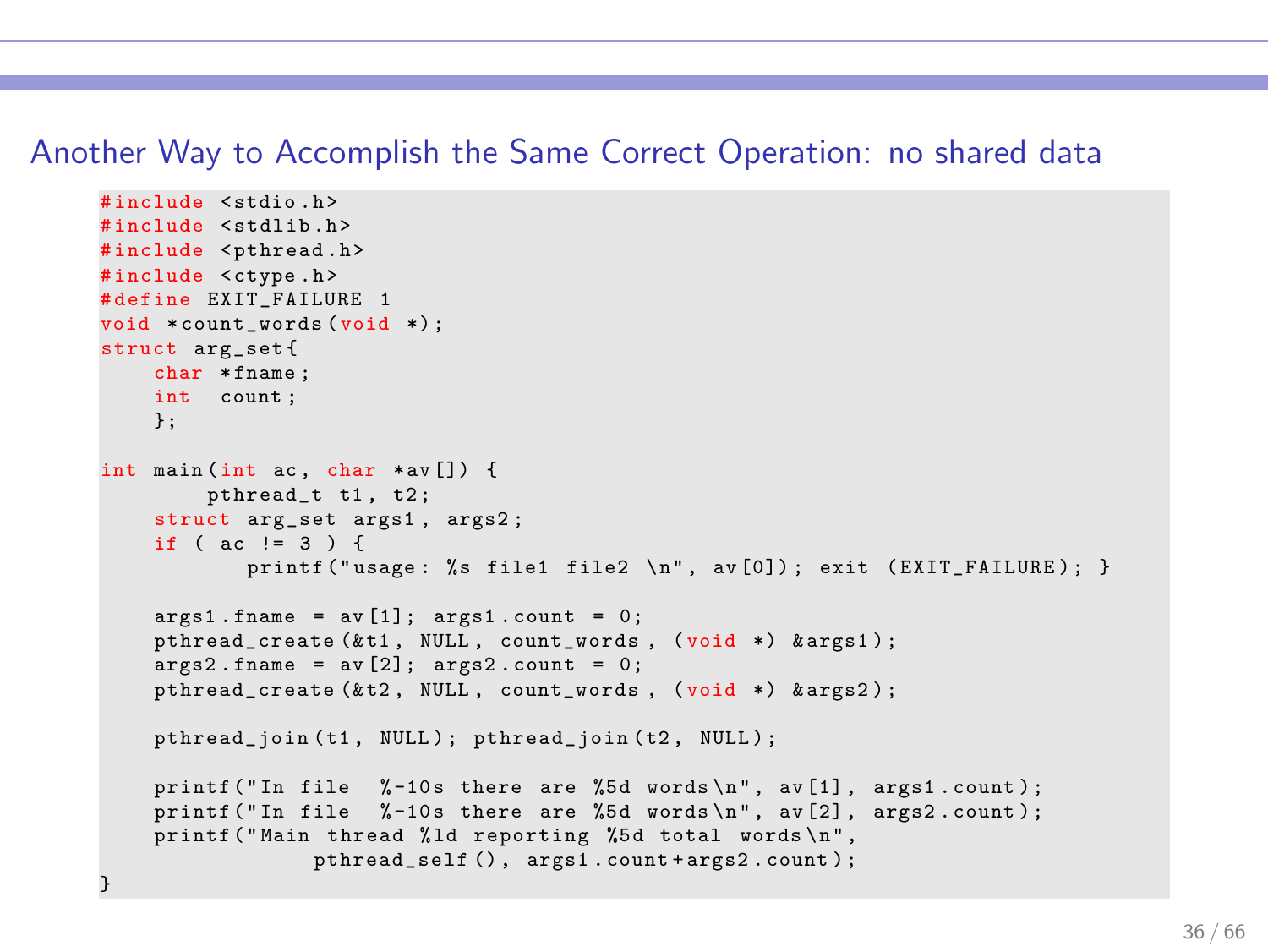#### Another Way to Accomplish the Same Correct Operation

```
void * count words (void * a) {
     struct arg_set *args = a;
     FILE *fp; int c, prevc = \sqrt{0'};
     printf ("Working within Thread with ID % ld and counting \n", pthread_self ());
     if ( (fp = fopen (args - \geq fname, "r") ) != NULL ){
         while ( (c = getc(fp)) := E0F ) {
             if ( !isalnum (c) && isalnum (prevc) ) {
                  arps - \geq count + +:
                  }
             prevc = c;
              }
        fclose(fp);} else perror ( args -> fname ) ;
      return NULL ;
}
```
#### $\Rightarrow$  No *mutexes* are used in this function!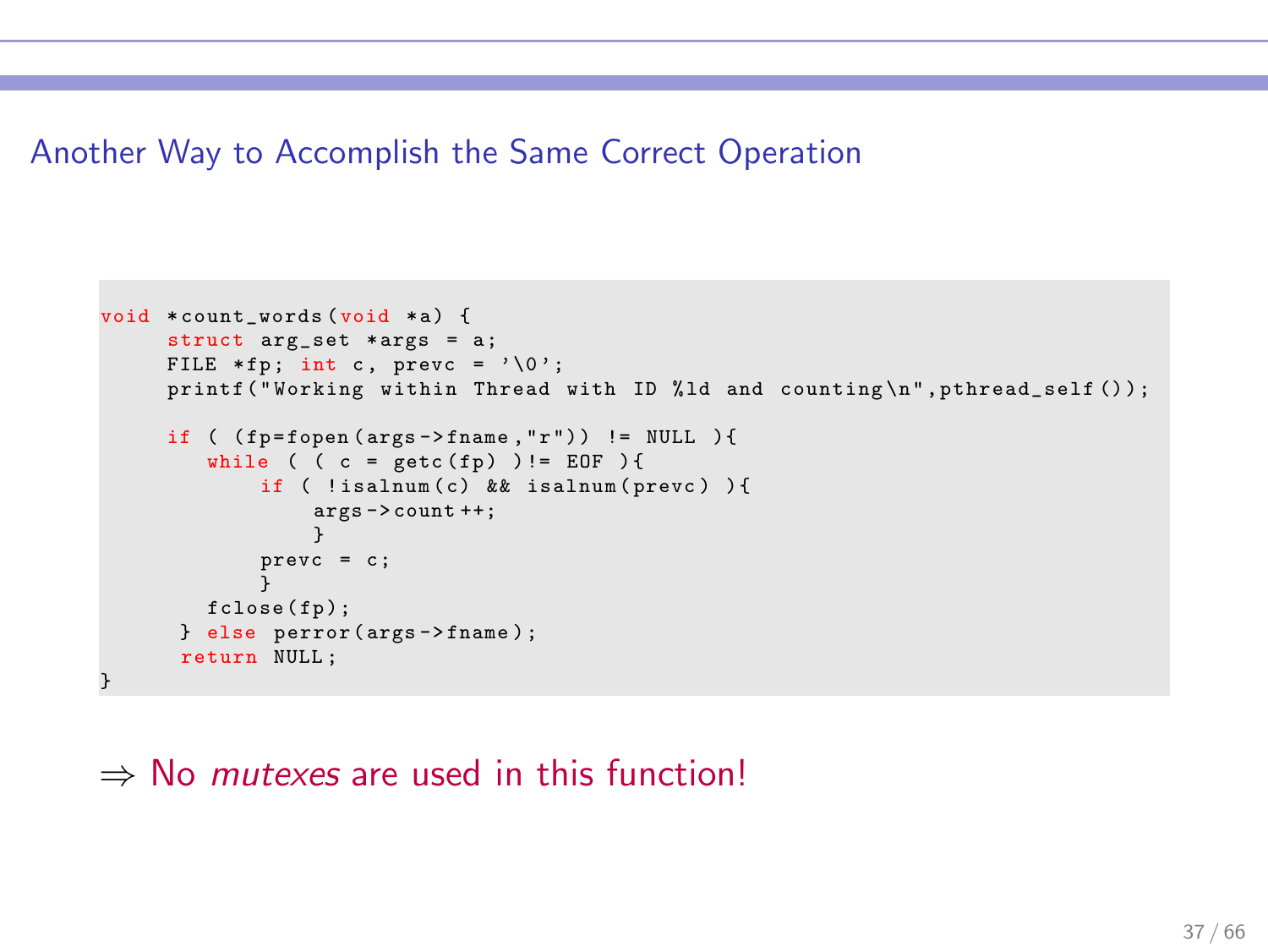#### Outcome:

ad@ad - desktop :~/ Set007 / src\$ wc -w fileA fileB 48 fileA 61 fileB 109 total ad@ad-desktop:"/Set007/src\$ ./twordcount3 fileA fileB Working within Thread with ID -1224815760 and counting Working within Thread with ID -1216423056 and counting In file fileA there are 48 words<br>In file fileR there are 61 words there are 61 words Main thread -1216420160 reporting 109 total words ad@ad - desktop :~/ Set007 / src\$ ./ twordcount3 fileA fileB Working within Thread with ID -1215984784 and counting Working within Thread with ID -1224377488 and counting In file fileA there are 48 words<br>In file fileR there are 61 words  $there are 61 words$ Main thread -1215981888 reporting 109 total words ad@ad - desktop :~/ Set007 / src\$ ./ twordcount3 fileA fileB Working within Thread with ID -1216459920 and counting Working within Thread with ID -1224852624 and counting In file fileA there are 48 words In file fileB there are 61 words Main thread -1216457024 reporting 109 total words ad@ad - desktop :~/ Set007 / src\$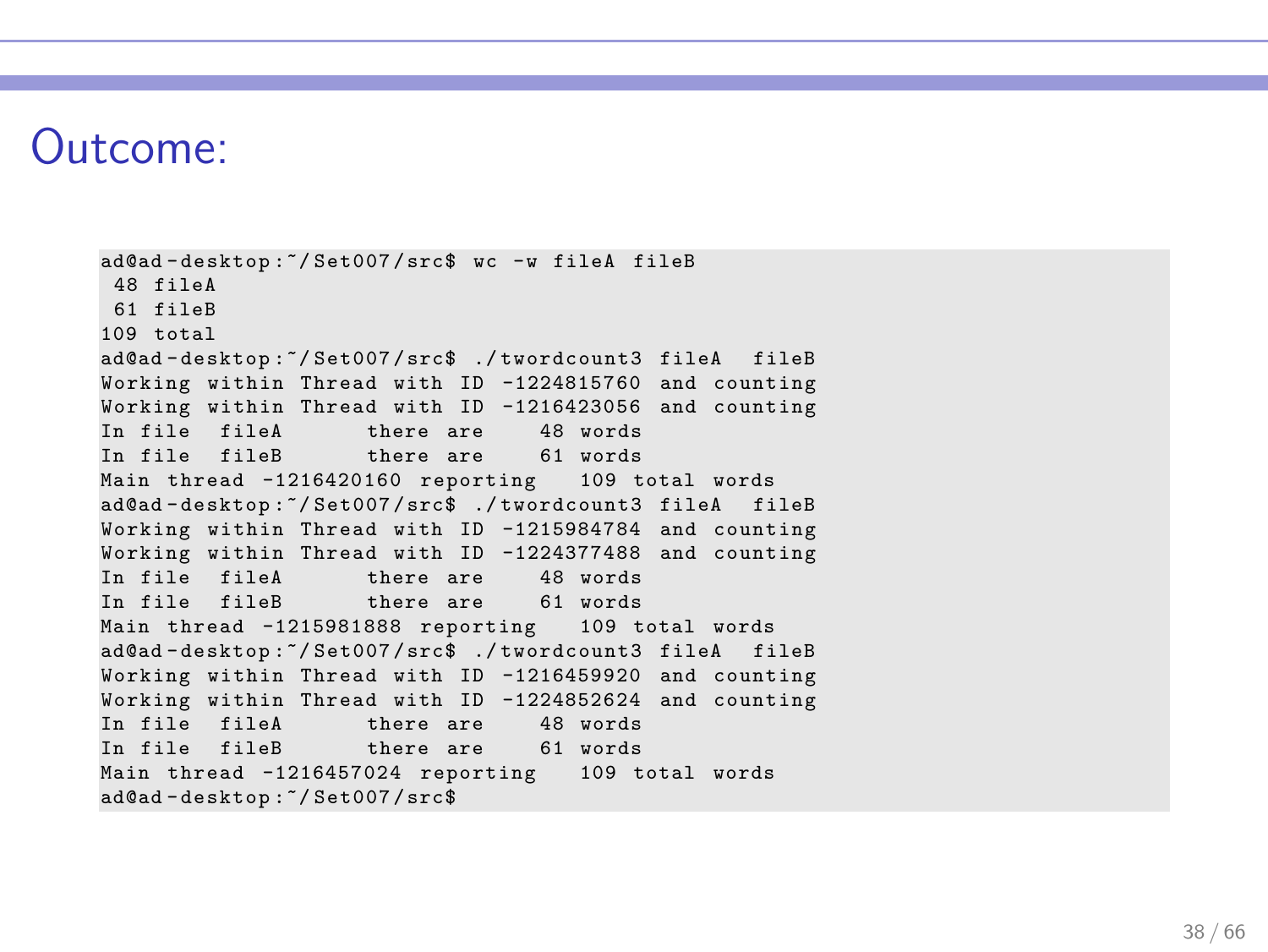Things to Remember:

- $\blacktriangleright$  Every mutex has to be initialized only once.
- ▶ pthread mutex unlock should be called only by the thread holding the mutex.
- $\triangleright$  NEVER have pthread mutex lock called by the thread that has already locked the mutex. A deadlock will occur.
- ▶ NEVER call *pthread\_mutex\_destroy* on a locked mutex (EBUSY)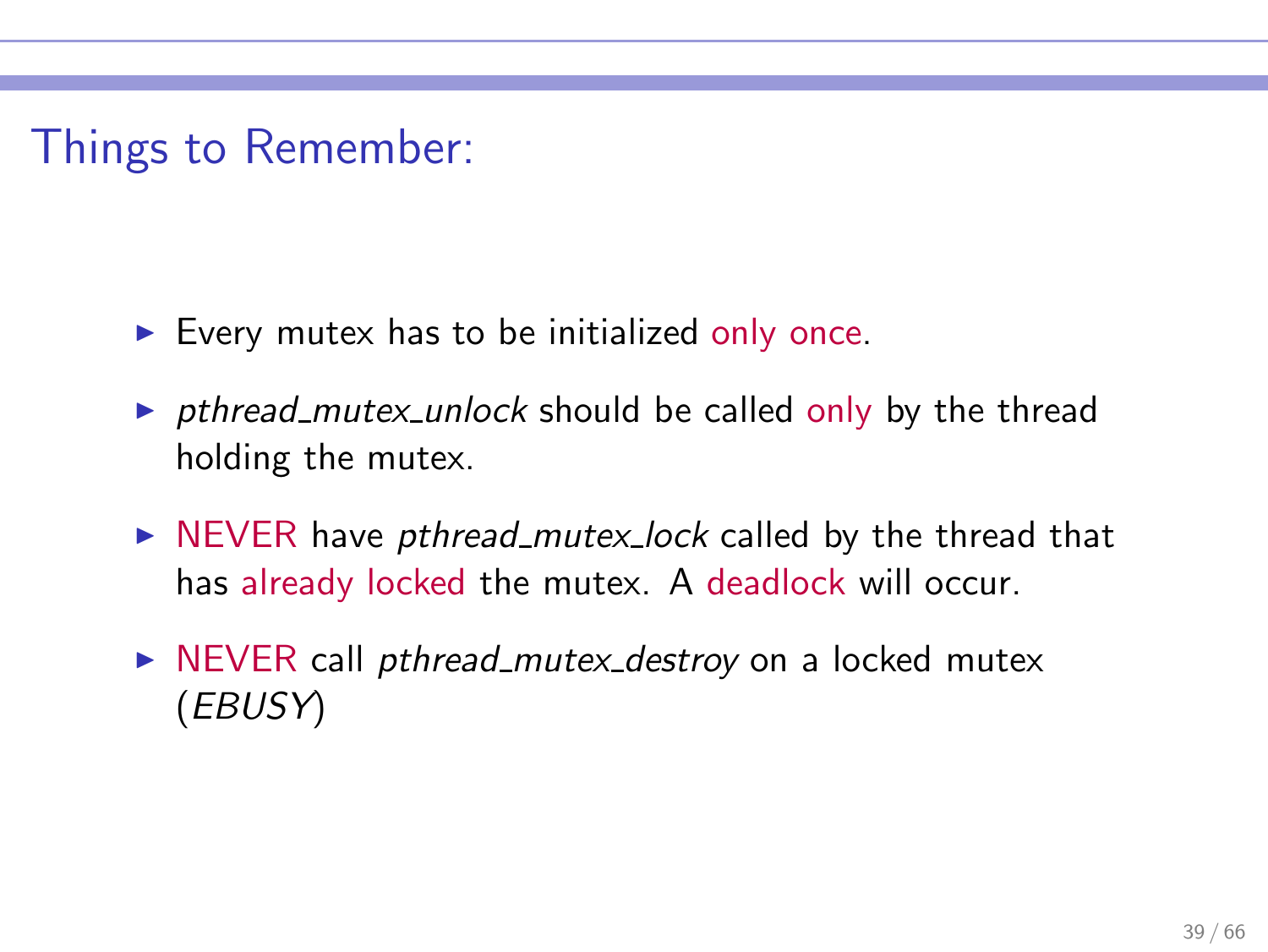# Using pthread\_mutex\_init, pthread\_mutex\_lock, pthread\_mutex\_unlock, pthread\_mutex\_destroy (boilerplate)

```
# include < stdio .h >
#include <string.h>
#include <stdlib.h>
# include < pthread .h > /* For threads */
#define perror2(s, e) fprintf(stderr, "%s: %s\n", s, strerror(e))
pthread_mutex_t mtx ; /* Mutex for synchronization */
                        char buf [25]; /* Message to communicate */
void *thread f ( void *) ; /* Forward declaration */
main () {
   pthread t thr:
   int err ;
   printf ("Main Thread %1d running \ln" pthread self ()) ;
   pthread mutex init (& mtx, NULL) ;
   if ( err = pthread_mutex_ lo ck (& mtx ) ) { /* Lock mutex */
      perror2 ("vthread mutex lock", err); exit (1); }
   printf ("Thread %ld: Locked the mutex\n", pthread self ());
   if ( err = pthread_create (& thr , NULL , thread_f , NULL )) { /* New thread */
      perror2("vthread create", err); exit(1); }
   printf ("Thread %ld: Created thread %ld\n", pthread self (), thr) ;
   strcpy (buf. "This is a test message"):
   printf ("Thread %ld: Wrote message \"%s\" for thread %ld\n",
           pthread self (), buf, thr):
```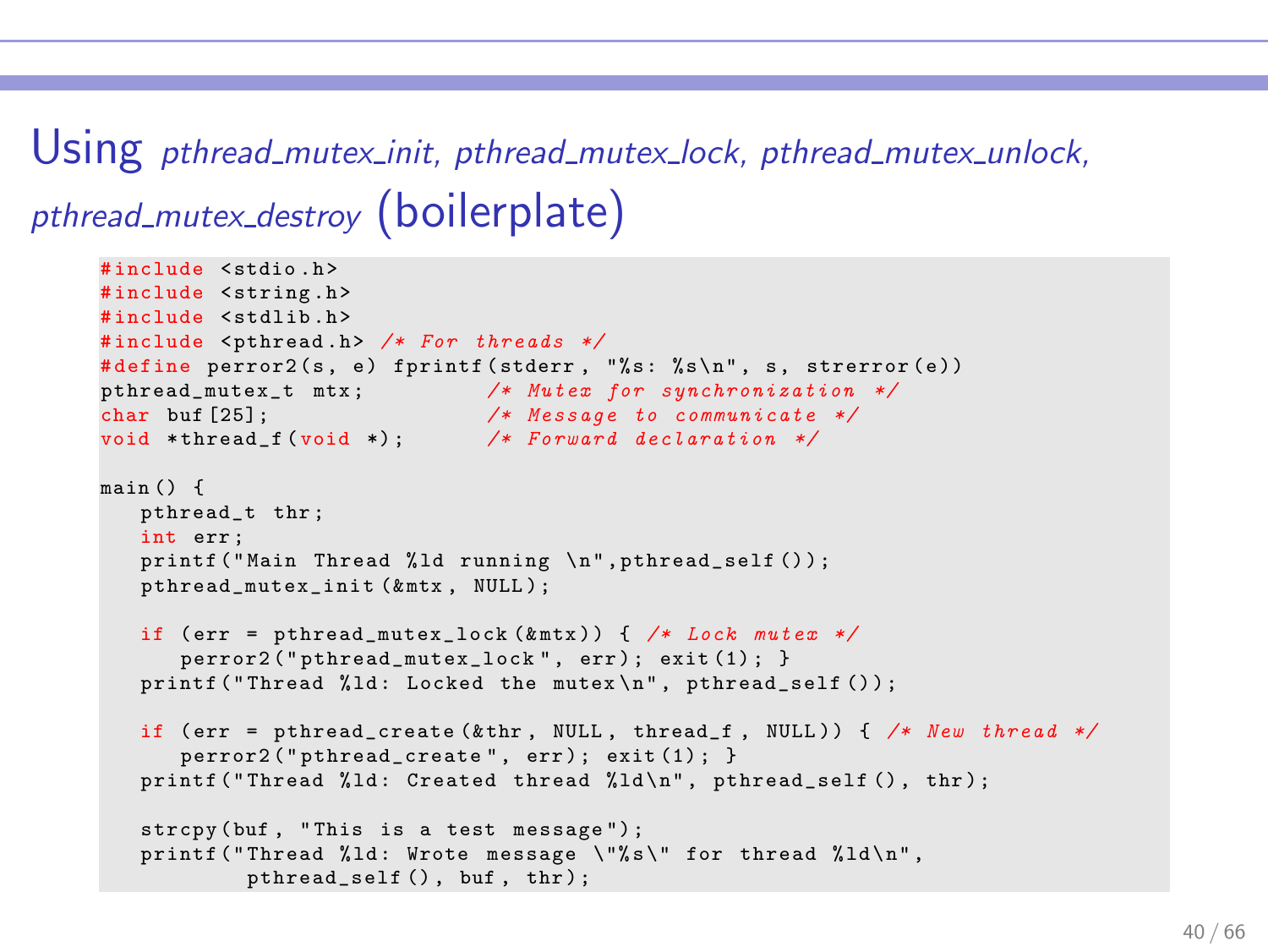Using pthread\_mutex\_init, pthread\_mutex\_lock, pthread\_mutex\_unlock, pthread\_mutex\_destrov

```
if ( err = pthread_mutex _u nl oc k (& mtx )) { /* Unlock mutex */
      perror2 ("pthread_mutex_unlock", err); exit (1);
   }
printf (" Thread % ld : Unlocked the mutex \ n" , pthread_self () ) ;
   if ( err = pthread_join ( thr , NULL ) ) { /* Wait for thread */
       perror2 ( " pthread_join " , err ); exit (1) ; } /* termination */
   printf ("Exiting Threads %ld and %ld \n", pthread_self (), thr);
   if ( err = pthread_mutex _d es tr oy (& mtx ) ) { /* Destroy mutex */
      perror2("vthread mutex destroy", err); exit (1) ; }
   pthread_exit ( NULL ) ;
}
```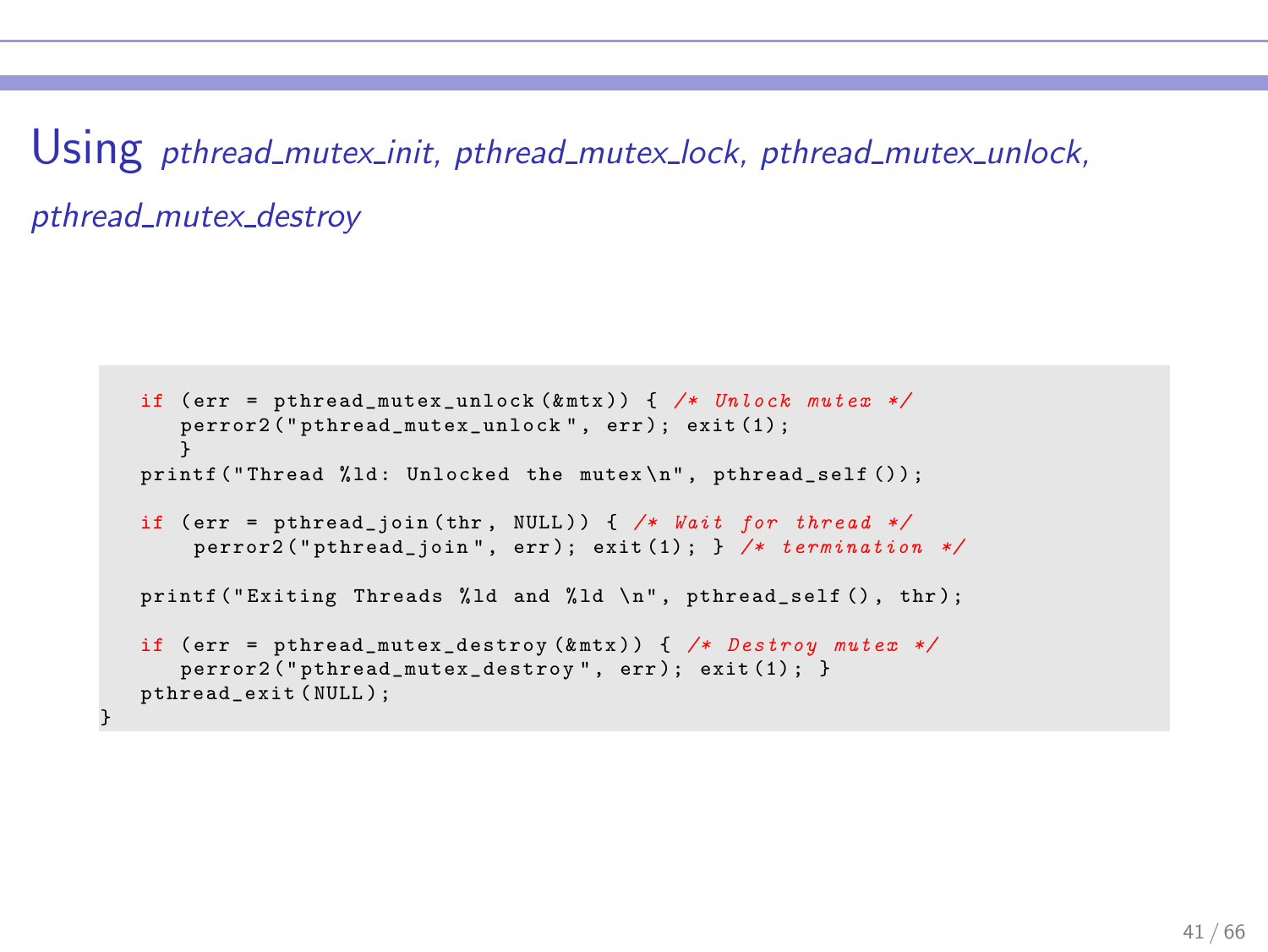Using pthread\_mutex\_init, pthread\_mutex\_lock, pthread\_mutex\_unlock, pthread\_mutex\_destroy

```
void * thread_f ( void * argp ) { /* Thread function */
    int err ;
    printf ("Thread %ld: Just started\n", pthread self () ):
    printf ("Thread %ld: Trying to lock the mutex \n", pthread self ()):
    if ( err = pthread_mutex_ loc k (& mtx ) ) { /* Lock mutex */
       perror2("vthread mutex lock", err); exit (1); }
    printf ("Thread %ld: Locked the mutex\nu", pthread_self ());
    printf ("Thread %ld: Read message \"%s\"\n", pthread self (), buf);
    if ( err = pthread_mutex_ un lo ck (& mtx ) ) { /* Unlock mutex */
       perror2("pthread_mutex_unlock", err); exit(1); }
    printf ("Thread %ld: Unlocked the mutex\n", pthread self ()) ;
    pthread_exit ( NULL ) ;
}
```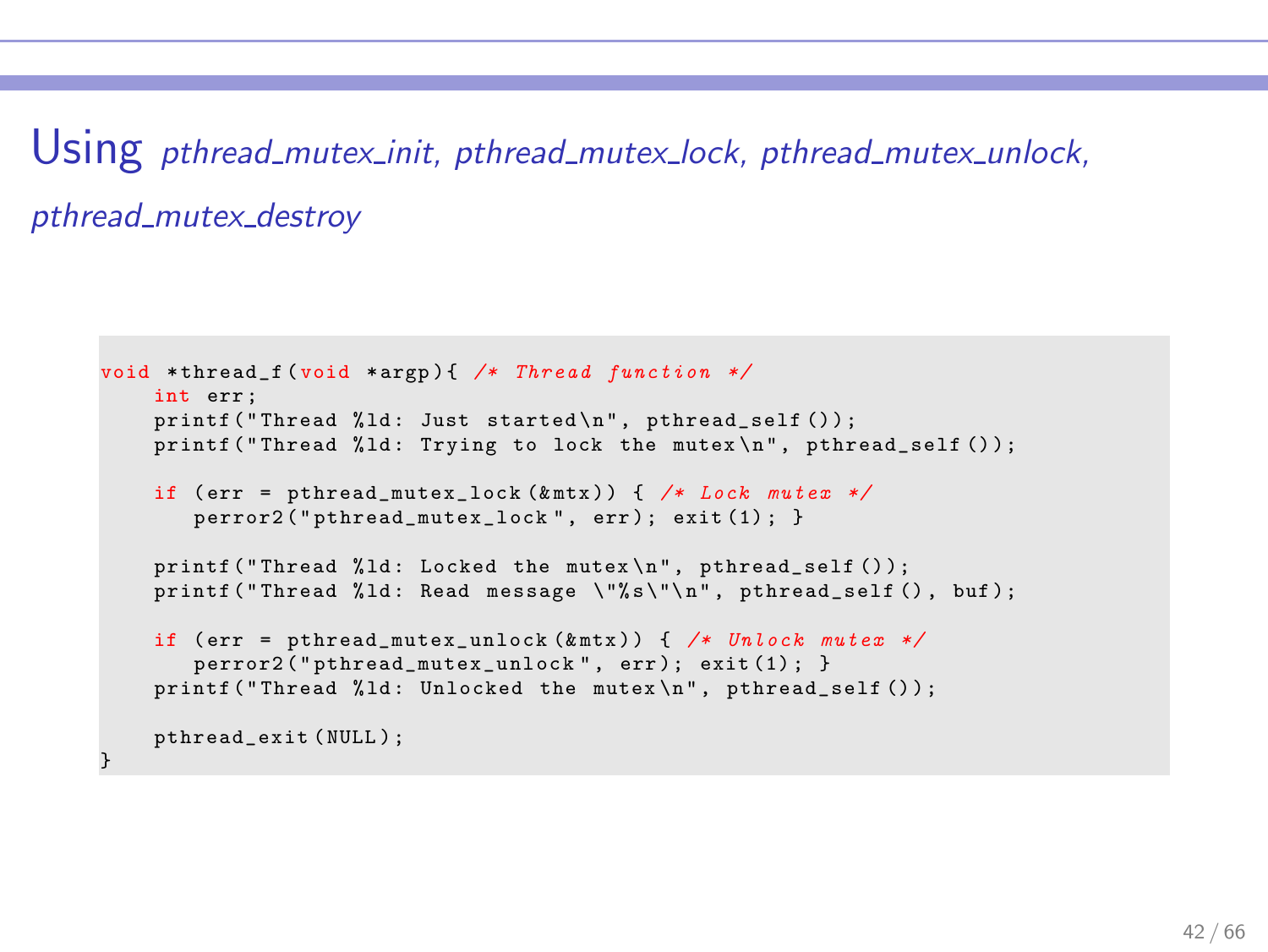#### Running the multi-threaded program

ad@ad - desktop :~/ Set007 / src\$ ./ sync\_by\_mutex Main Thread -1217464640 running Thread -1217464640: Locked the mutex Thread -1217464640: Created thread -1217467536 Thread -1217464640: Wrote message " This is a test message " for thread -1217467536 Thread -1217464640: Unlocked the mutex Thread -1217467536: Just started Thread -1217467536: Trying to lock the mutex Thread -1217467536: Locked the mutex Thread -1217467536: Read message "This is a test message" Thread -1217467536: Unlocked the mutex Exiting Threads -1217464640 and -1217467536 ad@ad - desktop :~/ Set007 / src\$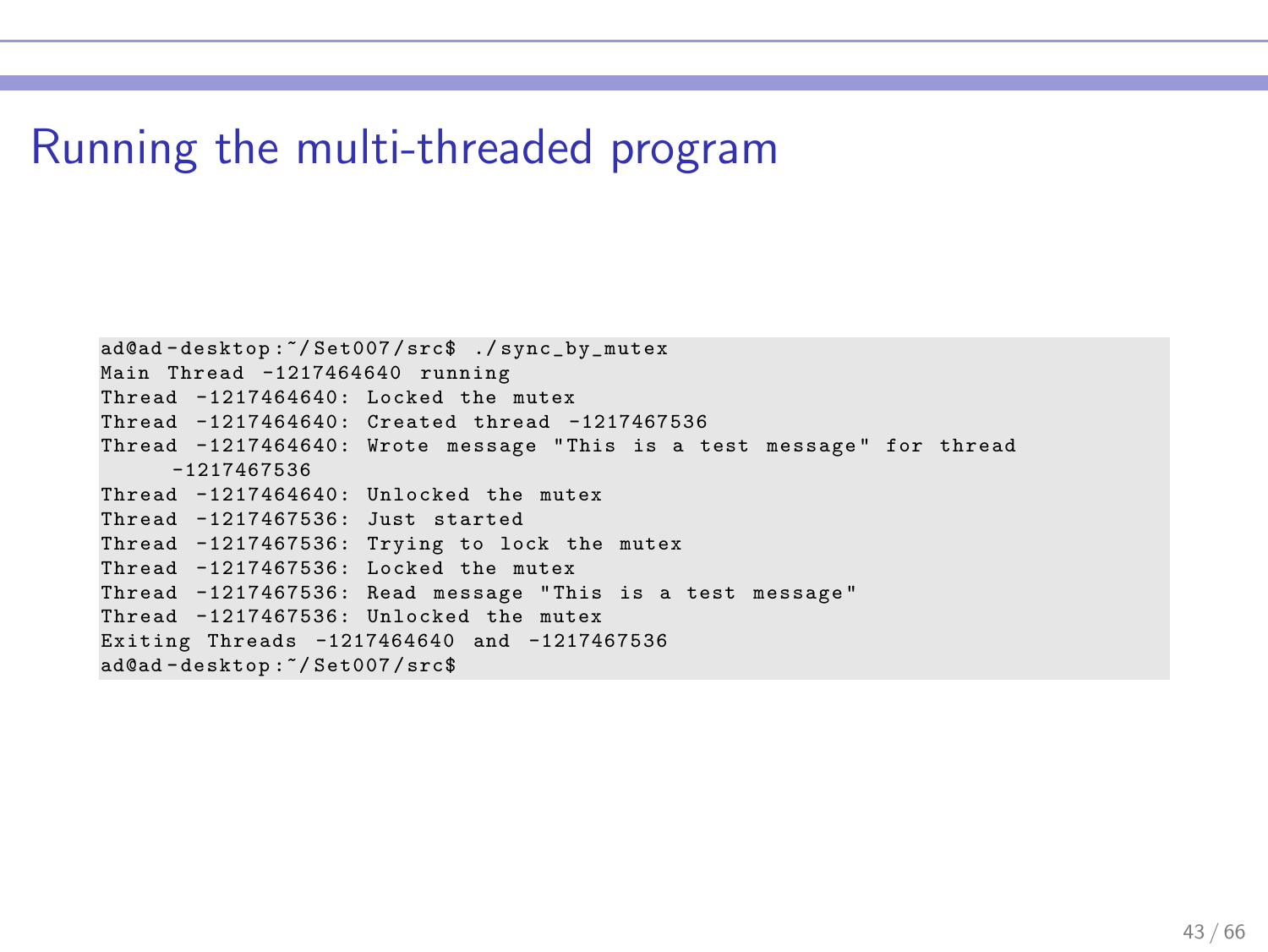## Condition Variables

- $\triangleright$  A condition (or "condition variable") is a synchronization device/means that allows POSIX threads to suspend execution and relinquish the processors until some predicate on shared data is satisfied.
- $\blacktriangleright$  The basic operations on conditions are:
	- $\triangleright$  signal the condition (when the predicate becomes true), and wait for the condition, suspending the thread execution
	- $\triangleright$  The waiting lasts until another thread signals (or notifies) the condition.
- $\triangleright$  A condition variable must always be associated with a mutex to avoid a race condition:
	- ► This race may occur when a thread prepares to wait on a condition variable and another thread signals the condition just before the first thread actually waits on the condition variable.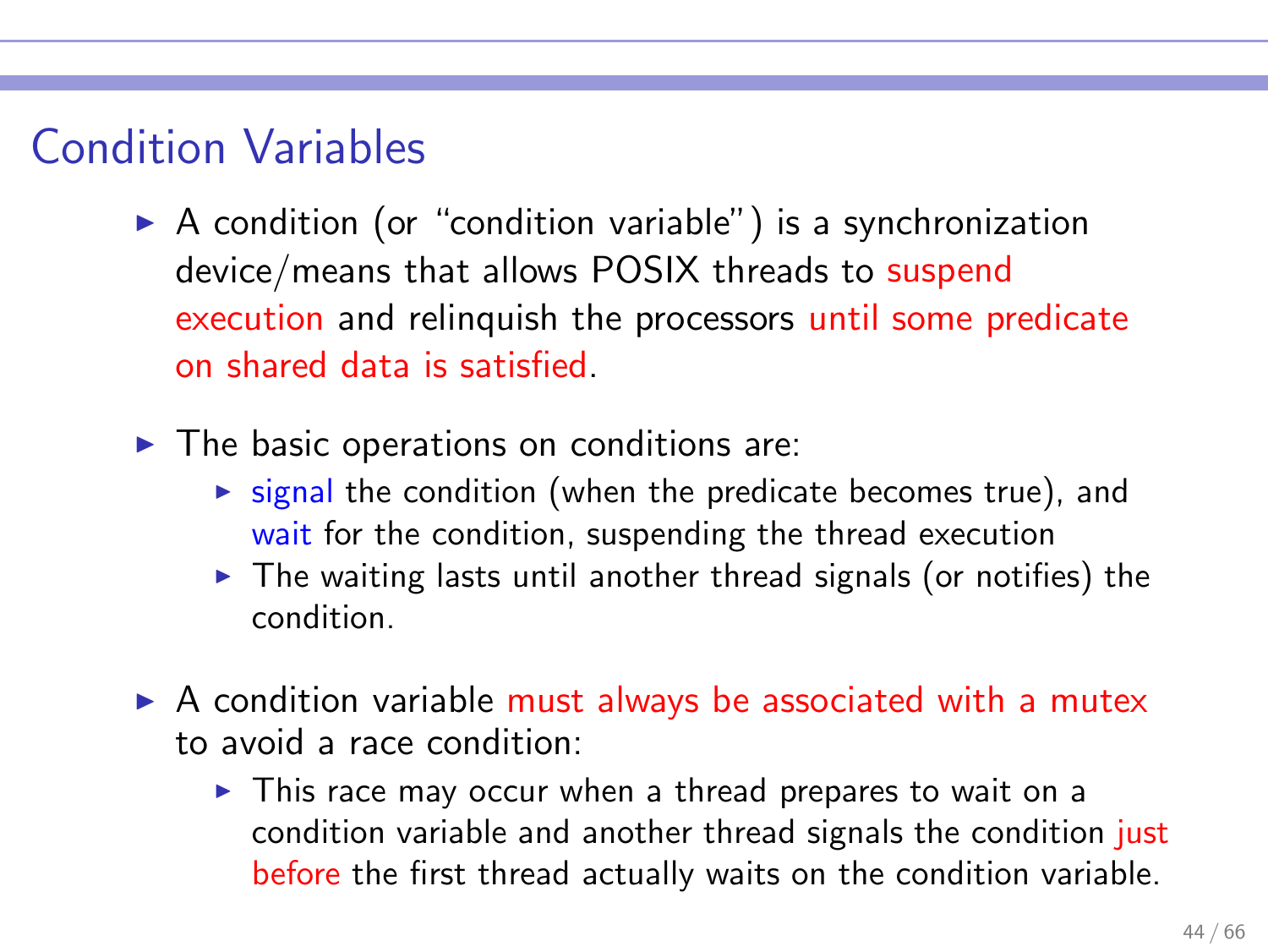# Initializing a Condition Variable (dynamically)

- $int$  pthread cond init(pthread cond  $t$  \*cond, pthread condattr t \*cond attr)
- $\triangleright$  initializes the condition variable *cond*, using the condition attributes specified in *cond\_attr*, or default attributes if cond\_attr is simply NULL.
- $\triangleright$  The call always returns 0 upon completion.
- ▶ The LinuxThreads implementation supports no attributes for conditions (cond attr is ignored).
- ▶ Variables of type *pthread\_cond\_t* can also be initialized statically, using the constant PTHREAD COND INITIALIZER.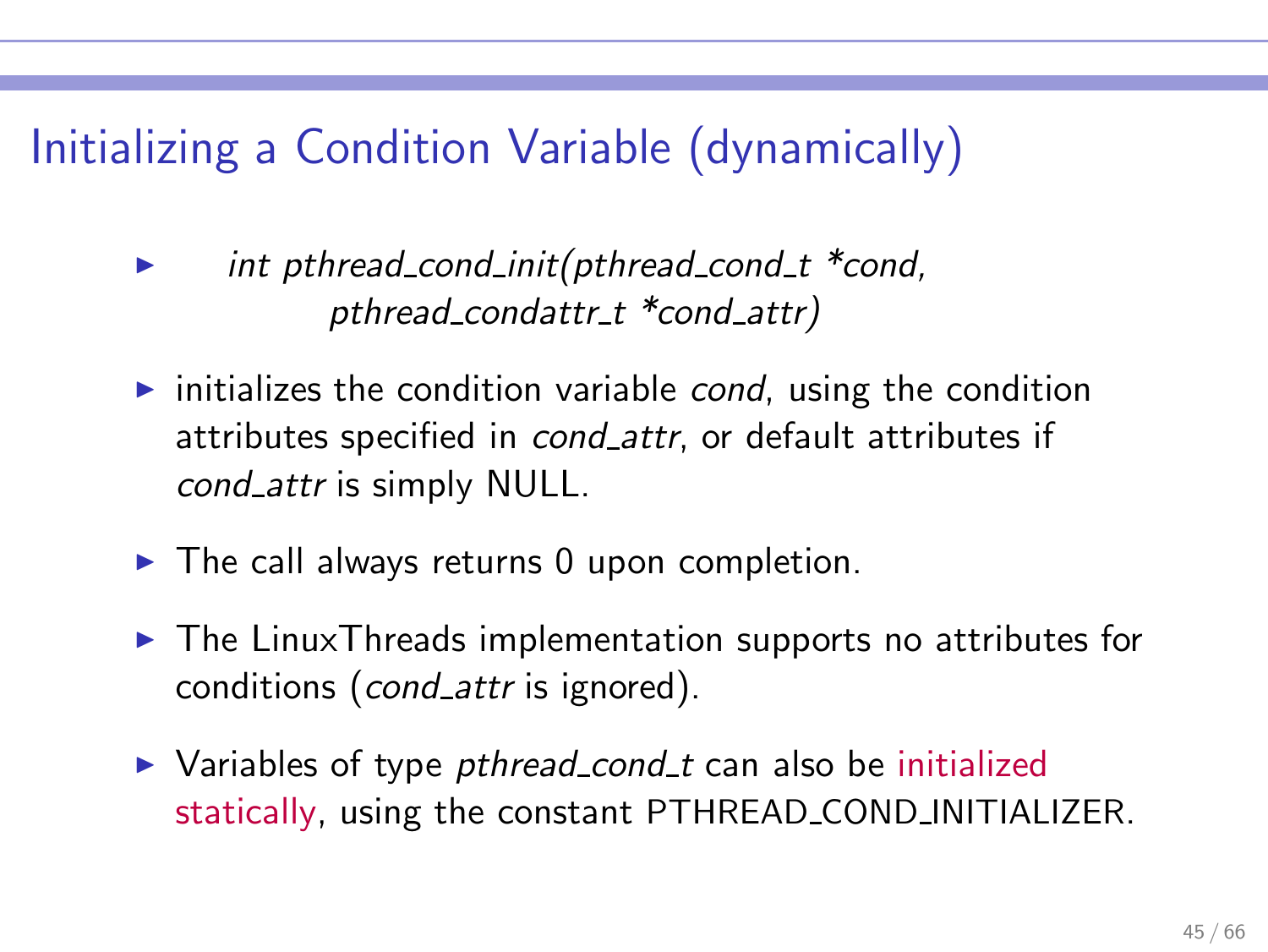## Waiting on a condition

- int pthread cond wait(pthread cond  $t$  \*cond, pthread mutex  $t$  \*mutex)
- $\triangleright$  atomically unlocks the *mutex* and waits for the condition variable cond to be signaled.
- $\blacktriangleright$  The call always returns 0.
- ► The thread execution is suspended and does not consume any CPU time until the condition variable is signaled (with the help of a *pthread\_cond\_signal/broadcast*).
- ▶ Before returning to the calling thread, *pthread\_cond\_wait* re-acquires mutex.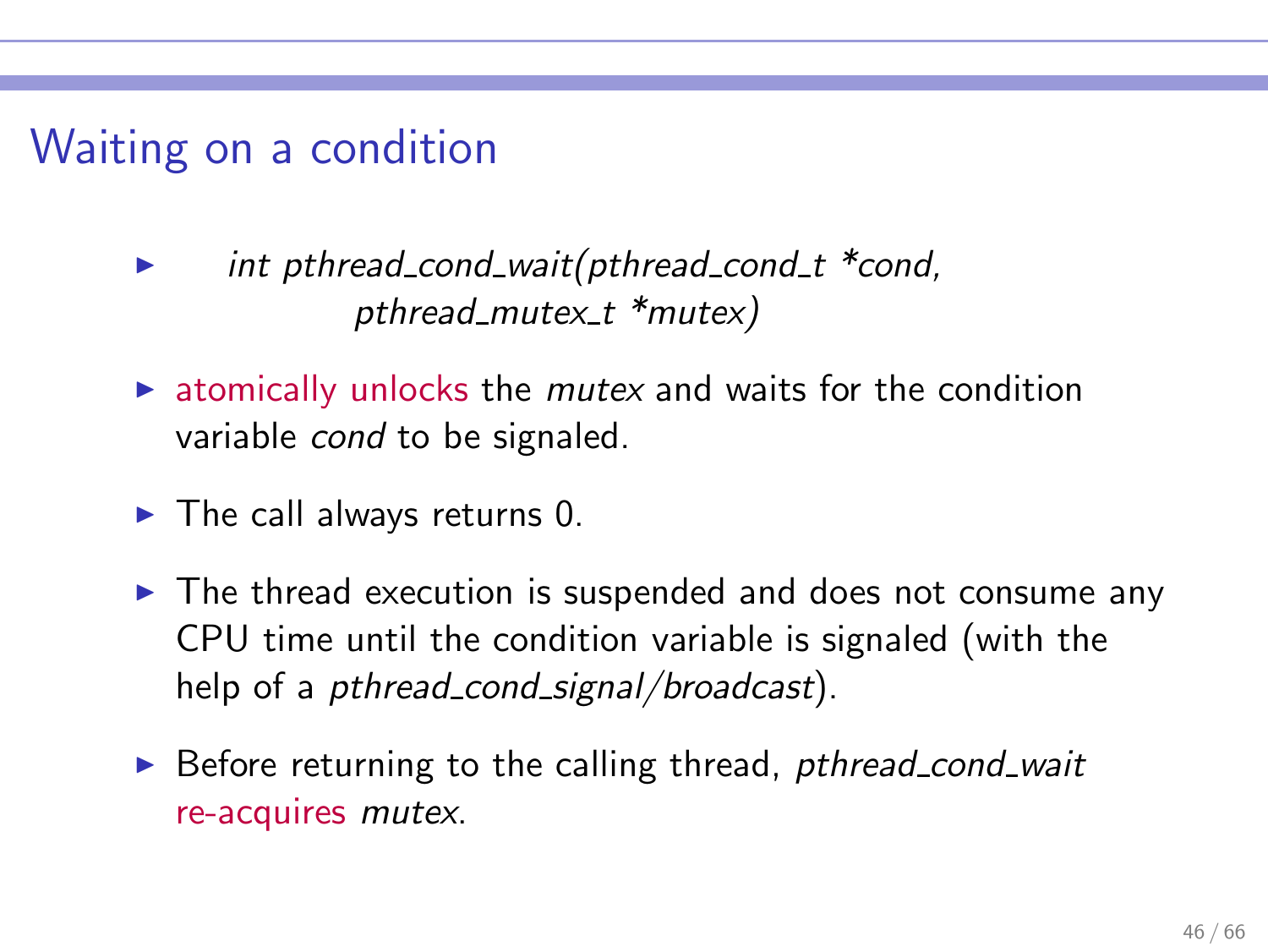# Signaling variables

- $\Rightarrow$  Signaling a variable:
	- $\triangleright$  int pthread cond signal(pthread cond t \*cond)
	- $\triangleright$  restarts one of the threads that are waiting on the condition variable cond.
	- $\blacktriangleright$  If no threads are waiting on *cond*, nothing happens.
	- $\triangleright$  If several threads are waiting on cond, exactly one is restarted.
	- $\blacktriangleright$  The call always returns 0.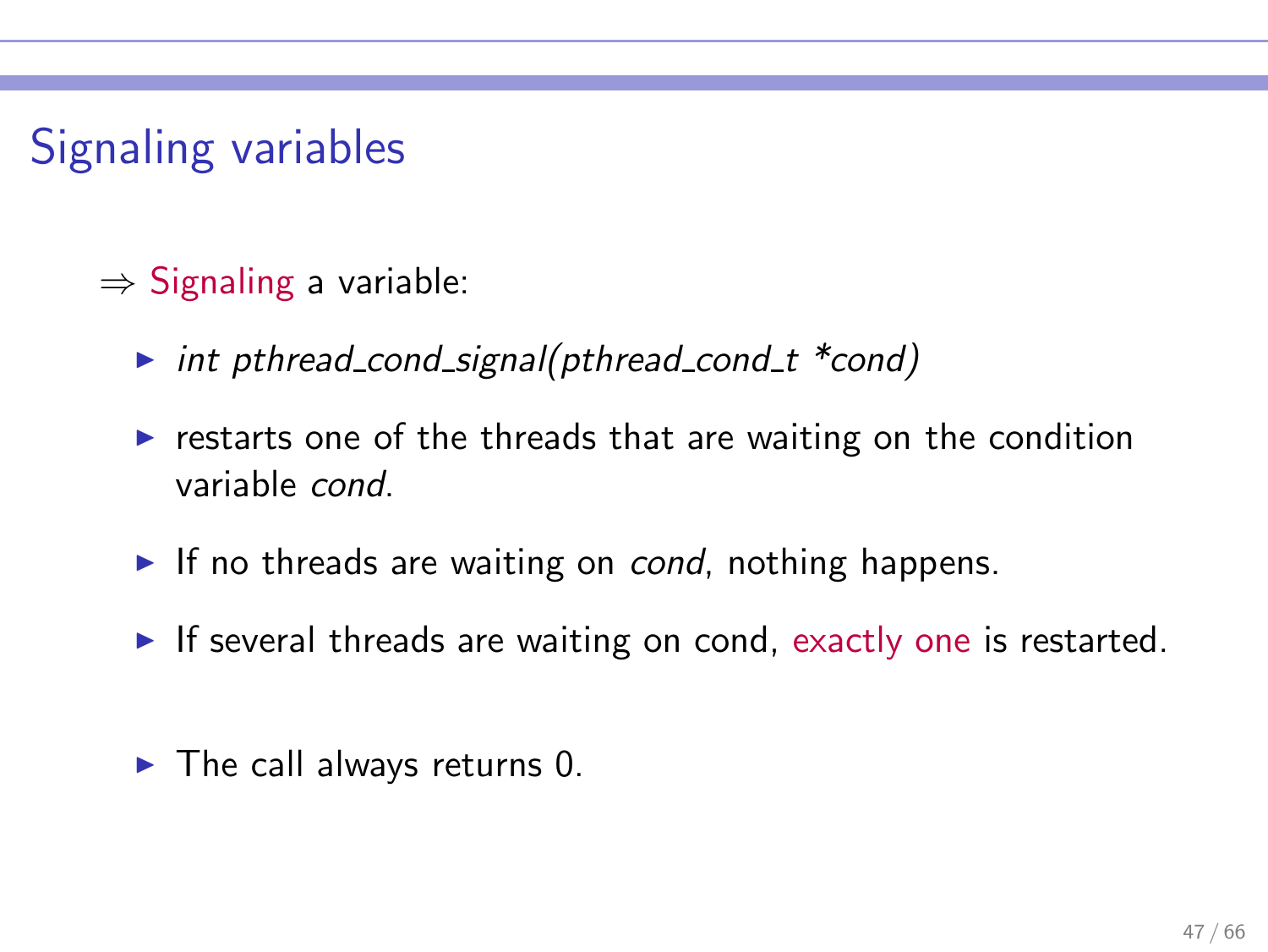Broadcasting to variables

 $\Rightarrow$  Broadcasting to a condition variable:

- $\triangleright$  int pthread cond broadcast(pthread cond t \*cond)
- $\triangleright$  restarts all the threads that are waiting on the condition variable cond.
- ▶ Nothing happens if no threads are waiting on cond.
- $\blacktriangleright$  The call always returns 0.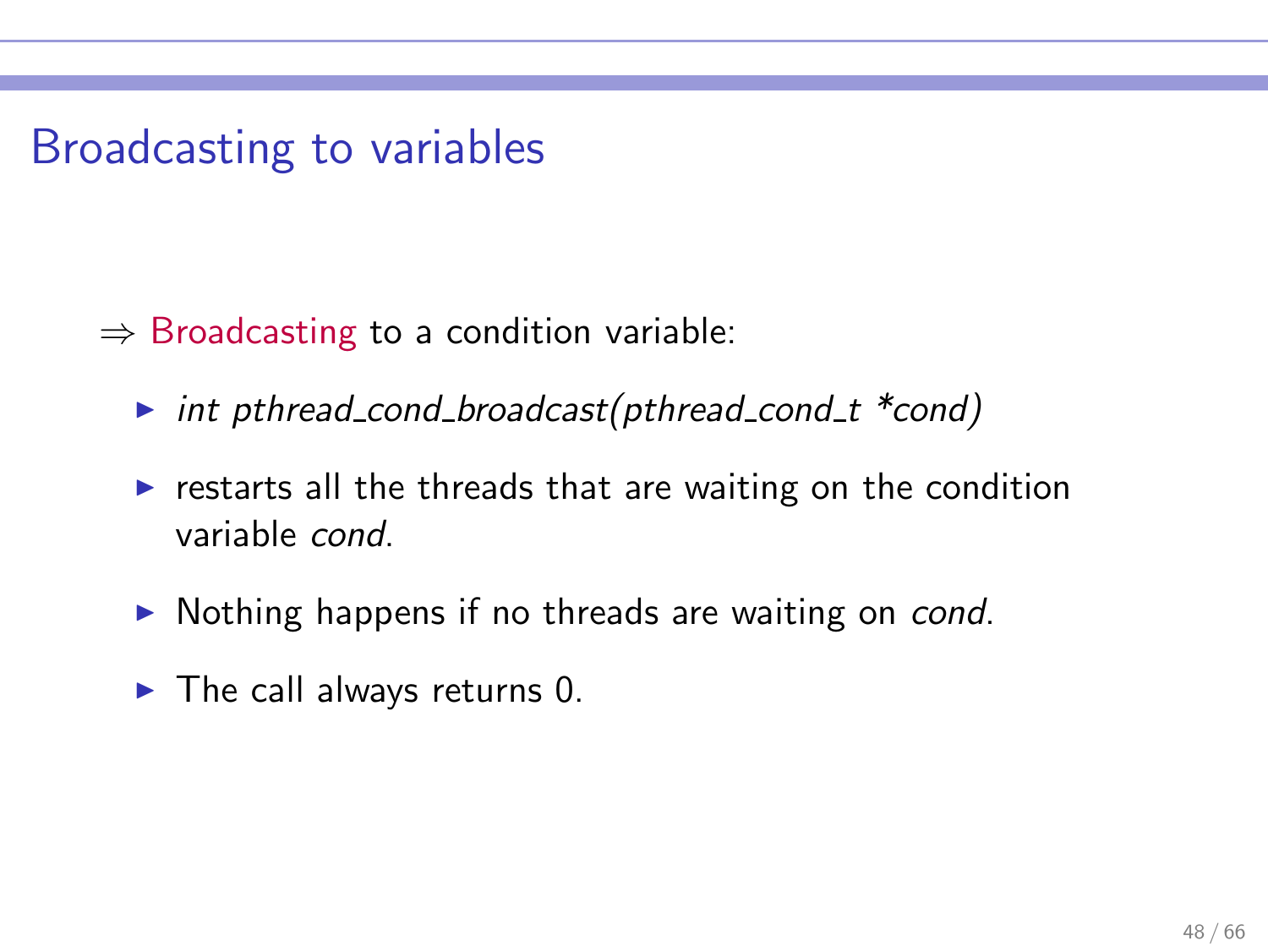## Destroying condition variables

- $\triangleright$  int pthread cond destroy(pthread cond t \*cond)
- $\triangleright$  destroys a condition variable *cond*, freeing the resources it might hold.
- $\triangleright$  No threads must be waiting on the condition variable on entrance to *pthread\_cond\_destroy*.
- $\triangleright$  In the LinuxThreads, the call does nothing except checking that the condition has no waiting threads.
- $\triangleright$  Upon successful return the call returns 0.
- $\blacktriangleright$  In case some threads are waiting on *cond*, pthread\_cond\_destroy returns EBUSY.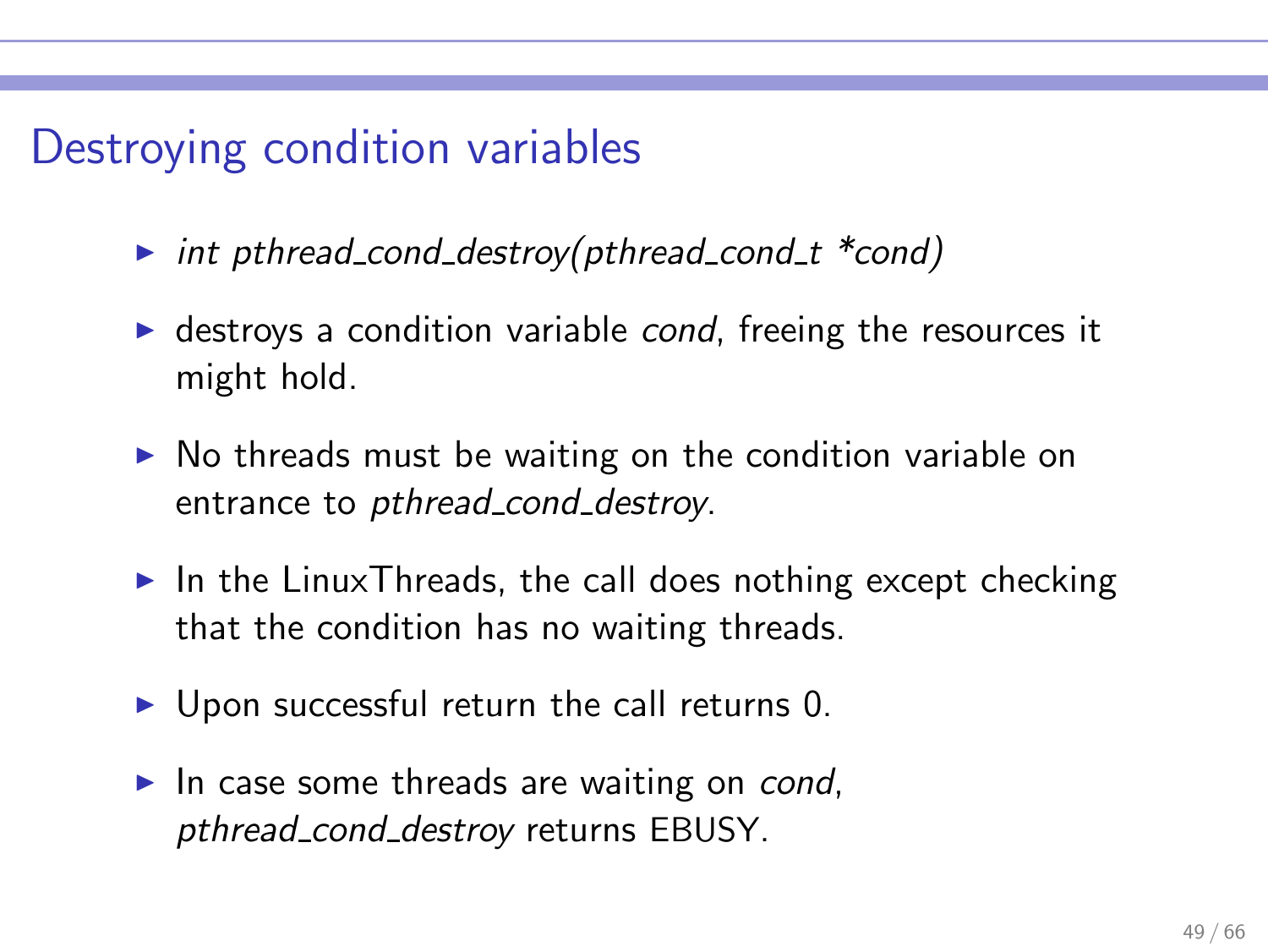## While working with mutexes/condition vars keep in mind:

- $\triangleright$  Associate (in your mind+comments) every piece of shared data in your program with a mutex that protects it.
- $\triangleright$  For every boolean condition use a separate condition variable.
- ▶ For every condition variable, use a single, distinctly-associated with the condition, *mutex*.
- $\triangleright$  Get the *mutex*, before checking of any condition.
- $\triangleright$  Always use the same *mutex* when changing variables of a condition.
- $\blacktriangleright$  Keep a *mutex* for the shortest possible time.
- $\triangleright$  Do not forget to release locks at the end with pthread mutex unlock.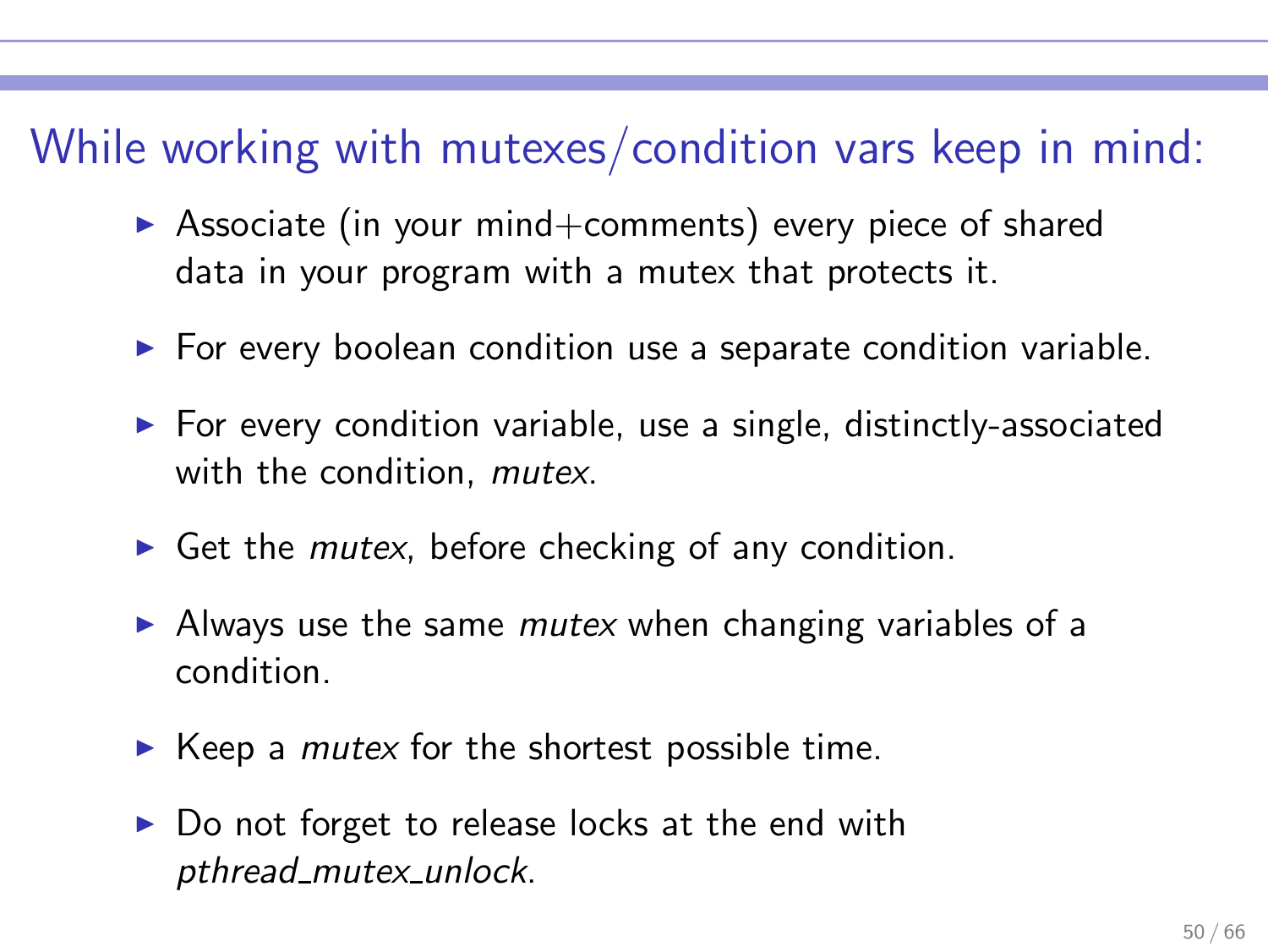```
# include < stdio .h >
#include <string.h>
#include <stdlib.h>
#include <pthread.h>
#define perror2(s, e) fprintf(stderr, "%s: %s\n", s, strerror(e))
pthread mutex t mtx = PTHREAD MUTEX INITIALIZER :
pthread_cond_t cvar ; /* Condition variable */
                              char buf [25]; /* Message to communicate */
void * thread f ( void *) \cdotmain () {
    pthread t thr: int err:
    pthread_cond_i ni t (& cvar , NULL ) ; /* Initialize condition variable */
    if ( err = pthread_mutex_ loc k (& mtx ) ) { /* Lock mutex */
        perror2("pthread_mutex_lock", err); exit(1); }
    printf ("Thread %ld: Locked the mutex\n", pthread self ());
    if ( err = pthread_create (& thr , NULL , thread_f , NULL ) ) { /* New thread */
        perror2("vthread create", err); exit(1); }
    printf ("Thread %ld: Created thread %ld\n", pthread self (), thr) ;
    printf ("Thread %ld: Waiting for signal\n", pthread_self ());
    pthread_cond_w ai t (& cvar , & mtx ) ; /* Wait for signal */
    printf ("Thread %ld: Woke up\n", pthread_self ());
    printf ("Thread %ld: Read message \"%s\"\n", pthread self (), buf):
```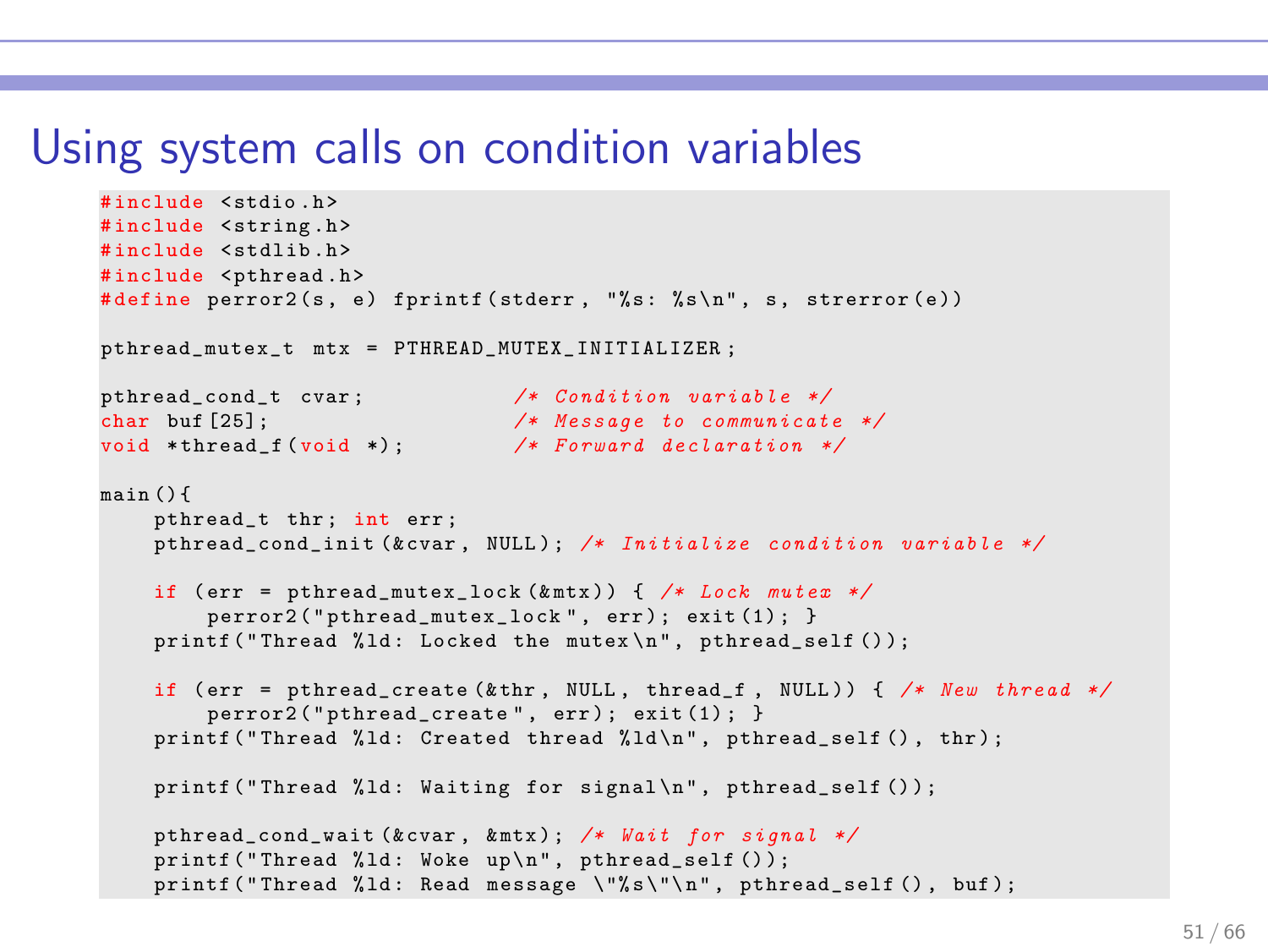}

```
if ( err = pthread_mutex_ un lo ck (& mtx ) ) { /* Unlock mutex */
    perror2("pthread_mutex_unlock", err); exit(1); }
printf ("Thread \chi1d: Unlocked the mutex\ln", pthread_self ());
if (err = pthread join (thr, NULL.)) \frac{1}{2} /* Wait for thread */
    perror2 ( " pthread_join " , err ) ; exit (1) ; } /* termination */
printf ("Thread %ld: Thread %ld exited\n", pthread_self (), thr);
if (err = pthread\_cond\_destroy(kcvar)) {
    /* Destroy condition variable */
    perror2("vthread cond destrov", err); exit (1); }
pthread_exit ( NULL ) ;
```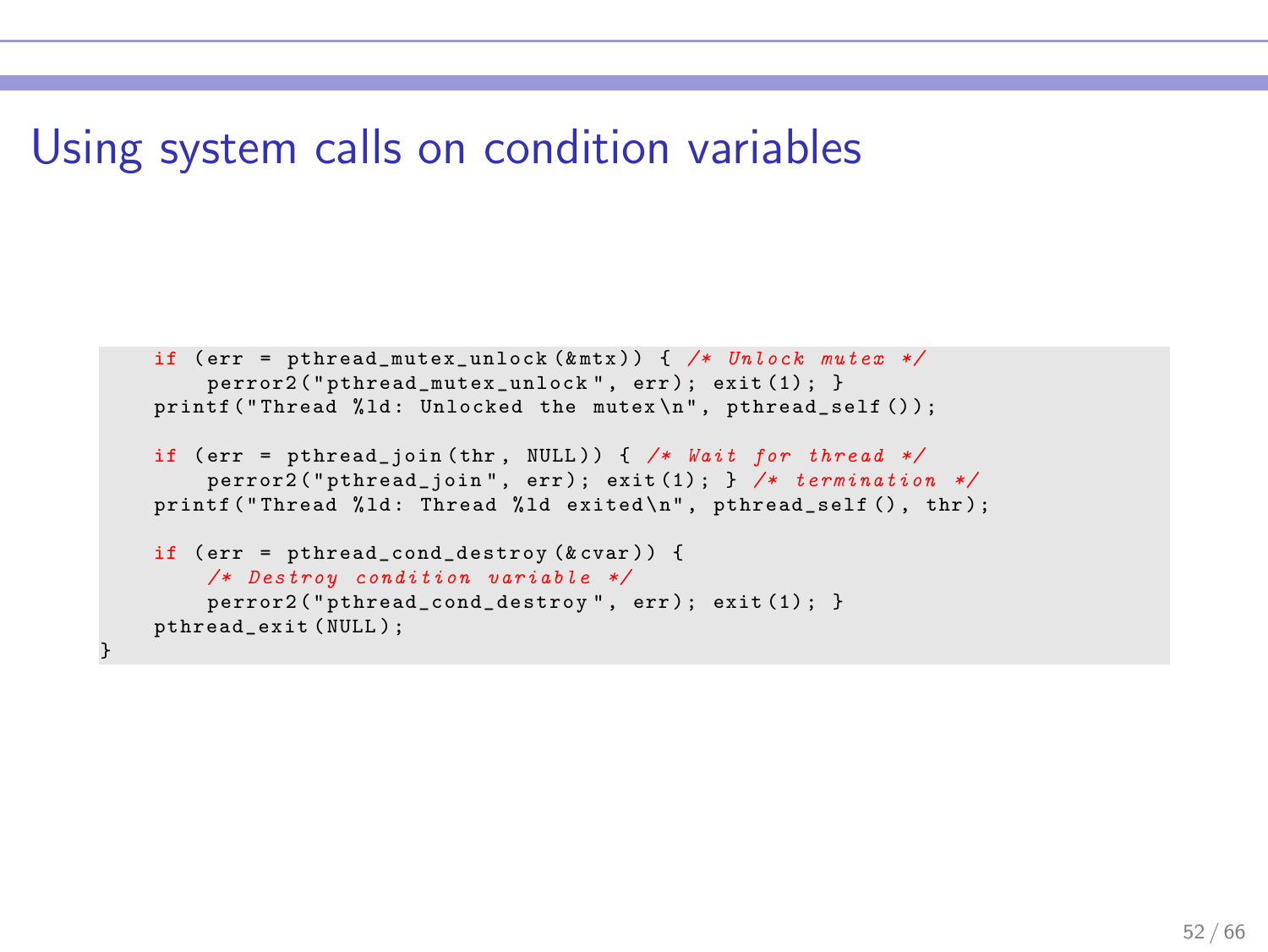```
void * thread_f ( void * argp ) { /* Thread function */
    int err ;
    printf ("Thread %ld: Just started\n", pthread self () ):
    printf ("Thread % ld: Trying to lock the mutex \ln", pthread self ());
    if ( err = pthread_mutex_ loc k (& mtx ) ) { /* Lock mutex */
        perror2 ("nthread mutex lock". err) ; exit (1) :}
    printf ("Thread %ld: Locked the mutex\n", pthread_self ());
    strcpy (buf. "This is a test message"):
    printf ("Thread %ld: Wrote message \"%s\"\n", pthread self (), buf) ;
    pthread_cond_ si gn al (& cvar ) ; /* Awake other thread */
    printf ("Thread %ld: Sent signal\n", pthread_self ());
    if ( err = pthread_mutex_ un lo ck (& mtx ) ) { /* Unlock mutex */
        perror2("pthread_mutex_unlock", err); exit(1); }
    printf ("Thread %ld: Unlocked the mutex\n", pthread_self ());
    pthread_exit (NULL) :
}
```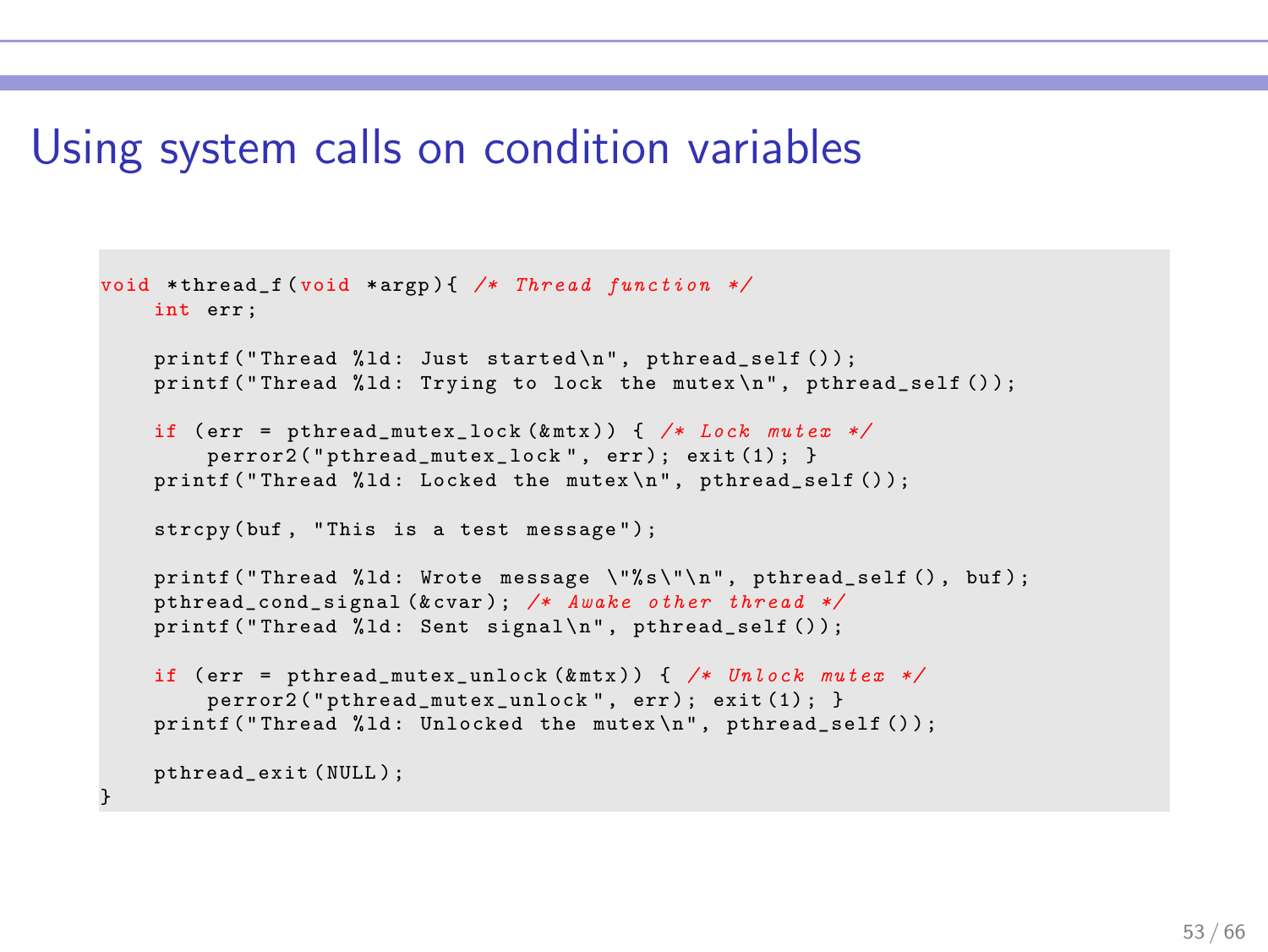```
ad@ad - desktop :~/ Set007 / src$
ad@ad - desktop :~/ Set007 / src$ ./ mutex_condvar
Thread -1216870720: Locked the mutex
Thread -1216870720: Created thread -1216873616
Thread -1216870720: Waiting for signal
Thread -1216873616: Just started
Thread -1216873616: Trying to lock the mutex
Thread -1216873616: Locked the mutex
Thread -1216873616: Wrote message " This is a test message "
Thread -1216873616: Sent signal
Thread -1216873616: Unlocked the mutex
Thread -1216870720: Woke up
Thread -1216870720: Read message " This is a test message "
Thread -1216870720: Unlocked the mutex
Thread -1216870720: Thread -1216873616 exited
ad@ad - desktop :~/ Set007 / src$
ad@ad - desktop :~/ Set007 / src$
```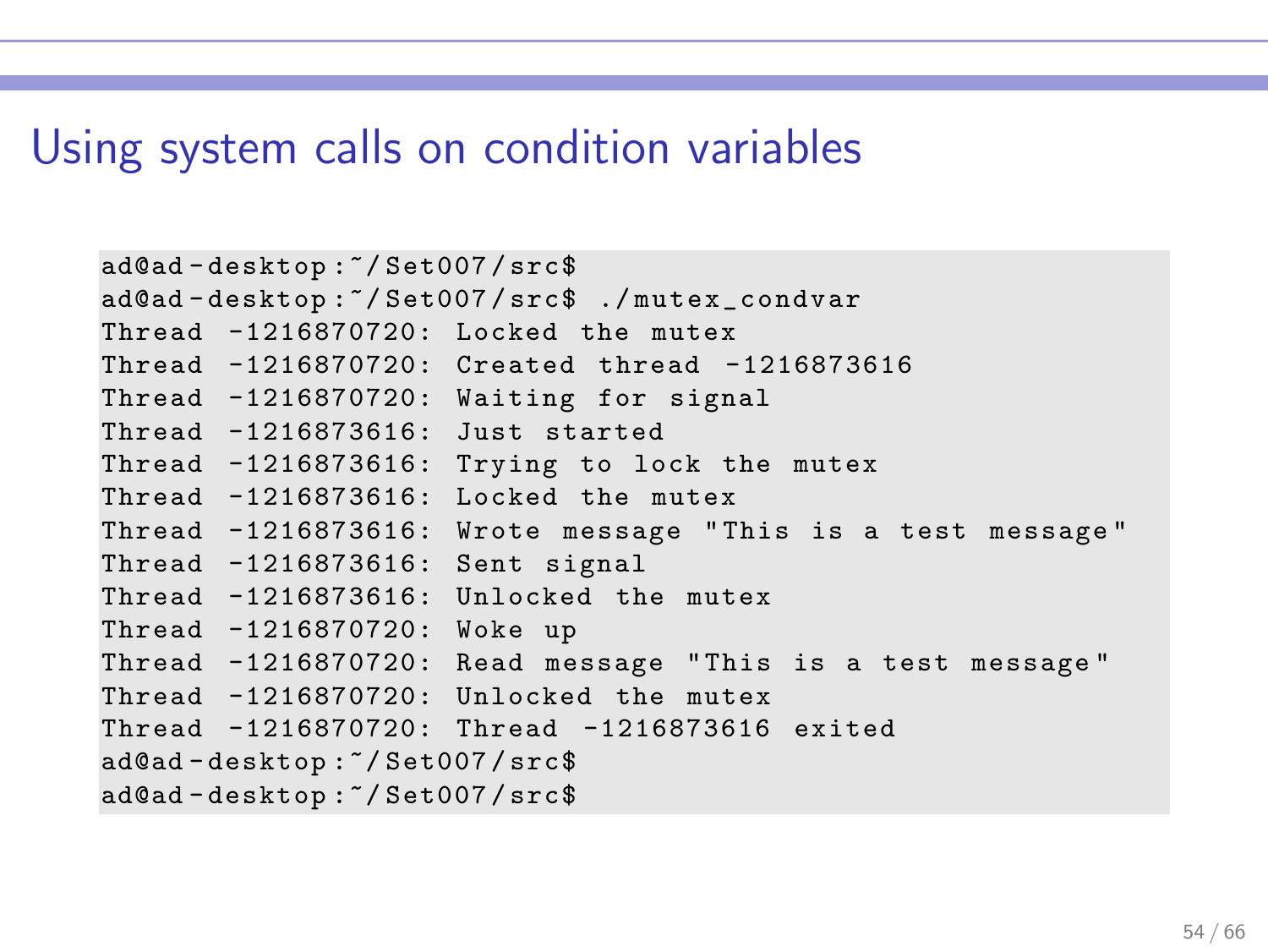## Another example:

⊙ Three threads increase the value of a global variable while a fourth one suspends its operation until a *maximum* value is reached.

```
# include < stdio .h >
#include <stdlib.h>
#include <pthread.h>
#include <string.h>
#define perror2(s, e) fprintf(stderr, "%s: %s\n", s, strerror(e))
# define COUNT_PER_THRE AD 8 /* Count increments by each thread */
# define THRESHOLD 19 /* Count value to wake up thread */
int count = 0; /* The counter */
int thread_ids [4] = {0 , 1, 2, 3}; /* My thread ids */
pthread_mutex_t mtx; /* mutex */<br>
nthread cond t cv: /* the cond:
                                  \sqrt{\ast} the condition variable \ast/
void * incr ( void * argp ) {
    int i, i, *id = argp;
    int err ;
    for (i=0 : i < COUNT PER THREAD ; i++) {
        if ( err = pthread_mutex_ lo ck (& mtx ) ) { /* Lock mutex */
             perror2("nthread-mutex lock". err); exit(1); }
        count ++; /* Increment counter */
        if ( count == THRESHOLD ) { /* Check for threshold */
             pthread_cond_ si gn al (& cv ) ; /* Signal suspended thread */
            printf ("incr: thrd \frac{d}{dx}, count = \frac{d}{dx}, threshold reached \n", *id, count);
         \bf{B} \bf{55} / 66
```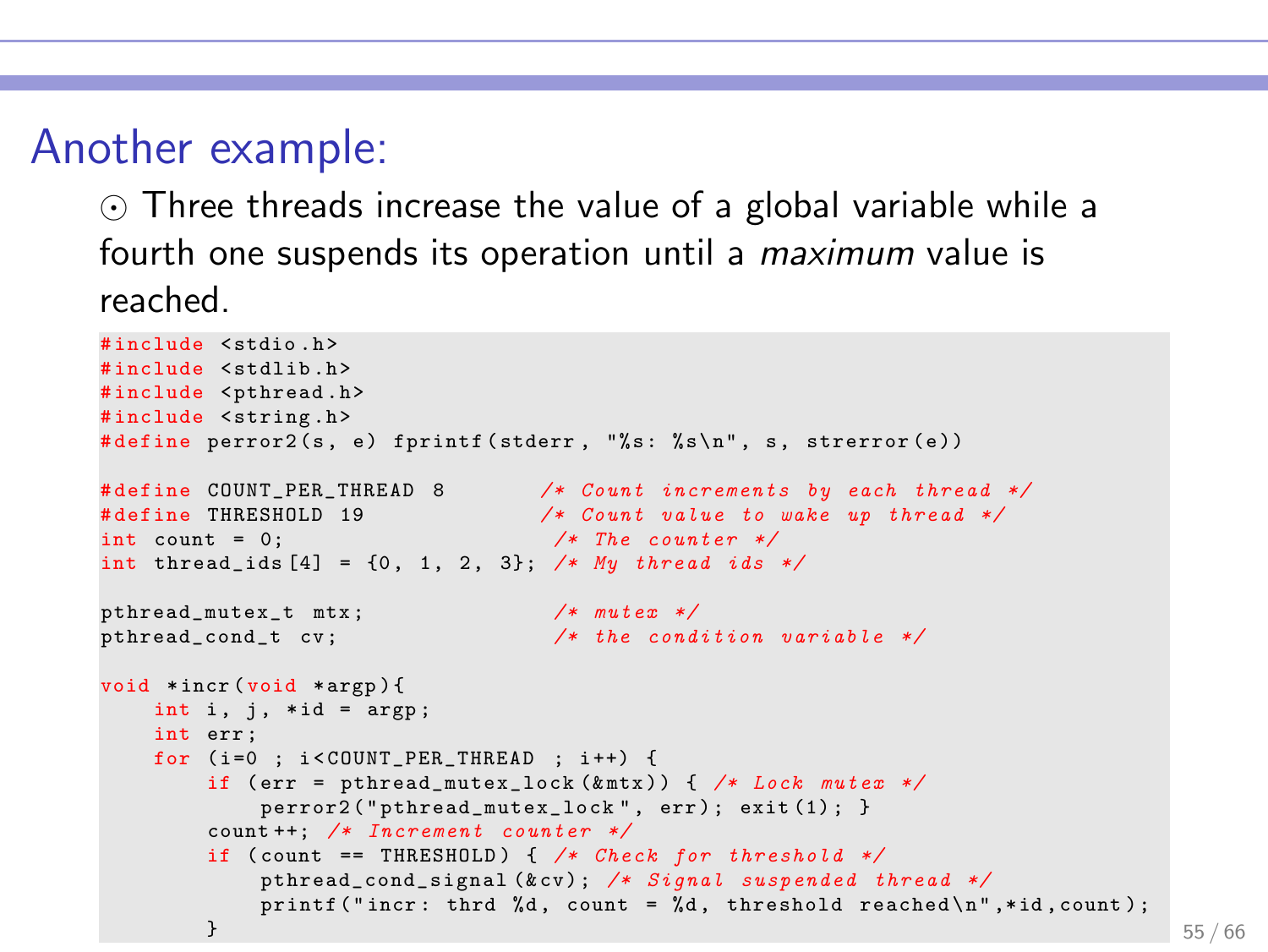# Code (Cont'ed)

```
printf ("incr: thread %d, count = %d\n", *id, count);
        if ( err = pthread_mutex_ un lo ck (& mtx ) ) { /* Unlock mutex */
             perror2("pthread_mutex_unlock", err); exit(1); }
        for (i=0 ; i < 1000000000 ; i++);
     } /* Naive : For threads to alternate */
    /* on mutex lock */
    pthread_exit ( NULL ) ;
}
void * susp ( void * argp ) {
    int err, *id = arep:
    print(f("susp: thread %d started\n', *id):if (err = nthread mutex lock (kmtx) ) \frac{1}{k} \frac{1}{k} lock mutex \neq kperror2 (" pthread mutex lock", err) ; exit (1) ;
    }
while ( count < THRESHOLD ) { /* If threshold not reached */
        pthread_cond_w ai t (& cv , & mtx ) ; /* suspend */
        print('susp: thread %d. signal received \n'': *id):}
    if ( err = pthread_mutex_ un lo ck (& mtx ) ) { /* Unlock mutex */
         perror2("pthread_mutex_unlock", err); exit(1);
         }
    pthread_exit (NULL) :
}
```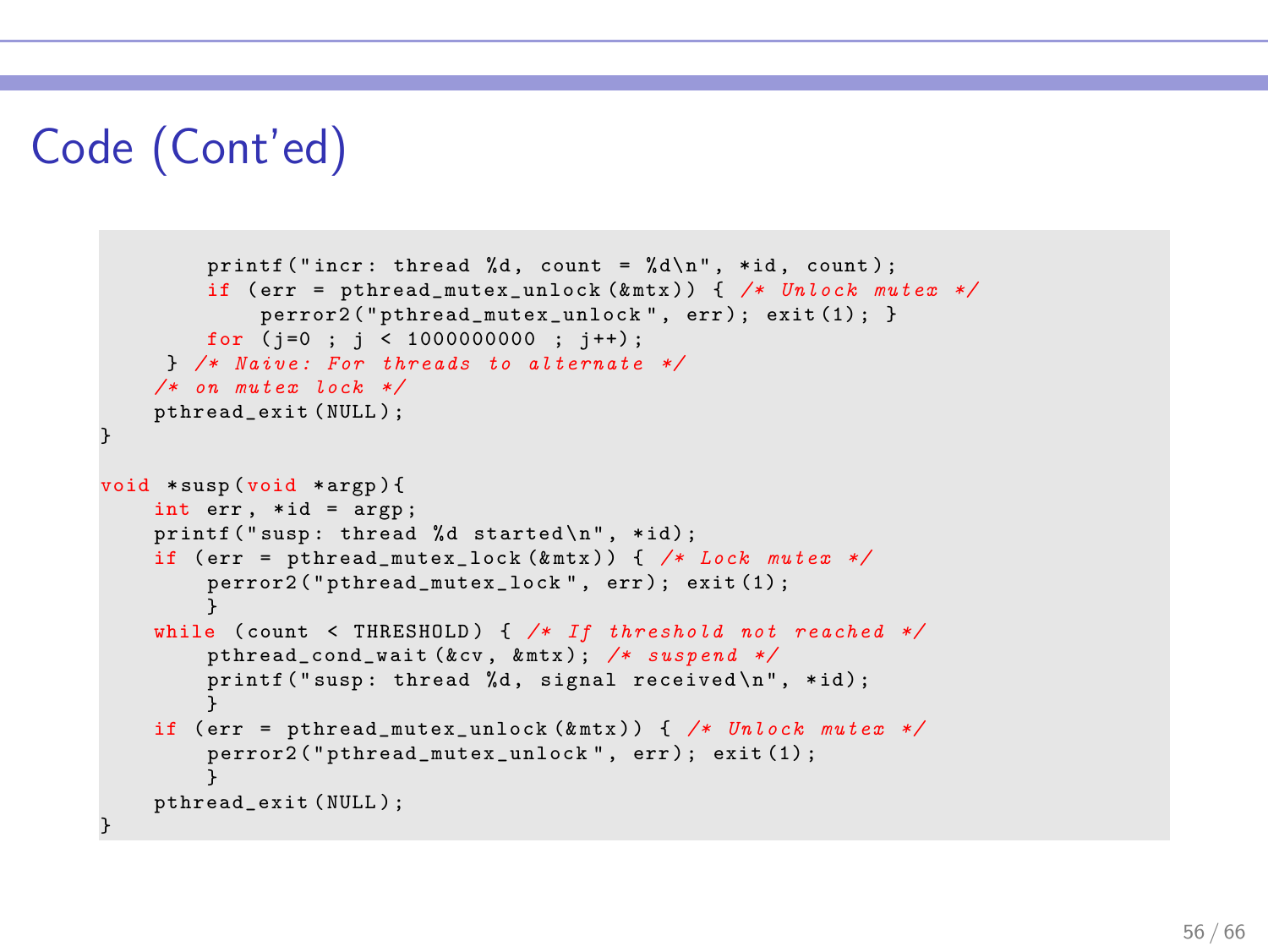# Code (Cont'ed)

}

```
main() fint i, err;
    pthread_t threads [4];
    pthread_mutex_ in it (& mtx , NULL ) ; /* Initialize mutex */
    pthread_cond_i ni t (& cv , NULL ) ; /* and condition variable */
    for (i=0 : i<3 : i++)if (err = pthread create (\& threads [i], NULL, incr ,(void *) \& thread ids [i]
              ]) ) { perror2 ( " pthread_create " , err ) ; exit (1) ; /* Create threads 0 ,
              1 , 2 */
             }
    if (err = pthread_create (& threads [3], NULL, susp, (void *) & thread_ids [3]))
          { perror2 ( " pthread_create " , err ) ; exit (1) ; } /* Create thread 3 */
    for (i=0 : i < 4 : i++)if (err = pthread join (threads [i], NULL)) {
             perror2("pthread_join", err); exit(1);
             };
    /* Wait for threads termination */
    printf ("main: all threads terminated\n");
    /* Destroy mutex and condition variable */
    if (err = pthread mutex destroy (kmtx)) {
        perror2 ("nthread-mutex destrov", err); exit (1) :}
    if (err = pthread\_cond\_destroy(kcv)) {
        perror2("pthread_cond_destroy", err); exit(1); }
    pthread exit ( NULL ) :
```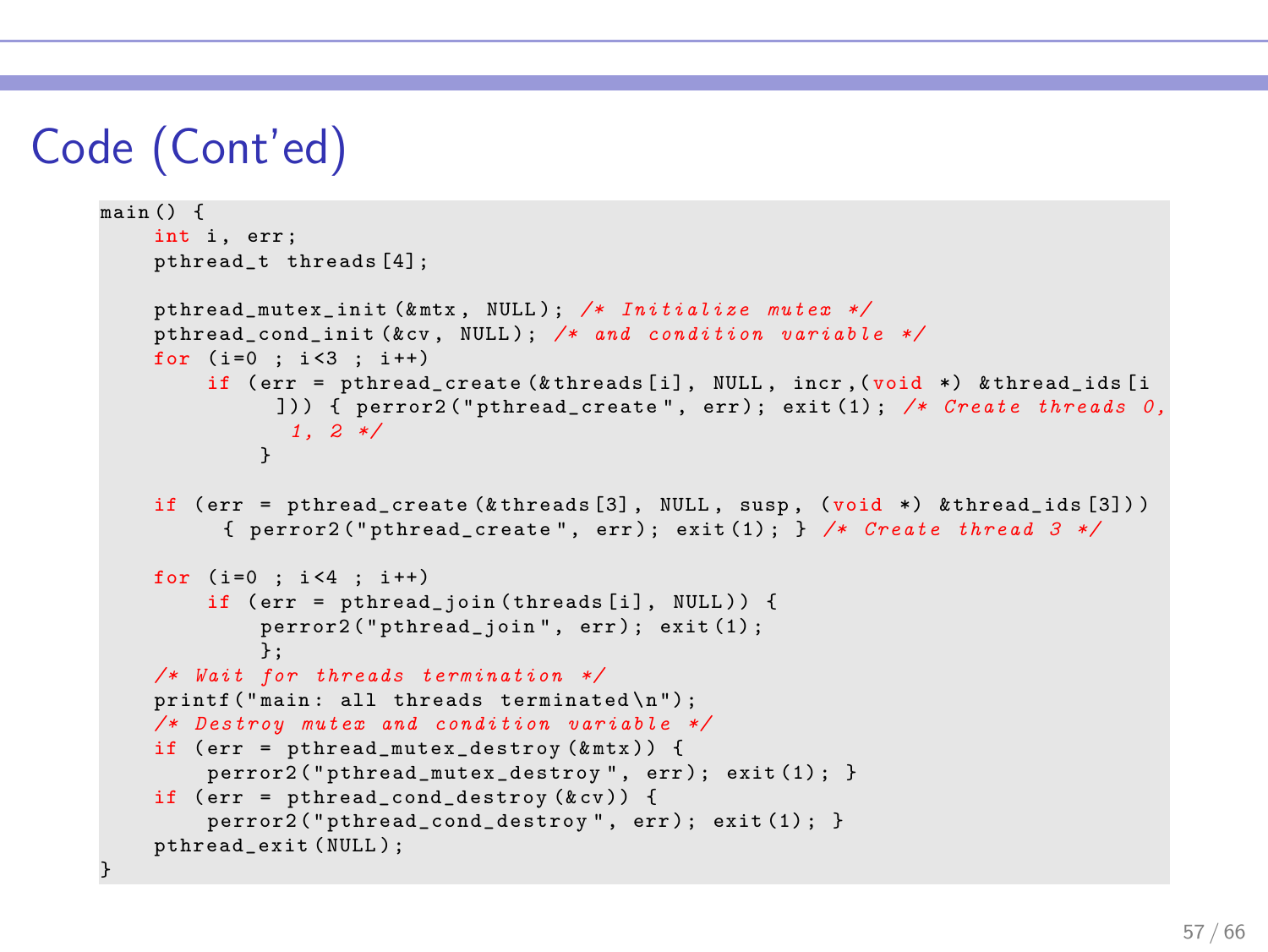#### Outcome:

```
ad@ad - desktop :~/ Set007 / src$ ./ counter
incr: thread 0, count = 1
susp : thread 3 started
\text{incr}: \text{thread } 1, \text{ count } = 2incr: thread 2, count = 3
incr: thread 0, count = 4
\text{incr}: \text{thread } 1, \text{ count } = 5incr: thread 2, count = 6
incr: thread 0. count = 7incr: thread 1, count = 8\text{incr}: \text{thread} 1, \text{count} = 9incr: thread 2, count = 10
incr: thread 0, count = 11
incr: thread 1, count = 12incr: thread 1, count = 13incr: thread 2, count = 14
incr: thread 0, count = 15
incr: thread 1, count = 16
incr: thread 0, count = 17
incr: thread 2, count = 18
incr : thread 1, count = 19 , threshold reached
incr: thread 1, count = 19
susp : thread 3, signal received
\text{incr}: \text{thread } 0, \text{ count} = 20incr: thread 0, count = 21
incr: thread 2, count = 22
incr: thread 2, count = 23incr: thread 2, count = 24main : all threads terminated
ad@ad - desktop :~/ Set007 / src$
```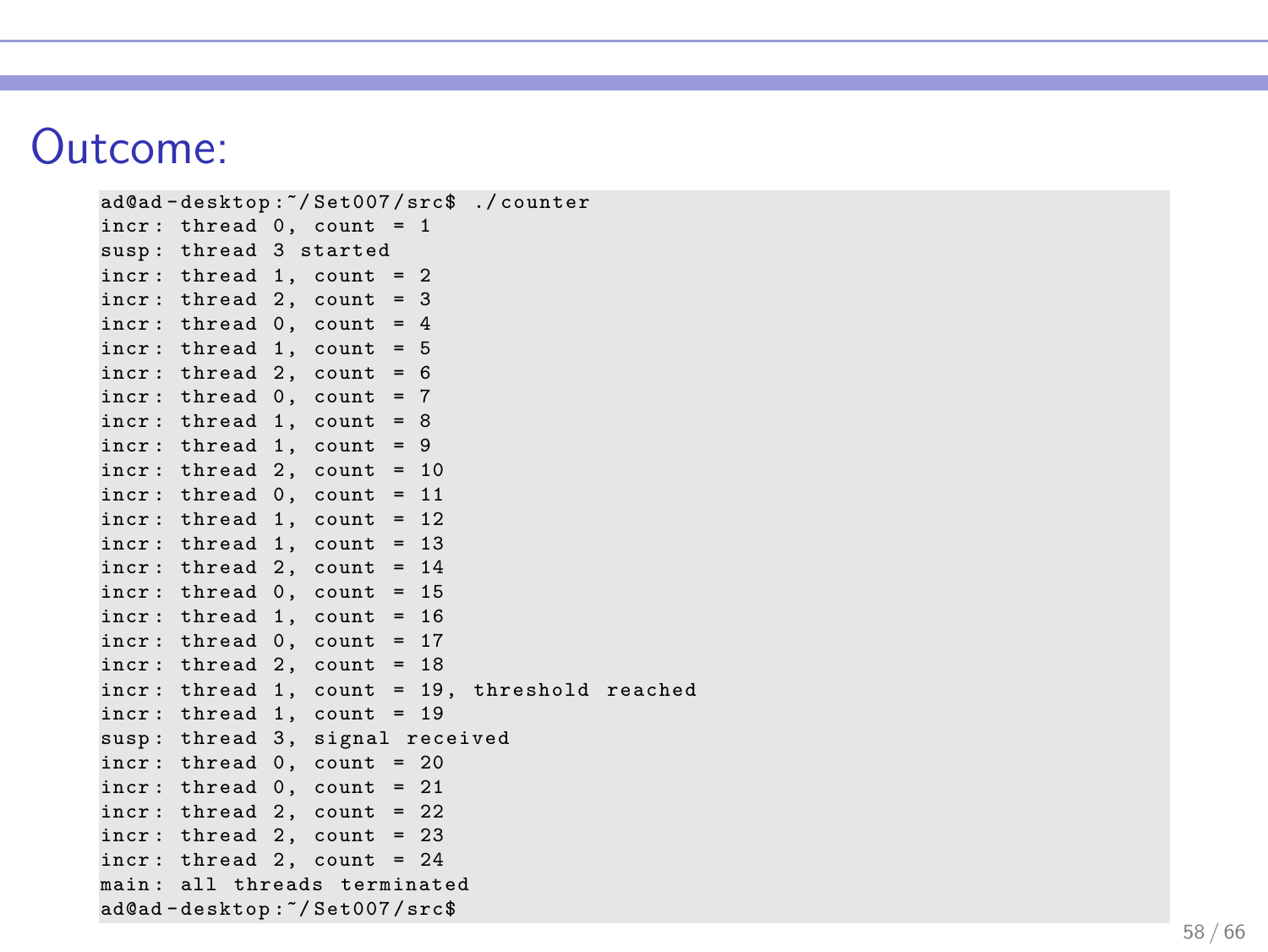## The Producer–Consumer Synchronization Problem

- $\blacktriangleright$  There is one producer and one consumer.
- $\triangleright$  The producer may produce upto a *maximum* number of goods.
- ► An item cannot be consumed if the producer has not successfully completed its placement on the buffer.
- $\triangleright$  If no items exist on the buffer, the consumer has to wait.
- $\triangleright$  if the buffer is full, the producer has to wait.

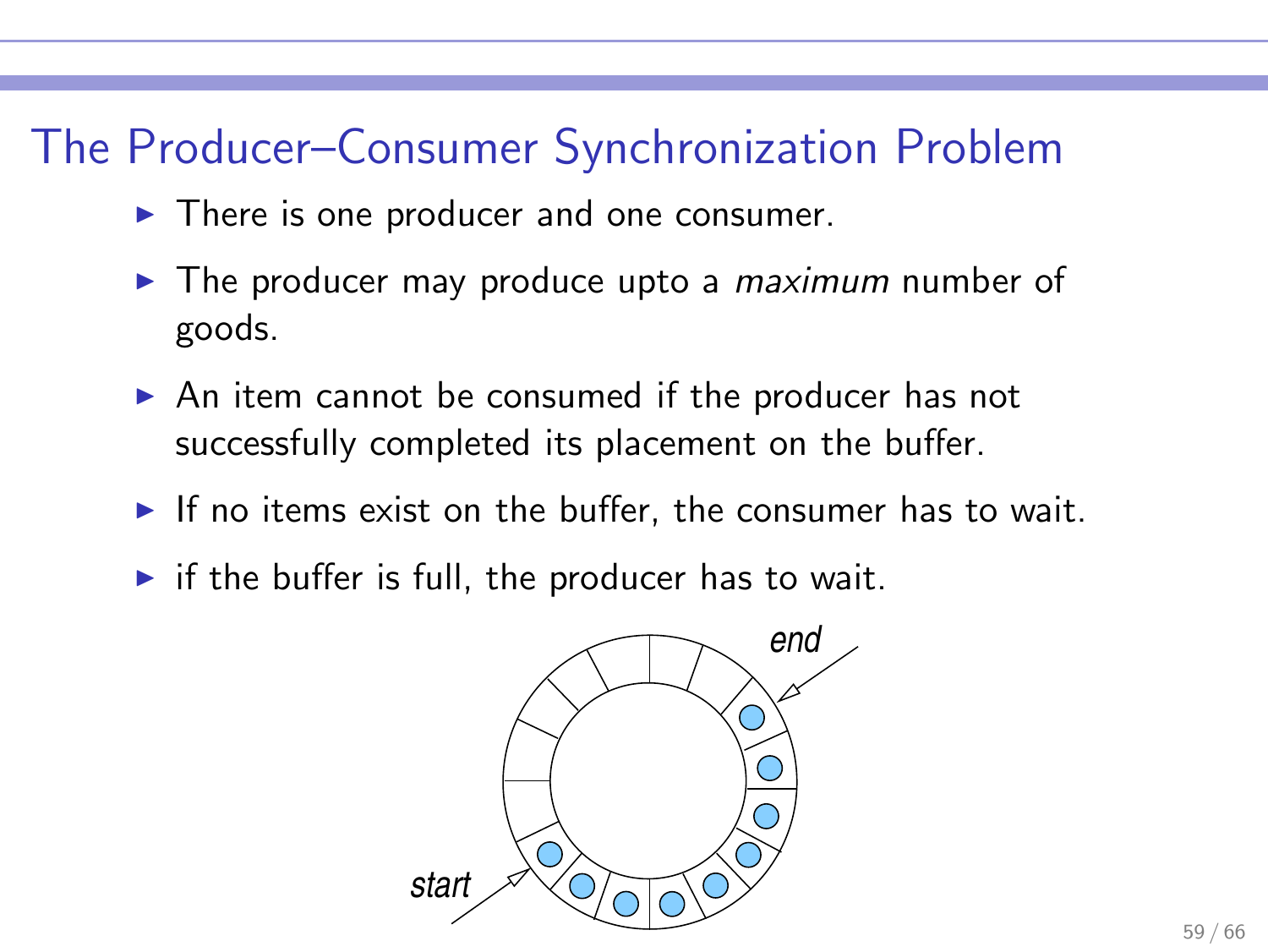#### A solution for the "bounded buffer" problem

```
# include < stdio .h > // from www . mario - konrad . ch
#include <pthread.h>
#include <unistd.h>
# define POOL SIZE 6
typedef struct {
        int data [ POOL SIZE ];
        int start ;
        int end ;
        int count ;
\} pool t:
int num of items = 15;
pthread_mutex_t mtx ;
pthread_cond_t cond_nonempty ;
pthread_cond_t cond_nonfull ;
pool_t pool ;
void initialize (pool_t * pool) {
         pool -> start = 0;
         pool - > end = -1;
         _{\text{pool}-\text{}<\text{count}} = 0;
}
```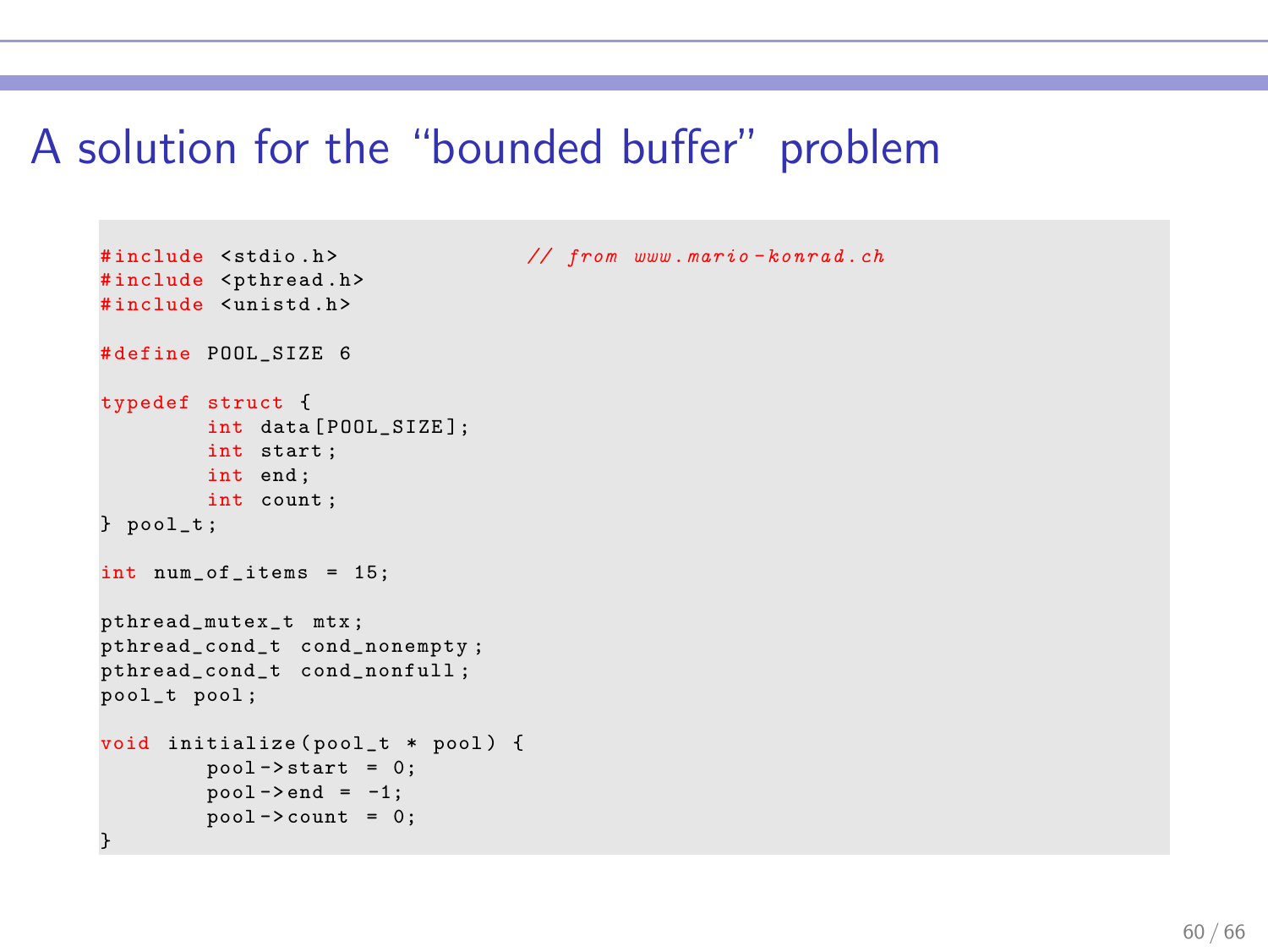```
void place ( pool_t * pool , int data ) {
        pthread mutex lock (& mtx) ;
        while (pool->count->=POOLSIZE) {
                  printf (">> Found Buffer Full \n");
                  pthread_cond_wait (&cond_nonfull, &mtx);
         }
pool -> end = ( pool -> end + 1) % POOL_SIZE ;
        pool - > data [pool - > end] = data;pool -> count ++;
        \n  pthread mutex unlock (kmtx) :
}
int obtain (pool_t * pool) {
        int data = 0:
        pthread mutex lock (& mtx) ;
        while (pool->count \leq 0) {
                  printf (">> Found Buffer Empty \n");
                  pthread_cond_wait (&cond_nonempty, &mtx);
                  }
        data = pool -> data [ pool -> start ];
        pool - > start = (pool - > start + 1) % POOL_SIZE;
        pool - > count - -:
        pthread_mutex_unlock (&mtx);
        return data ;
}
```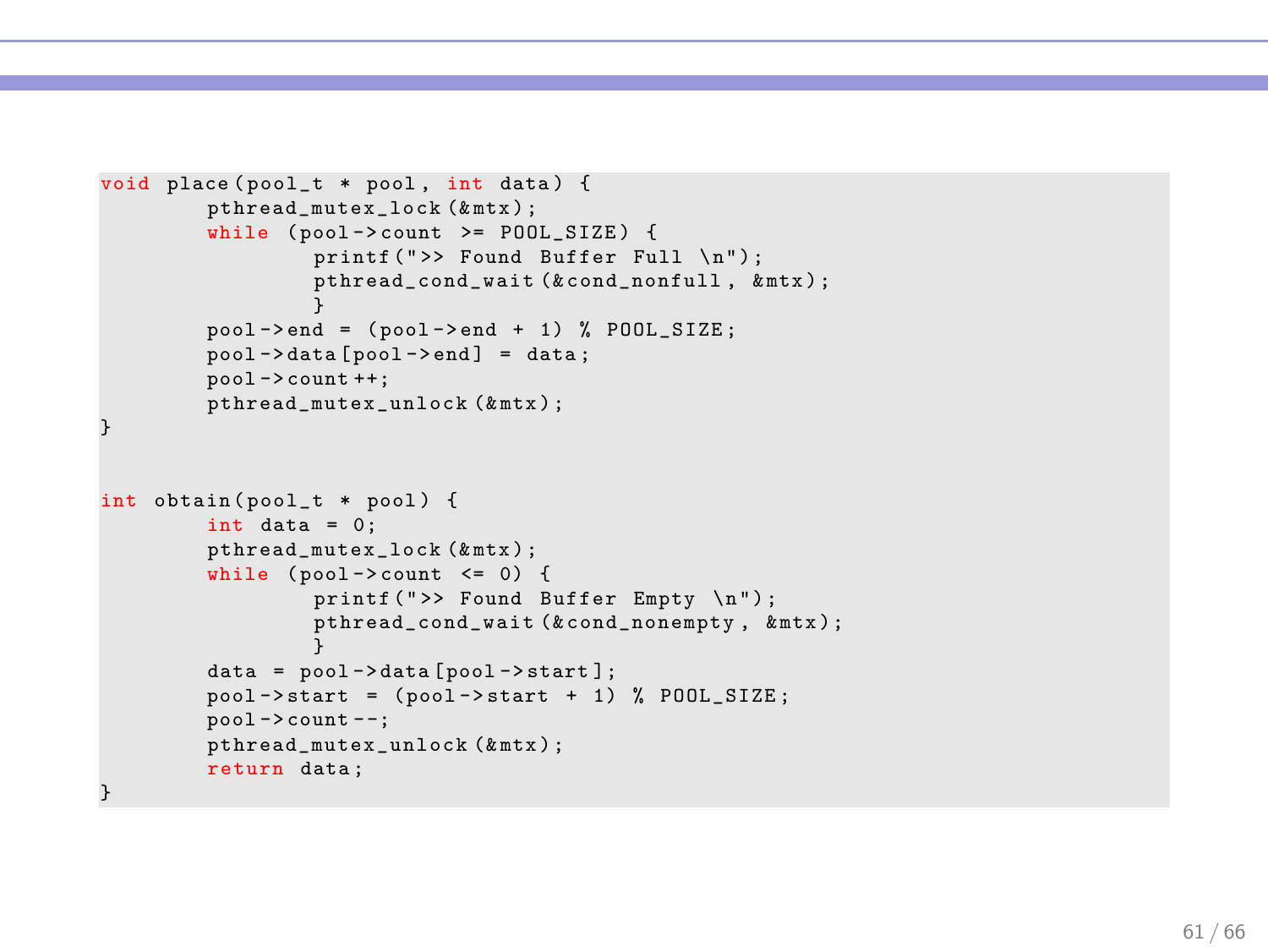```
void * producer (void * ptr )
{
        while (num_of\_items > 0) {
                  place (& pool, num_of_items);
                  printf ("producer: %d\n", num_of_items);
                  num_of_items - -;
                  pthread_cond_signal (&cond_nonempty);
                  usleep (0) ;
         }
pthread_exit (0) ;
}
void * consumer (void * ptr)
{
         while (num_of_items > 0 || pool.count > 0) {
                  printf ("consumer: \sqrt[n]{d \n\cdot n}, obtain (& pool));
                  pthread_cond_signal (&cond_nonfull);
                  usleep (500000) ;
                  }
         pthread_exit (0) ;
}
```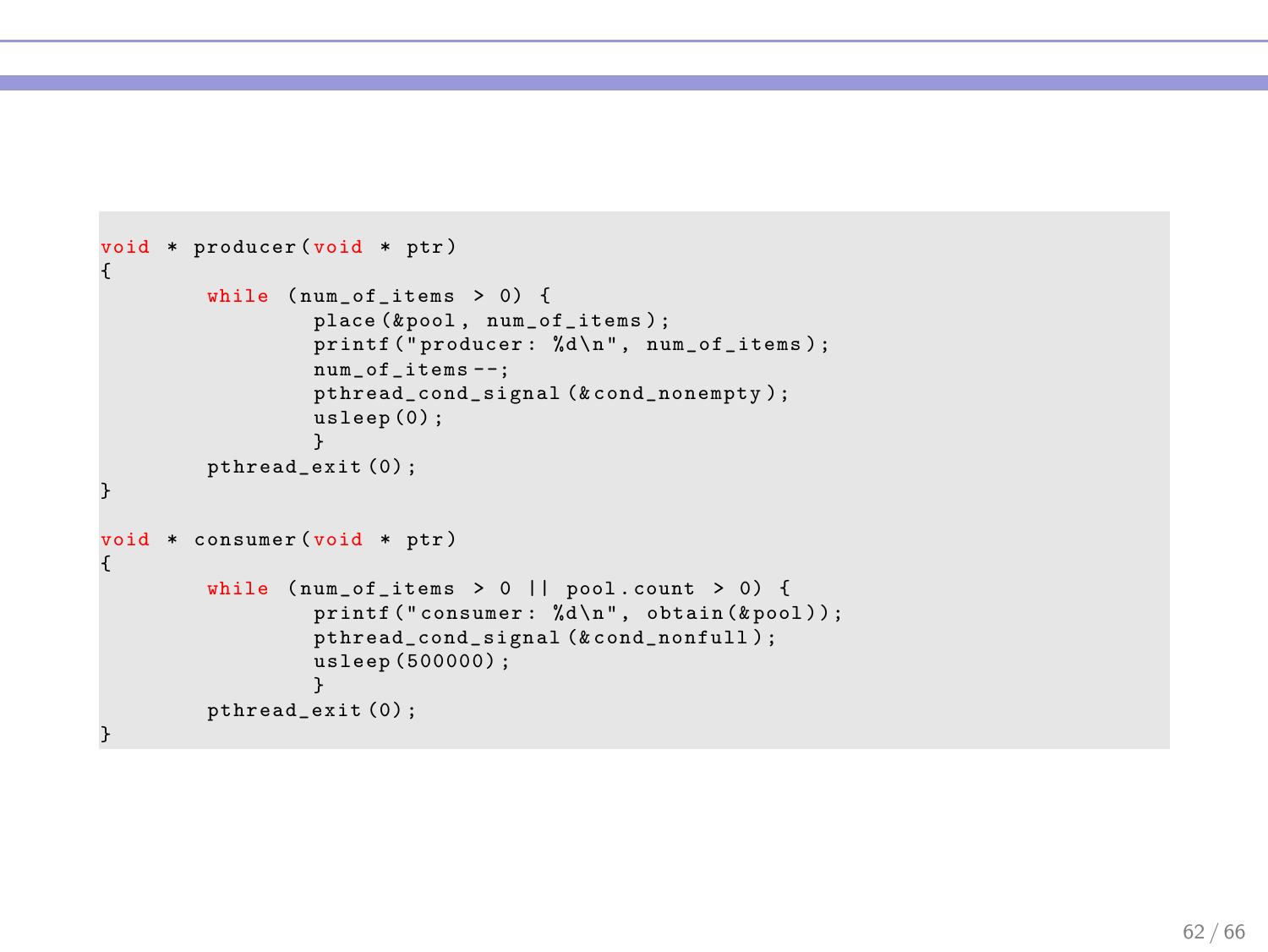```
int main (int argc , char ** argv ) {
        pthread_t cons , prod ;
        initialize (& pool ) ;
        pthread mutex init (& mtx, 0) ;
        pthread_cond_init (&cond_nonempty, 0);
        pthread_cond_init (&cond_nonfull, 0);
        pthread_create (& cons , 0, consumer , 0) ;
        pthread_create (& prod , 0, producer , 0) ;
        pthread_join ( prod , 0) ;
        pthread join ( cons , 0) ;
        pthread_cond_destroy (&cond_nonempty);
        pthread_cond_destroy (&cond_nonfull);
        pthread_mutex_destroy (&mtx);
        return 0;
}
```
#### ⇒ Outcome:

```
ad@ad - desktop :~/ Set007 / src$ ./ prod - cons
>> Found Buffer Empty
producer : 15
consumer : 15
producer : 14
producer : 13
producer : 12
producer : 11
producer : 10
producer : 9
>> Found Buffer Full
```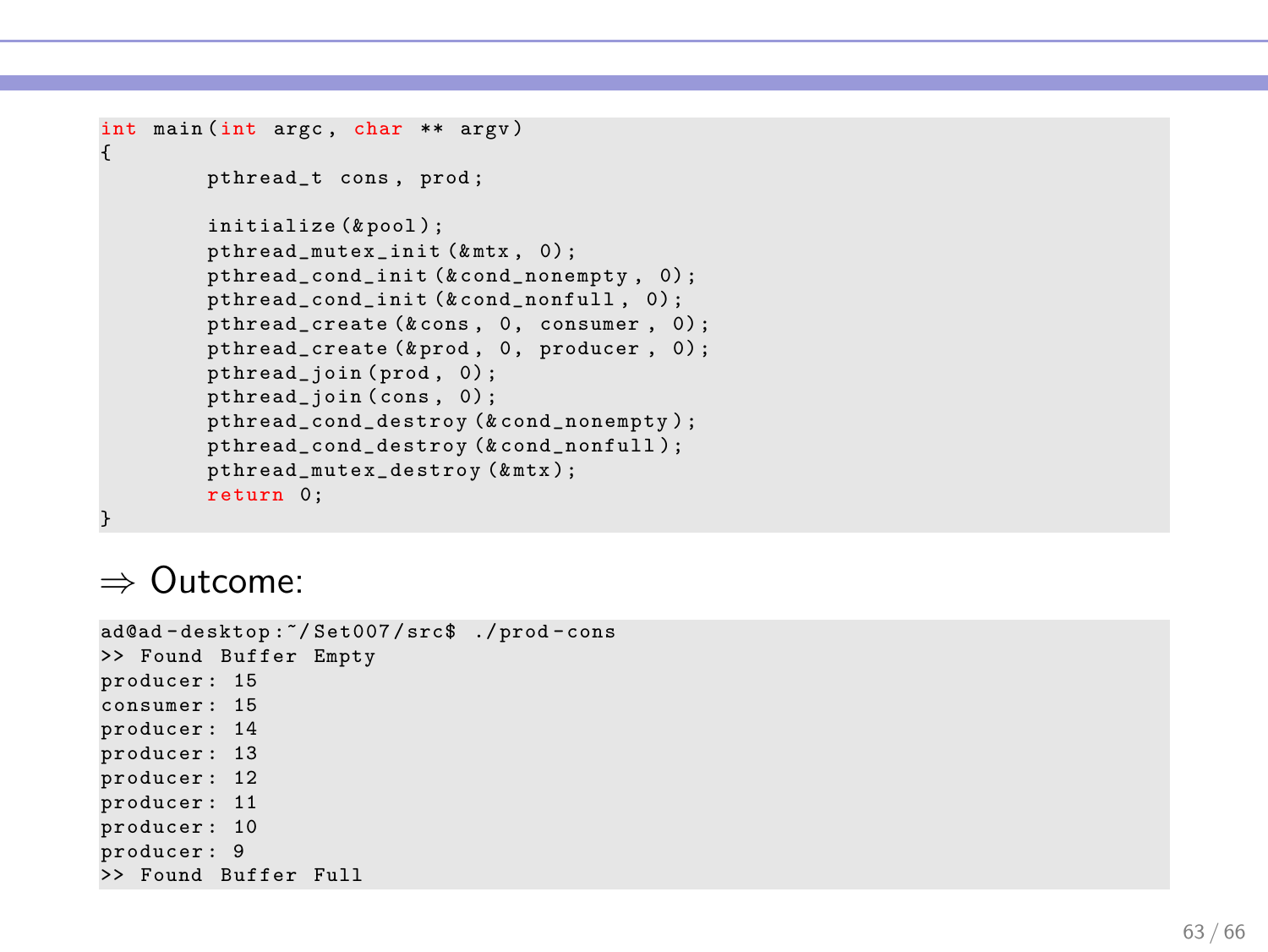```
consumer : 14
producer : 8
>> Found Buffer Full
consumer : 13
producer : 7
>> Found Buffer Full
consumer : 12
producer : 6
>> Found Buffer Full
consumer : 11
producer : 5
>> Found Buffer Full
consumer : 10
producer : 4
>> Found Buffer Full
consumer : 9
producer : 3
>> Found Buffer Full
consumer : 8
producer : 2
>> Found Buffer Full
consumer : 7
producer : 1
consumer : 6
consumer : 5
consumer : 4
consumer : 3
consumer : 2
consumer : 1
ad@ad - desktop :~/ Set007 / src$
```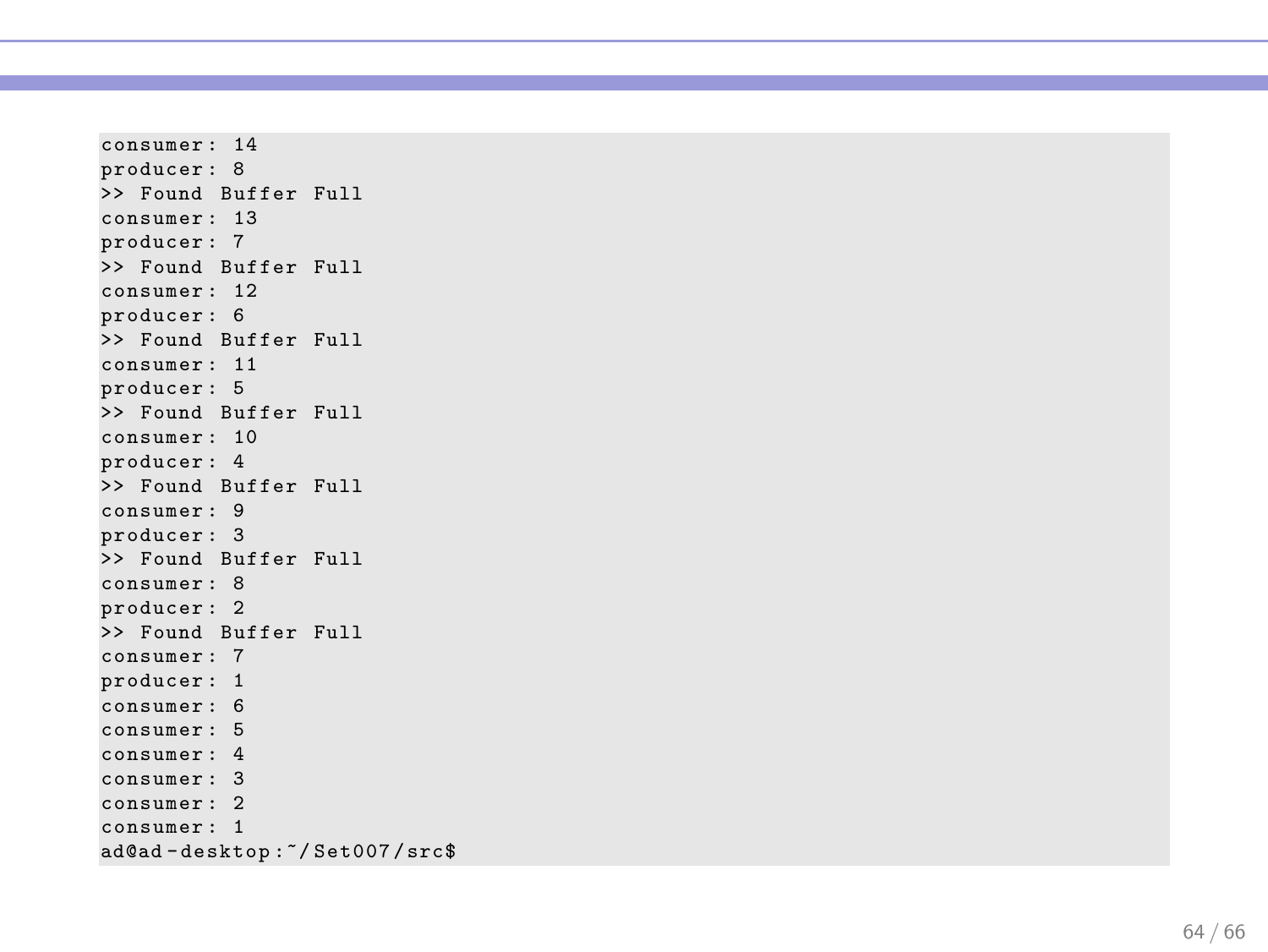## Thread Safety

• Problem: a thread may call library functions that are not thread-safe creating spurious outcomes.

- $\triangleright$  A function is "thread-safe," if multiple threads can simultaneously execute invocations of the same function without *side-effects* (or intereferences of any type!).
- $\triangleright$  POSIX specifies that all functions (including all those from the Standard C Library) except those (next slide) are implemented in a thread-safe manner.
- ▶ Directive: the calls of the table (next slide) should have thread-safe implentations denoted with the postfix  $\mathbf{r}$ .